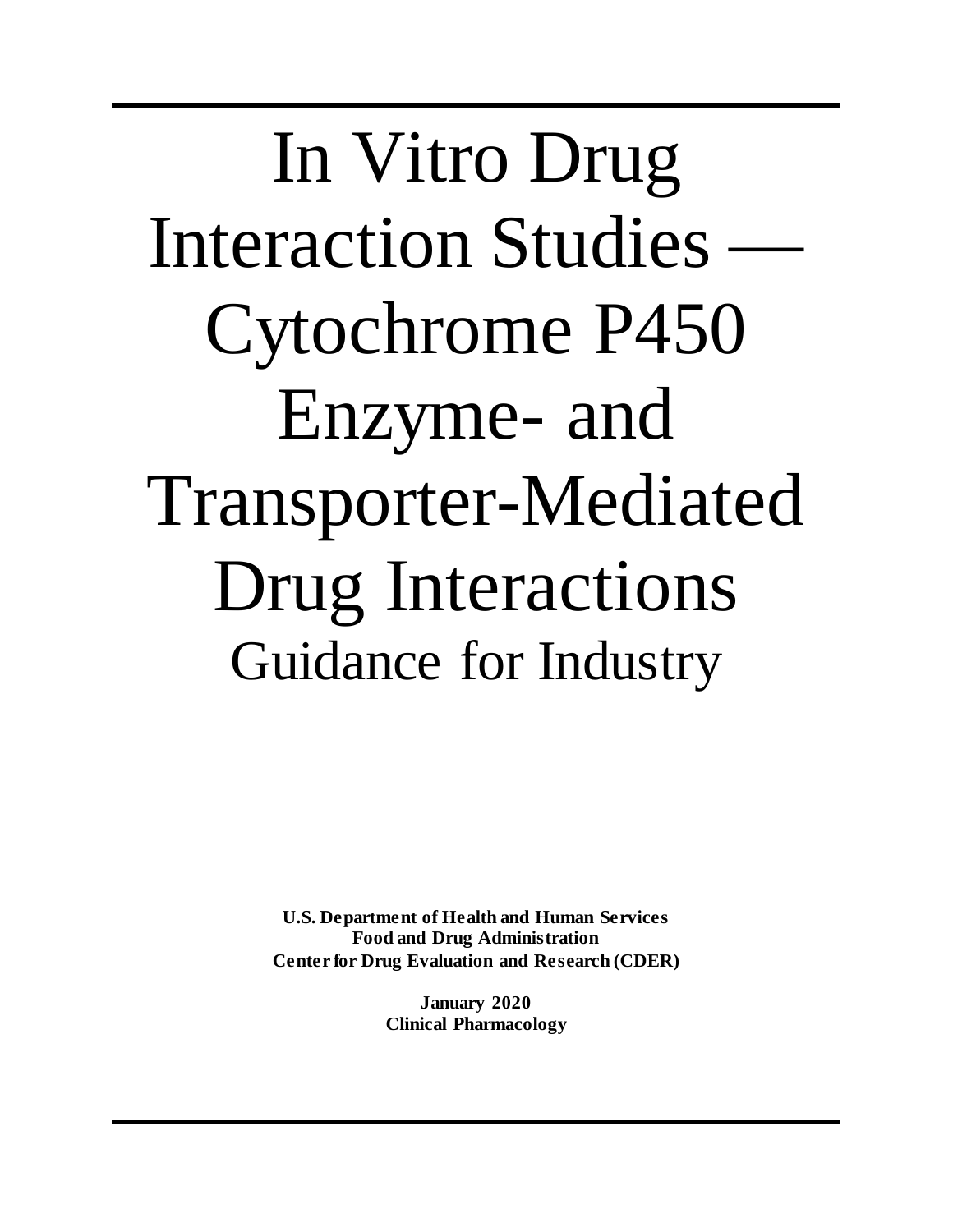# In Vitro Drug Interaction Studies — Cytochrome P450 Enzyme- and Transporter-Mediated Drug Interactions Guidance for Industry

*Additional copies are available from: Office of Communications, Division of Drug Information Center for Drug Evaluation and Research Food and Drug Administration 10001New Hampshire Ave., Hillandale Bldg., 4th Floor Silver Spring, MD 20993-0002 Phone: 855-543-3784 or 301-796-3400; Fax: 301-431-6353 Email: druginfo@fda.hhs.gov <https://www.fda.gov/Drugs/GuidanceComplianceRegulatoryInformation/Guidances/default.htm>*

> **U.S. Department of Health and Human Services Food and Drug Administration Center for Drug Evaluation and Research (CDER)**

> > **January 2020 Clinical Pharmacology**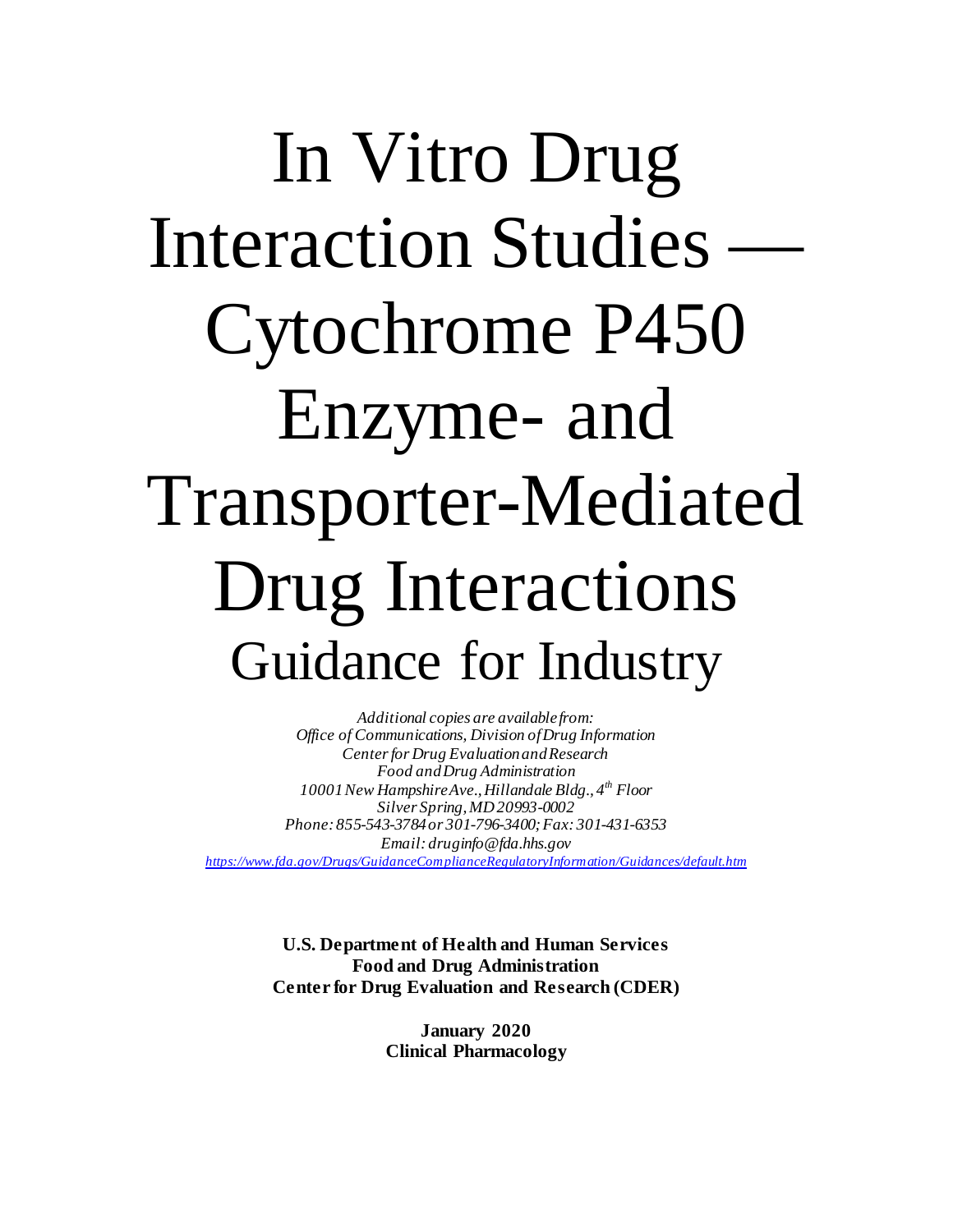# **TABLE OF CONTENTS**

| I.             |                                                                                           |  |
|----------------|-------------------------------------------------------------------------------------------|--|
| II.            |                                                                                           |  |
| Ш.             | <b>EVALUATING METABOLISM-MEDIATED DRUG INTERACTIONS 2</b>                                 |  |
| A.             | Determining if the Investigational Drug is a Substrate of Metabolizing Enzymes 3          |  |
| <b>B.</b>      | Determining if the Investigational Drug is an Inhibitor of Metabolizing Enzymes 3         |  |
| $\mathbf{C}$ . | Determining if the Investigational Drug is an Inducer of Metabolizing Enzymes 5           |  |
| IV.            | <b>EVALUATING TRANSPORTER-MEDIATED DRUG INTERACTIONS  8</b>                               |  |
| A.             | Determining if the Investigational Drug is a Substrate of the Transporters P-gp and BCRP9 |  |
| <b>B.</b>      | Determining if the Investigational Drug is a Substrate of the Hepatic Transporters        |  |
|                |                                                                                           |  |
| C.             | Determining if the Investigational Drug is a Substrate of the Renal Transporters OAT,     |  |
|                |                                                                                           |  |
| D.             | Determining if the Investigational Drug is an Inhibitor of a Transporter11                |  |
| E.             | Determining if the Investigational Drug is an Inducer of a Transporter14                  |  |
| V.             | <b>EVALUATING THE DDI POTENTIAL OF METABOLITES 14</b>                                     |  |
| A.             |                                                                                           |  |
| <b>B.</b>      |                                                                                           |  |
| VI.            |                                                                                           |  |
| VII.           |                                                                                           |  |
| A.             |                                                                                           |  |
| <b>B.</b>      |                                                                                           |  |
| $\mathbf{C}$ . | Using Model-Based Predictions to Determine a Drug's Potential to Cause DDIs27             |  |
| VIII.          |                                                                                           |  |
| IX.            |                                                                                           |  |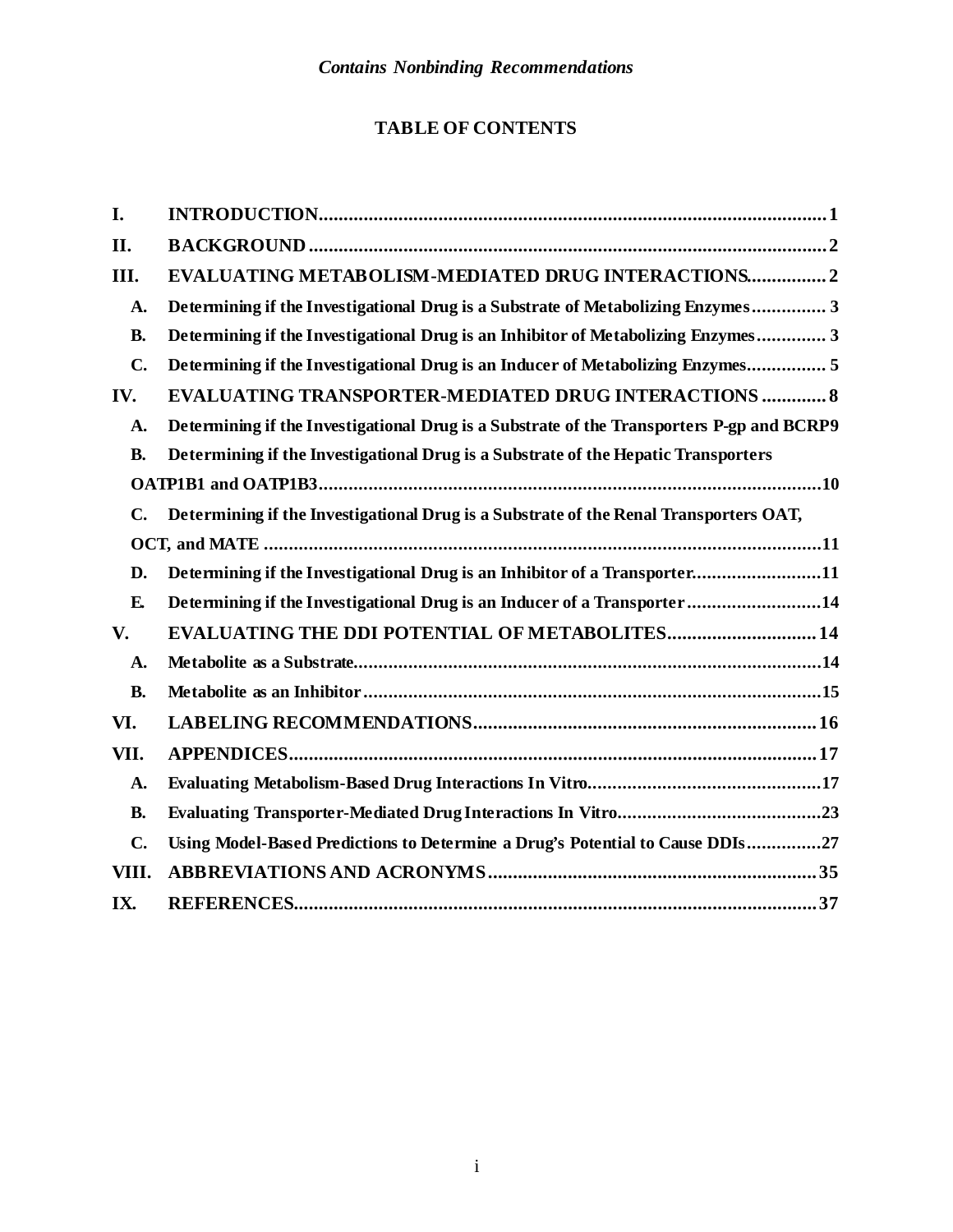# **In Vitro Drug Interaction Studies — Cytochrome P450 Enzymeand Transporter-Mediated Drug Interactions Guidance for Industry[1](#page-3-1)**

This guidance represents the current thinking of the Food and Drug Administration (FDA or Agency) on this topic. It does not establish any rights for any person and is not binding on FDA or the public. You can use an alternative approach if it satisfies the requirements of the applicable statutes and regulations. To discuss an alternative approach, contact the FDA office responsible for this guidance as listed on the title page.

# <span id="page-3-0"></span>**I. INTRODUCTION**

This final guidance is intended to help drug developers plan and evaluate studies to determine the drug-drug interaction (DDI) potential of an investigational drug product.<sup>2</sup> The final guidance focuses on in vitro approaches to evaluate the interaction potential between investigational drugs with cytochrome P450 enzymes (CYPs) and transporters as well as how in vitro results can inform future clinical DDI studies. The appendices of this guidance include considerations when choosing in vitro experimental systems, key issues regarding in vitro experimental conditions, and more detailed explanations regarding model-based DDI prediction strategies. See section VIII for a list of terms used in this guidance and their definitions. Note that at this time, the in vitro methods to evaluate the induction of P-gp and other transporters are not well established; therefore, recommendations for the in vitro evaluation of investigational drugs as transporter inducers are not provided.

If an in vitro assessment suggests that the sponsor should conduct a clinical DDI study, the sponsor should refer to the January 2020 final FDA guidance for industry entitled *Clinical Drug Interaction Studies —Cytochrome P450 Enzyme- and Transporter-Mediated Drug Interactions.*[3](#page-3-3) Together, these two final guidances describe a systematic, risk-based approach to assessing the DDI potential of investigational drugs and making recommendations to mitigate DDIs*.*

In general, FDA's guidance documents do not establish legally enforceable responsibilities. Instead, guidances describe the Agency's current thinking on a topic and should be viewed only as recommendations, unless specific regulatory or statutory requirements are cited. The use of

<span id="page-3-1"></span><sup>&</sup>lt;sup>1</sup> This guidance has been prepared by the Office of Clinical Pharmacology, Office of Translational Sciences in the Center for Drug Evaluation and Research at the Food and Drug Administration.

<span id="page-3-2"></span> $2$  Only small molecule drugs are covered in this guidance. Interactions involving biologics (therapeutic proteins) are beyond the scope of this guidance.

<span id="page-3-3"></span><sup>&</sup>lt;sup>3</sup> We update guidances periodically. For the most recent version of a guidance, check the FDA guidance web page at https://www.fda.gov/RegulatoryInformation/Guidances/default.htm.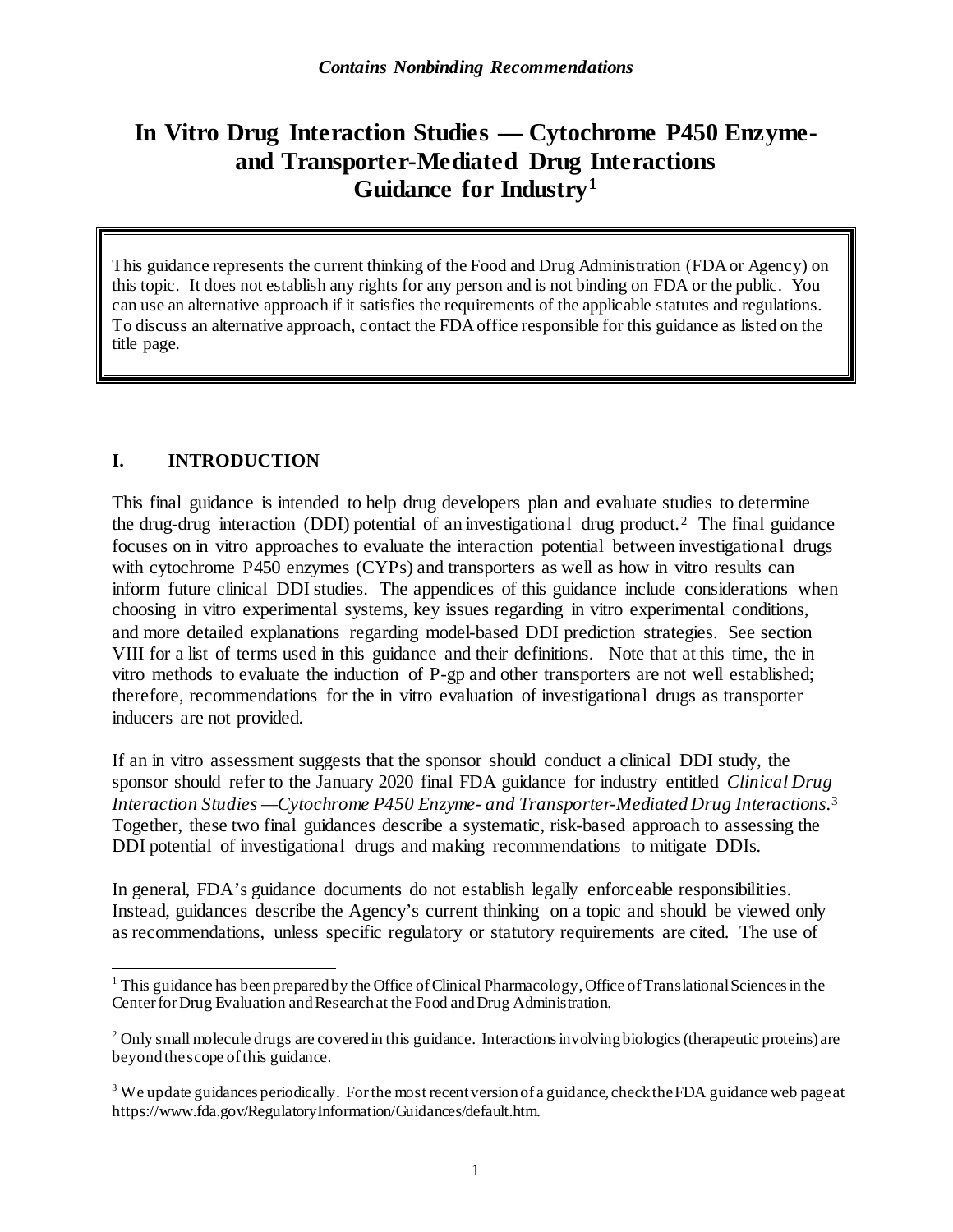the word *should* in Agency guidances means that something is suggested or recommended, but not required.

# <span id="page-4-0"></span>**II. BACKGROUND**

Evaluating the DDI potential of an investigational new drug involves: (1) identifying the principal routes of the drug's elimination; (2) estimating the contribution of enzymes and transporters to the drug's disposition; and (3) characterizing the effect of the drug on enzymes and transporters. This evaluation often starts with in vitro experiments to identify potential factors influencing drug disposition to elucidate potential DDI mechanisms and to yield kinetic parameters for use in further studies. Results of in vitro experiments, along with clinical pharmacokinetic (PK) data, provide mechanistic information that can inform the need for and proper design of potential future clinical studies.

Various modeling approaches can help translate in vitro observations into in vivo predictions of potential clinical DDIs. For example, when evaluating the drug as a perpetrator of a metabolismmediated DDI, basic models (Einolf 2007; Einolf, Chen, et al. 2014; Vieira, Kirby, et al. 2014), static mechanistic models (Einolf 2007; Fahmi, Hurst, et al. 2009; Einolf, Chen, et al. 2014), or dynamic mechanistic models including physiologically-based pharmacokinetic (PBPK) models (Zhao, Zhang, et al. 2011; Zhao, Rowland, et al. 2012; Jones, Chen, et al. 2015; Wagner, Zhao, et al. 2015; September 2018 FDA guidance for industry *Physiologically Based Pharmacokinetic Analyses — Format and Content*) can help guide decisions on when and how to conduct a clinical DDI study.

This guidance outlines a general framework for conducting in vitro experiments and interpreting in vitro study results to determine the potential for clinical DDIs. The recommendations in this guidance are based on current scientific understanding. The recommendations outlined here may be periodically updated as the scientific field of DDIs evolves and matures. Refer to the appendices for general considerations regarding in vitro systems to evaluate DDIs for drug development and regulatory purposes.

### <span id="page-4-1"></span>**III. EVALUATING METABOLISM-MEDIATED DRUG INTERACTIONS**

Many drugs undergo metabolism as a major mechanism of bioactivation (e.g., in the case of prodrugs) or clearance from the body. Drugs can be metabolized in several organs, including but not limited to, the liver, kidney, gut wall, and lung; however, drug metabolism primarily occurs in the liver and intestine. These organs express a wide variety of drug metabolizing enzymes and are responsible for the biotransformation of many drugs. Hepatic metabolism occurs primarily through the CYP family of enzymes located in the hepatic endoplasmic reticulum but can also occur through non-CYP enzymes, including Phase II glucuronosyl- and sulfo-transferases. Sponsors should examine the potential for interactions between these metabolizing enzymes and investigational drugs by initiating in vitro metabolic studies before first-in-human studies to inform the need for and design of clinical PK studies. We recommend that the sponsor conducts the following in vitro studies to evaluate the potential for metabolism-mediated drug interactions.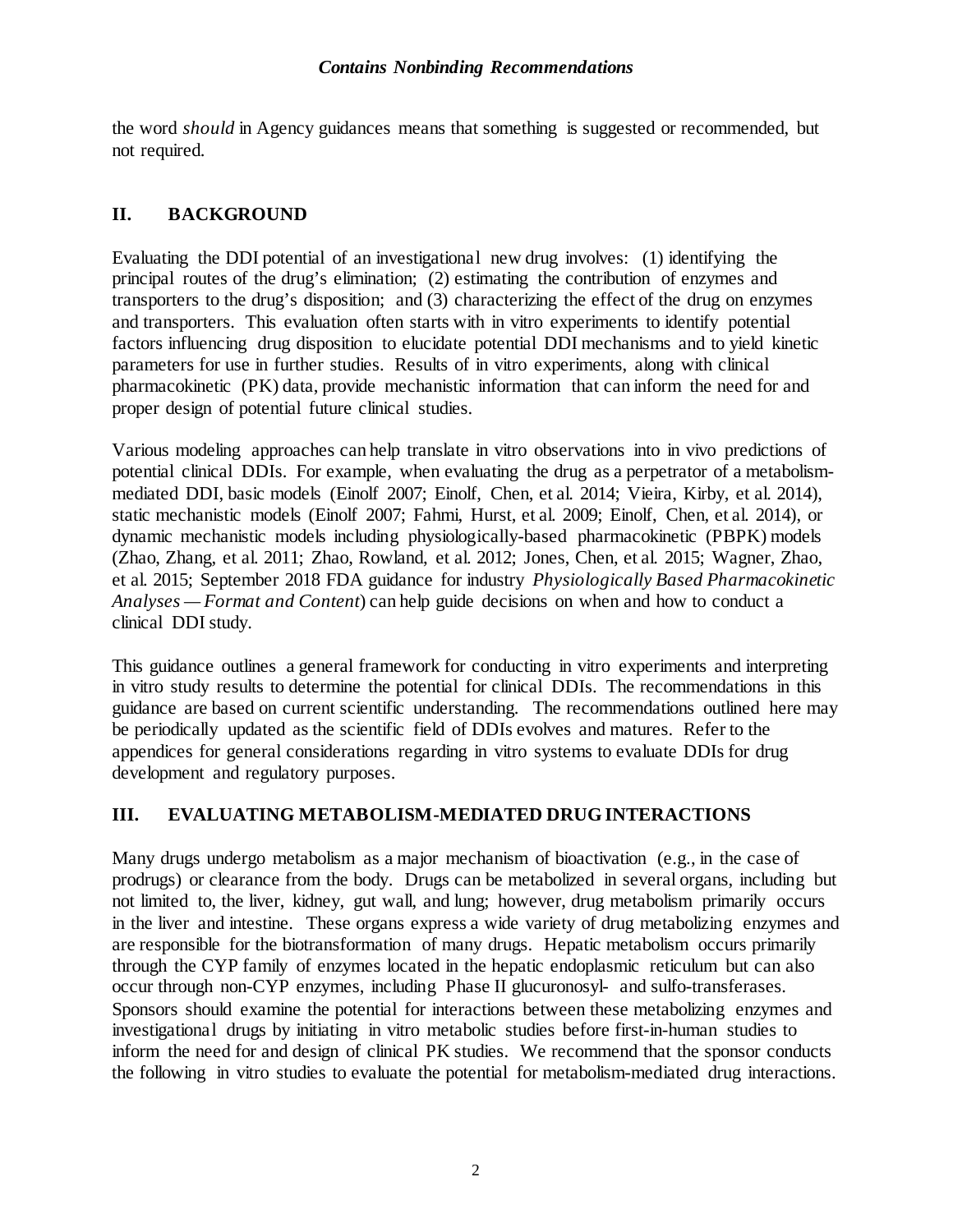# <span id="page-5-0"></span>**A. Determining if the Investigational Drug is a Substrate of Metabolizing Enzymes**

### *1. Conducting In Vitro Studies*

The sponsor should routinely evaluate CYP1A2, CYP2B6, CYP2C8, CYP2C9, CYP2C19, CYP2D6, and CYP3A using in vitro phenotyping experiments to determine which enzymes metabolize the investigational drug. If the investigational drug is not found to undergo significant in vivo metabolism by these major CYP enzymes, the sponsor should then determine what additional enzymes contribute to the metabolism of the investigational drug. These additional enzymes include but are not limited to:

- CYP enzymes including CYP2A6, CYP2J2, CYP4F2, and CYP2E1
- Other Phase I enzymes including aldehyde oxidase (AO), carboxylesterase (CES), monoamine oxidase (MAO), flavin monooxygenase (FMO), xanthine oxidase (XO), and alcohol/aldehyde dehydrogenase (ADH/ALDH)
- Phase II enzymes including UDP glucuronosyl transferases (UGTs) and sulfotransferases (SULTs)

# *2. Data Analysis and Interpretation*

The contribution of a specific metabolizing enzyme to an investigational drug's clearance is considered significant if the enzyme is responsible for  $> 25\%$  of the drug's elimination based on the in vitro phenotyping studies and human PK data. Under these circumstances, the sponsor should conduct clinical DDI studies using strong index inhibitors and/or inducers of the enzyme (see the January 2020 FDA final guidance for industry entitled *Clinical Drug Interaction Studies —Cytochrome P450 Enzyme- and Transporter-Mediated Drug Interactions*).

### <span id="page-5-1"></span>**B. Determining if the Investigational Drug is an Inhibitor of Metabolizing Enzymes**

### *1. Conducting In Vitro Studies*

The sponsor should evaluate an investigational drug's potential to inhibit CYP1A2, CYP2B6, CYP2C8, CYP2C9, CYP2C19, CYP2D6, and CYP3A in both a reversible manner (i.e., reversible inhibition) and time-dependent manner (i.e., time-dependent inhibition (TDI)).

### *2. Data Analysis and Interpretation*

For basic models, the sponsor should calculate the ratio of intrinsic clearance values of a probe substrate for an enzymatic pathway in the absence and in the presence of the interacting drug. This ratio is referred to as  $R_1$  for reversible inhibition. For CYP3A,  $R_{1, \text{gut}}$  should also be calculated as shown in Figure 1.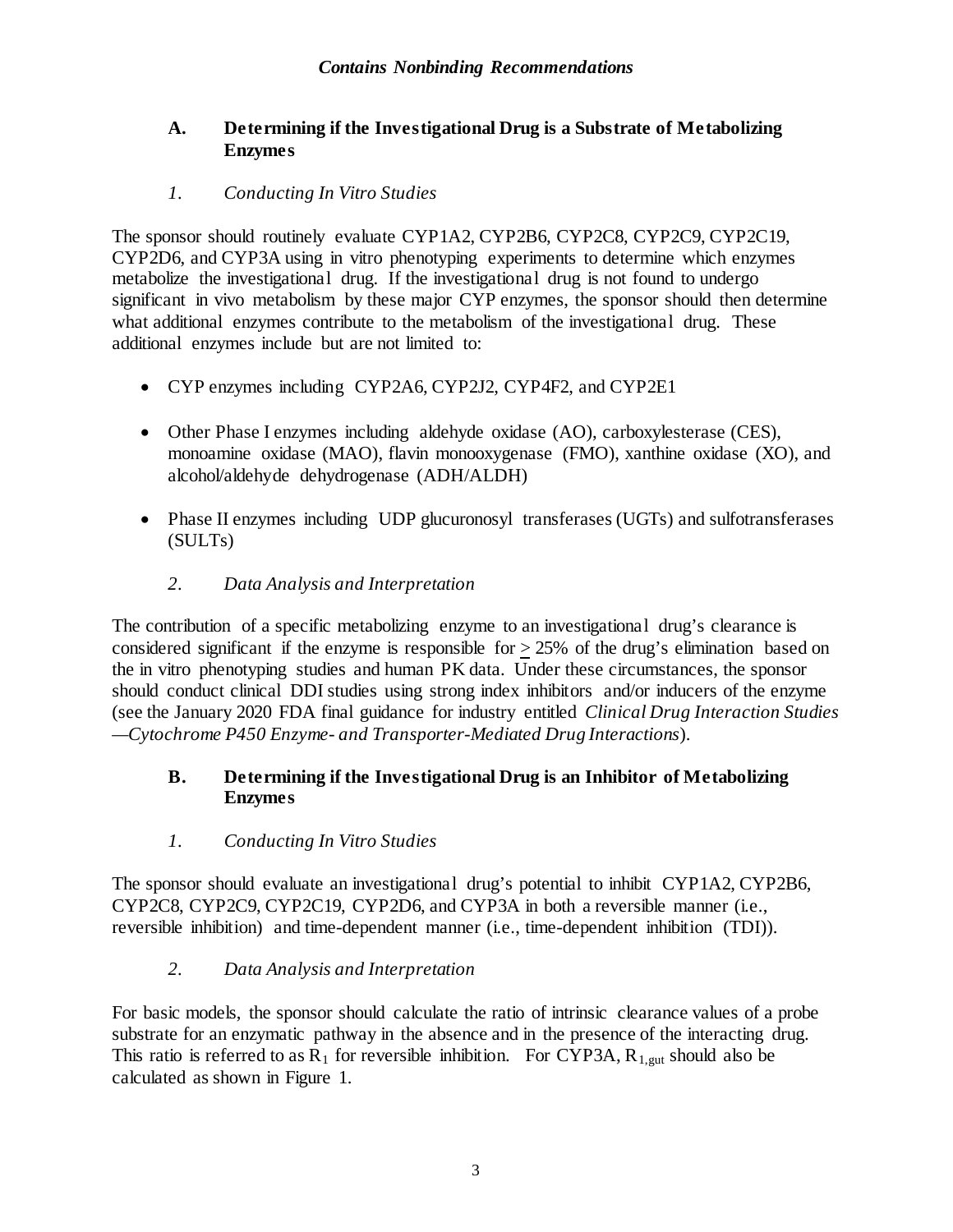**Figure 1: Equations to Calculate the R value for Basic Models of Reversible Inhibition (Vieira, Kirby, et al. 2014)**

 $R_1 = 1 + (I_{\text{max},u} / K_{i,u})$ 

 $R_{1, \text{gut}} = 1 + (I_{\text{gut}} / K_{i, u})$ 

**I<sub>max,u</sub>** is the maximal unbound plasma concentration of the interacting drug at steady state.\* **Igut** is the intestinal luminal concentration of the interacting drug calculated as the dose/250mL. **Ki,u** is the unbound inhibition constant determined in vitro.

Note: I and  $K_i$  need to be expressed in the same unit (e.g., in a molar concentration unit).

\*Considering uncertainties in the protein binding measurements, the unbound fraction in plasma should be set to 1% (fraction unbound in the plasma  $(f_{u,p}) = 0.01$ ) if experimentally determined to be < 1%.

For basic models of TDI, the sponsor should calculate  $R_2$  as described in Figure 2.

#### **Figure 2: Equations to Calculate the R value for Basic Models of TDI (Yang, Liao, et al. 2008; Grimm, Einolf, et al. 2009; Vieira, Kirby, et al. 2014)**

 $R_2 = (k_{obs} + k_{deg}) / k_{deg}$ 

Where  $k_{obs} = (k_{inact} \times 50 \times I_{max,u}) / (K_{Lu} + 50 \times I_{max,u})$ 

**k**<sub>obs</sub> is the observed (apparent first order) inactivation rate of the affected enzyme. **k**<sub>deg</sub> is the apparent first-order degradation rate constant of the affected enzyme.  $\mathbf{K}_{\mathbf{I},\mathbf{u}}$  is the unbound inhibitor concentration causing half-maximal inactivation. **k**<sub>inact</sub> is the maximal inactivation rate constant. I<sub>max,u</sub> is the maximal unbound plasma concentration of the interacting drug at steady state.\*

Note: I and  $K_1$  need to be expressed in the same unit (e.g., in a molar concentration unit).

\*Considering uncertainties in the protein binding measurements, the unbound fraction in plasma should be set to 1% (fraction unbound in the plasma  $(f_{u,p}) = 0.01$ ) if experimentally determined to be < 1%.

If  $R_1 \ge 1.02$ ,  $R_2 \ge 1.25$  (Vieira, Kirby et al. 2014) or the  $R_{1, gut} \ge 11$  (Tachibana, Kato, et al. 2009; Vieira, Kirby, et al. 2014), the sponsor should further investigate the DDI potential by either using mechanistic models (see appendix, section VII.C) or conducting a clinical DDI study with a sensitive index substrate. If the predicted ratio of area under the plasma concentrationtime curve (AUCR) of a sensitive index substrate in the presence and absence of an investigational drug is  $\geq$  1.25 based on static mechanistic models or dynamic mechanistic models (e.g., PBPK models) (see appendix, section VII.C.1), the sponsor should conduct a clinical DDI study using a sensitive index substrate.

When static mechanistic models or dynamic models (see appendix, section VII.C.1) are used for predicting DDIs caused by enzyme inhibition, the models should include the inhibition mechanism only (i.e., the model should not include concurrent induction predictions for an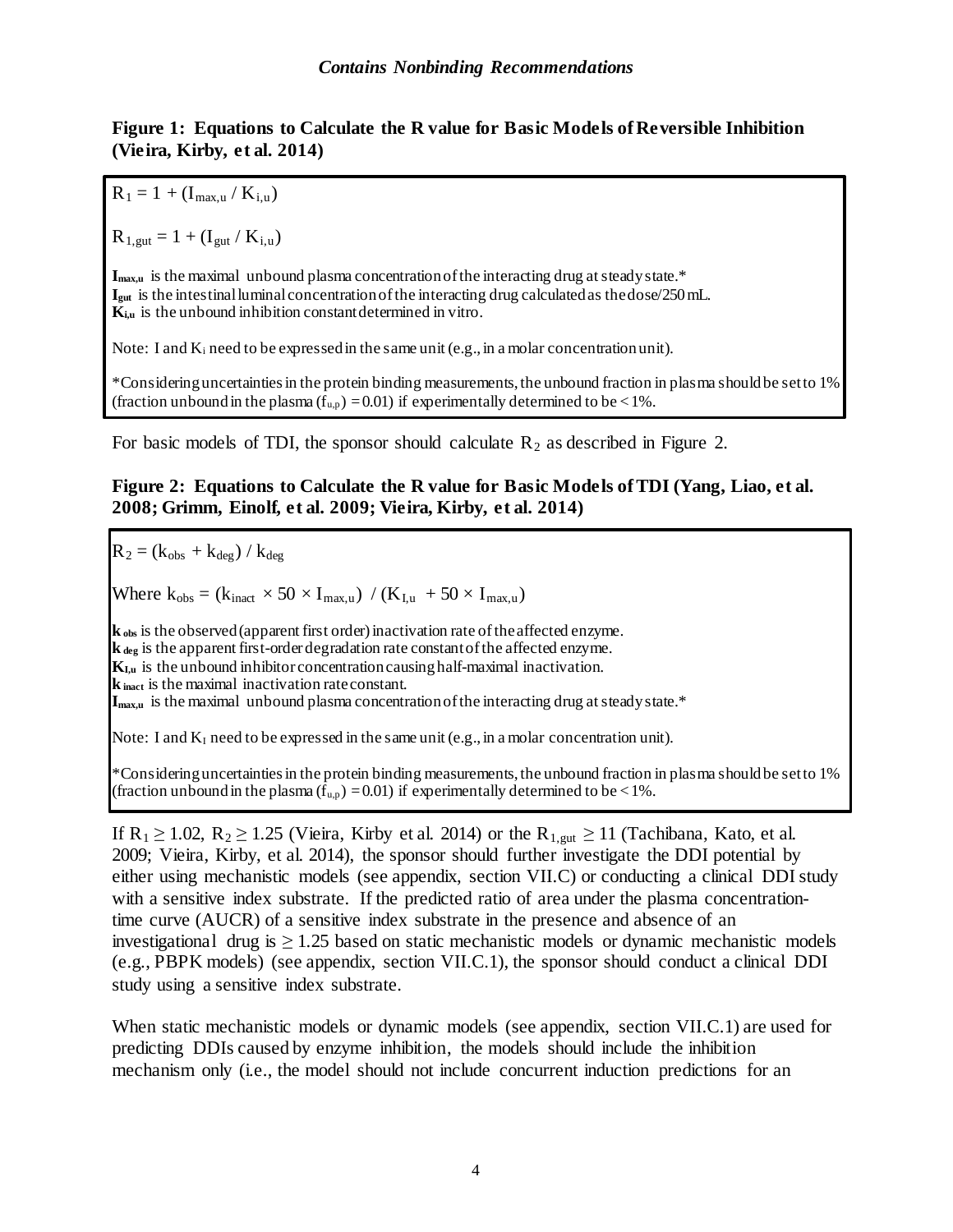investigational drug that is hypothesized to be both an inducer and inhibitor) to assess the potential of the investigational drug to inhibit metabolizing enzymes.

#### <span id="page-7-0"></span>**C. Determining if the Investigational Drug is an Inducer of Metabolizing Enzymes**

### *1. Conducting In Vitro Studies*

The sponsor should evaluate the potential of an investigational drug to induce CYP1A2, CYP2B6, CYP2C8, CYP2C9, CYP2C19, and CYP3A4. Initially, sponsors can conduct experiments to evaluate CYP1A2, CYP2B6, and CYP3A4 only. If no induction of CYP3A4 enzymes is observed, evaluating the induction potential of CYP2C enzymes is not necessary because both CYP3A4 and CYP2C enzymes are induced via activation of the pregnane X receptor (PXR). If the investigational drug induces CYP3A4 and the results suggest that a clinical study is warranted, the sponsor should evaluate the potential of the investigational drug to induce CYP2C. However, a negative in vivo study with a CYP3A sensitive substrate can be used to rule out induction potential of an investigational drug on CYP2C enzymes, as long as the potential of CYP3A inhibition by the drug and its metabolite $(s)$  can be excluded.

#### *2. Data Analysis and Interpretation*

The induction results should be evaluated separately for each donor. If the result from at least one donor exceeds the pre-defined threshold, the sponsor should consider the drug to have induction potential and conduct a follow-up evaluation. Several basic methods can assess the potential of an investigational drug to induce metabolizing enzymes (Fahmi, Kish, et al. 2010; Fahmi and Ripp 2010; Einolf, Chen, et al. 2014; Kenny, Ramsden, et al. 2018). Three are described in detail below:

**1. Fold-change method:** The sponsor can examine the fold-change in CYP enzyme mRNA levels when incubated with the investigational drug by using a cutoff determined from known positive and negative controls to calibrate the system. For example, a drug is interpreted as an inducer if: (1) it increased mRNA expression of a CYP enzyme in a concentration-dependent manner; and (2) the fold change of CYP mRNA expression relative to the vehicle control is  $\geq 2$ -fold at the expected hepatic concentrations of the drug. Expected drug concentrations in the liver can be calculated by assuming a certain fold of  $I_{max,u}$  (e.g., 30-fold of mean unbound maximal steady-state plasma concentration at therapeutic dose). Considering uncertainties in the protein binding measurements, the unbound fraction in plasma should be set to 1% ( $f_{u,p} = 0.01$ ) if experimentally determined to be < 1% when cacluating  $I_{\text{max.u.}}$ 

However, the induction potential should not be ruled out for an investigational drug that increases CYP enzyme mRNA less than 2-fold the of vehicle control, if the increase is more than 20% of the response of the positive control. Further evaluation is recommended when there is an inconclusive finding.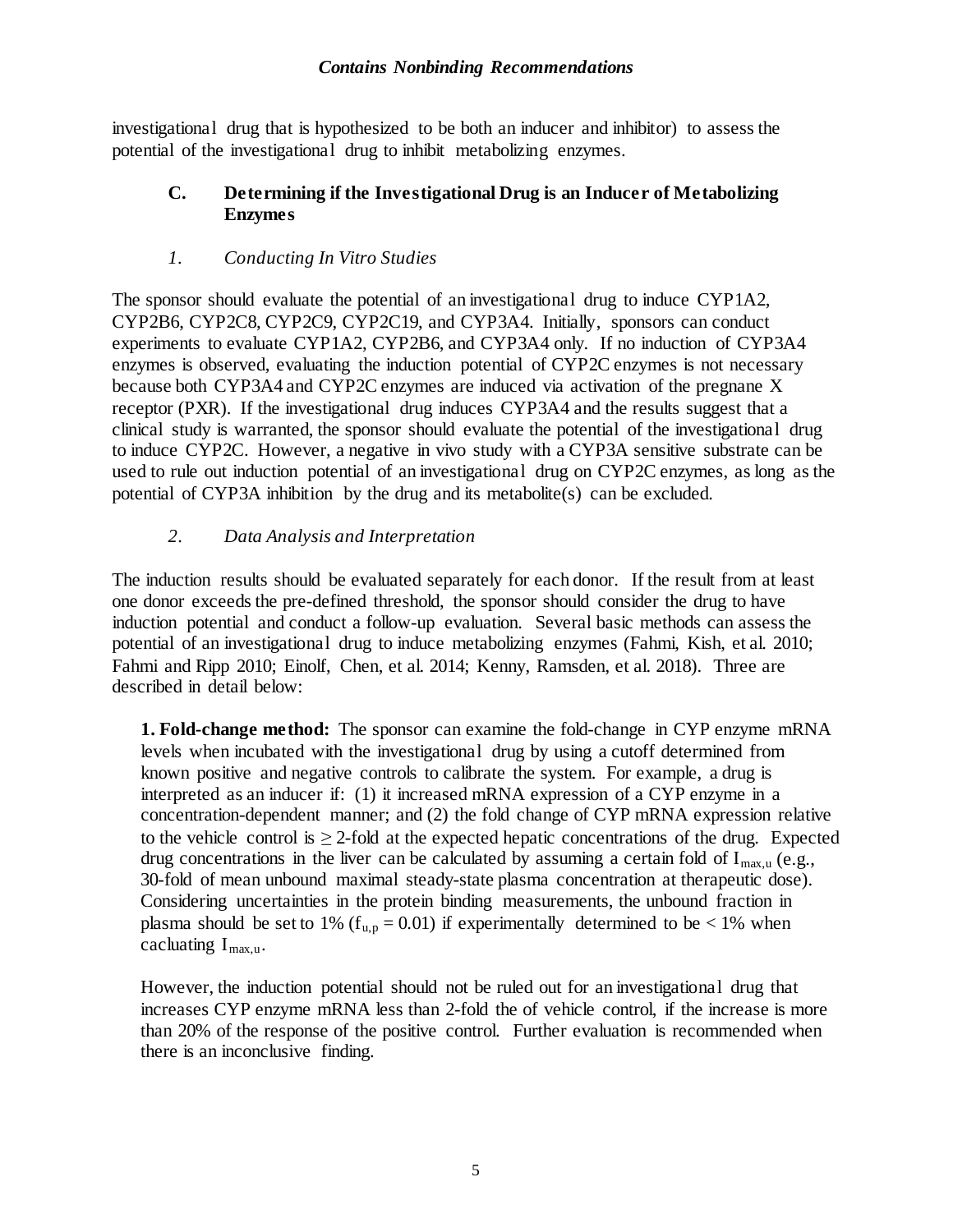To calculate the percent of the response to the positive control, the following equation should be used:

% of positive control = (mRNA fold increase of test drug treated cells - 1)  $\times$  100/ (mRNA fold increase of positive control  $-1$ )

**2. Correlation methods:** The sponsor may use correlation methods as described in Figure 3 to predict the magnitude of a clinical induction effect (e.g., AUC ratio of index substrate in the presence and absence of inducers) of an investigational drug according to a calibration curve of relative induction scores (RIS) or  $I_{max,u}/EC_{50}$  for a set of known inducers of the same enzyme. If the predicted magnitude is more than a predefined cut-off (e.g., AUC ratio  $\leq$  0.8), a drug is considered have induction potential in vivo.

The calibration can be established once for one batch of hepatocytes and does not need to be determined for each experiment. Sometimes,  $E_{\text{max}}$  or  $EC_{50}$  cannot be estimated due to an incomplete in vitro induction profile (e.g., limited by solubility or cytotoxicity of tested drug). An alternative correlation approach may be used if the method is validated.

#### **Figure 3: Two Correlation Methods to Assess the Potential of an Investigational Drug to Induce Metabolizing Enzymes (Fahmi and Ripp, 2010)**

**Correlation Method 1**: Calculate a relative induction score (RIS) using  $(E_{\text{max}} \times I_{\text{max,u}}) / (EC_{50} +$  $I_{\text{max},u}$ )

OR

**Correlation Method 2:** Calculate  $I_{\text{max,u}}$  /  $EC_{50}$  values

**Emax** is the maximum induction effectdetermined in vitro.

**EC50** is the concentration causing half-maximal effect determined in vitro.

**I**<sub>max,u</sub> is the maximal unbound plasma concentration of the interacting drug at steady state.\*

\*Considering uncertainties in the protein binding measurements, the unbound fraction in plasma should be set to 1% (fraction unbound in the plasma ( $f_{u,p}$ ) = 0.01) if experimentally determined to be < 1%.

**3. Basic kinetic model**: To use this method, the sponsor should calculate the R value  $(R<sub>3</sub>)$  as described in Figure 4 and compare to a predefined cut-off determined from a set of inducers and non-inducers. For example, a R<sub>3</sub> value  $\leq$  0.8 may indicate that the investigational drug has induction potential in vivo.

#### **Figure 4: An Equation to Calculate the R value for Basic Models of Induction (**Kenny, Ramsden, et al. 2018**)**

 $R_3 = 1 / [1 + d \times ((E_{\text{max}} \times 10 \times I_{\text{max,u}}) / (EC_{50} + 10 \times I_{\text{max,u}}))]$ **R<sub>3</sub>** is the predicted ratio of intrinsic clearance values of a probe substrate for an enzymatic pathway in the absence and presence of an inducer. **d** is the scaling factor and is assumed to be 1. A different value can be used ifsupported by prior experience with the system used (Vermet, Raoust, et al. 2016). **Emax** is the maximum induction effectdetermined in vitro. **I**<sub>maxu</sub> is the maximal unbound plasma concentration of the interacting drug at steady state.\* **EC50** is the concentration causing half-maximal effect determined in vitro. \*Considering uncertainties in the protein binding measurements, the unbound fraction should be set to 1% if experimentally determined to be <1%.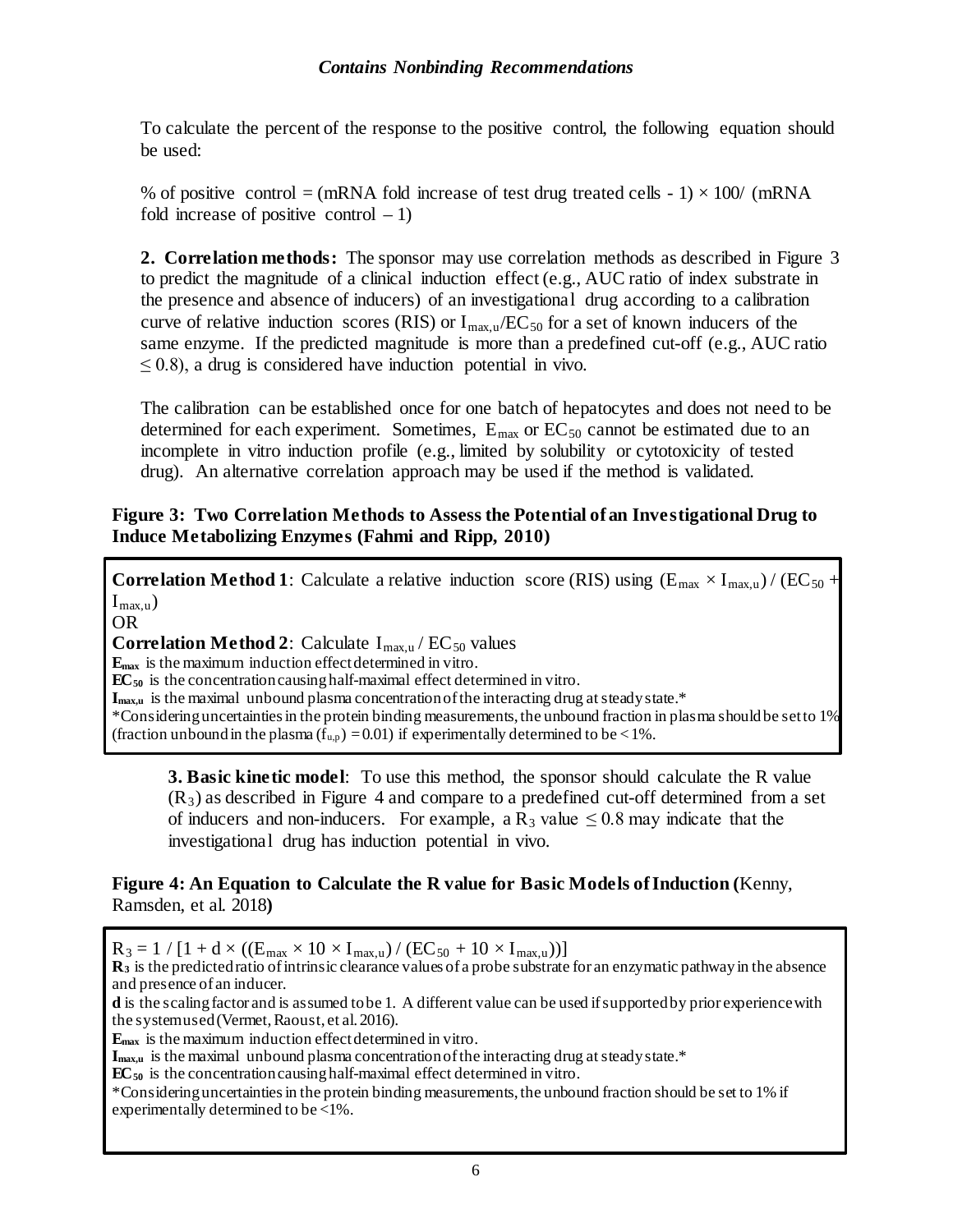If these methods indicate that the investigational drug has the potential to induce metabolizing enzymes (using specific cutoff values mentioned above or developed by individual laboratories for these methods), the sponsor should further investigate the enzyme induction potential of the investigational drug by using mechanistic models (see appendix, section VII.C.1) or by conducting a clinical DDI study with a sensitive index substrate. If the predicted AUCR of a sensitive index substrate in the presence and absence of an investigational drug is  $\leq 0.8$  based on static mechanistic models or dynamic mechanistic models (e.g., PBPK models; see appendix, section VII.C.1), the sponsor should further investigate potential DDIs by conducting a clinical DDI study using a sensitive index substrate.

When static mechanistic models or dynamic mechanistic models (see appendix, section VII.C.1) are used for predicting DDIs caused by enzyme induction, the models should include the induction mechanism only (i.e., the model should not include concurrent inhibition predictions for an investigational drug that is hypothesized to be both an inducer and inhibitor) to assess the potential of an investigational drug to induce metabolizing enzymes.

### *3. Additional Considerations*

The AUCR cutoffs of  $> 0.8$  (for induction) and  $< 1.25$  (for inhibition) using mechanistic models are the suggested default values to indicate that the investigational drug has no effect on the levels of metabolizing enzymes.

When evaluating whether an investigational drug is an inhibitor of multiple CYP enzymes, the sponsor can prioritize in vivo DDI evaluations for various CYP enzymes with sensitive index substrates of respective pathways (see the January 2020 FDA guidance for industry *Clinical Drug Interaction Studies — Cytochrome P450 Enzyme- and Transporter-Mediated Drug Interactions*) based on rank-ordered  $R_1, R_2$ , or the predicted AUCR values, preferably using the in vitro inhibition parameters obtained in the same study.<sup>[4](#page-9-0)</sup> That is, the sponsor may first carry out an in vivo study with a sensitive index substrate of the CYP with the largest R or AUCR value. If this in vivo study shows no interaction, in vivo evaluations of other CYPs with lower potencies (e.g., smaller R or AUCR) are not needed. However, if this in vivo study shows a positive interaction between the drug and the sensitive index CYP substrate, the sponsor should conduct additional in vivo studies for other CYPs, starting with the CYP with the next largest R or AUCR value. Alternatively, the sponsor can use a mechanistic dynamic model to inform the need for additional studies. The sponsor should verify and update dynamic models to demonstrate that the model can adequately describe the observed findings from the first in vivo study with a sensitive index substrate. In the presence of inhibitory metabolites of an investigational drug, their contribution and rank order of metabolite R values should also be considered when determining what in vivo studies should be conducted.

<span id="page-9-0"></span><sup>&</sup>lt;sup>4</sup> An orally administered drug may inhibit intestinal metabolic enzymes (e.g., CYP3A) in addition to hepatic enzymes. Therefore, in vivo DDI for CYP3A inhibition should be considered if R<sub>1,gut</sub> is greater than or equal to 11, even if  $R_1$  for CYP3A is not the largest value among the major CYPs evaluated.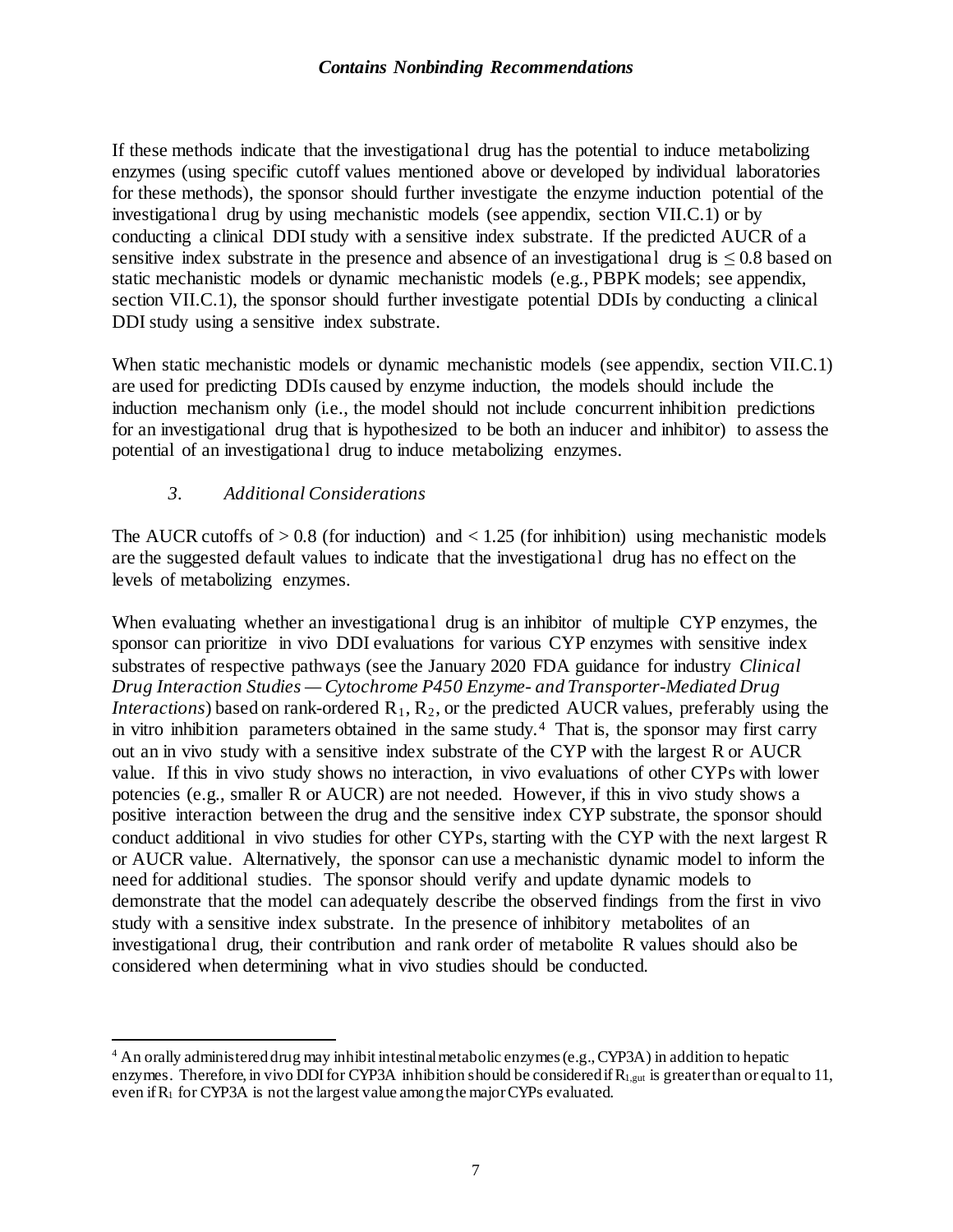Concurrent prediction of inhibition and induction using mechanistic static models or dynamic models (see appendix, section VII.C.1) can be considered for predicting the net effect of an investigational drug that is hypothesized to be both an inhibitor and an inducer of metabolizing enzymes. However, there is a concern with concurrent predictions, as over-prediction of inhibition may mask the induction effect leading to a false negative prediction of the overall effect (Einolf, Chen, et al. 2014). If the induction potential is over-predicted, it will mask the inhibition effect.

In vitro induction studies may also detect enzyme down-regulation. However, research in this area is presently very limited, and the mechanisms behind these effects are unclear. If concentration-dependent down-regulation is observed in vitro and is not attributable to cytotoxicity, additional in vitro or in vivo studies may be needed to understand the potential clinical consequences (Hariparsad, Ramsden, et al. 2017).

### <span id="page-10-0"></span>**IV. EVALUATING TRANSPORTER-MEDIATED DRUG INTERACTIONS**

Membrane transporters can have clinically relevant effects on the pharmacokinetics and pharmacodynamics of a drug in various organs and tissues by controlling its absorption, distribution, and elimination (Giacomini, Huang, et al. 2010; Giacomini and Huang 2013). In contrast to drug metabolizing enzymes that are largely expressed in the liver and small intestines, transporters are expressed in tissues throughout the human body and govern the access of endogenous and exogenous substances to various sites in the body. In concert with metabolizing enzymes, transporters can govern a drug's disposition and pharmacological action. Conversely, a drug can also modulate transporter expression or activity, resulting in altered disposition of endogenous (e.g., creatinine, glucose) or exogenous substances.

Several transporters interact with drugs in clinical use (Giacomini, Huang, et al. 2010; Giacomini and Huang 2013), for example:

- P-glycoprotein (P-gp or Multi-drug Resistance 1 (MDR1) protein)
- Breast cancer resistance protein (BCRP)
- Organic anion transporting polypeptide 1B1/1B3 (OATP1B1/OATP1B3)
- Organic anion transporter  $1/3$  (OAT1/OAT3)
- Multidrug and toxin extrusion (MATE) proteins (MATE1/MATE2-K)
- Organic cation transporter 2 (OCT2)

Understanding whether the drug is a substrate or inhibitor of these key transporters can explain some clinical consequences, such as increased toxicity or altered efficacy, that result from altered tissue distribution of a drug that is a substrate of a transporter. This section focuses on transporters that have clinical evidence suggesting their involvement in drug interactions (Giacomini, Huang, et al. 2010; Brouwer, Keppler, et al. 2013; Giacomini and Huang 2013; Tweedie, Polli, et al. 2013; Zamek-Gliszczynski, Lee, et al. 2013). The sponsor should evaluate the interactions between investigational drugs acting as substrates and/or inhibitors of these transporters as outlined below. The timing of the in vitro evaluation of each transporter may vary depending on the therapeutic indications of the investigational drug. For example, if the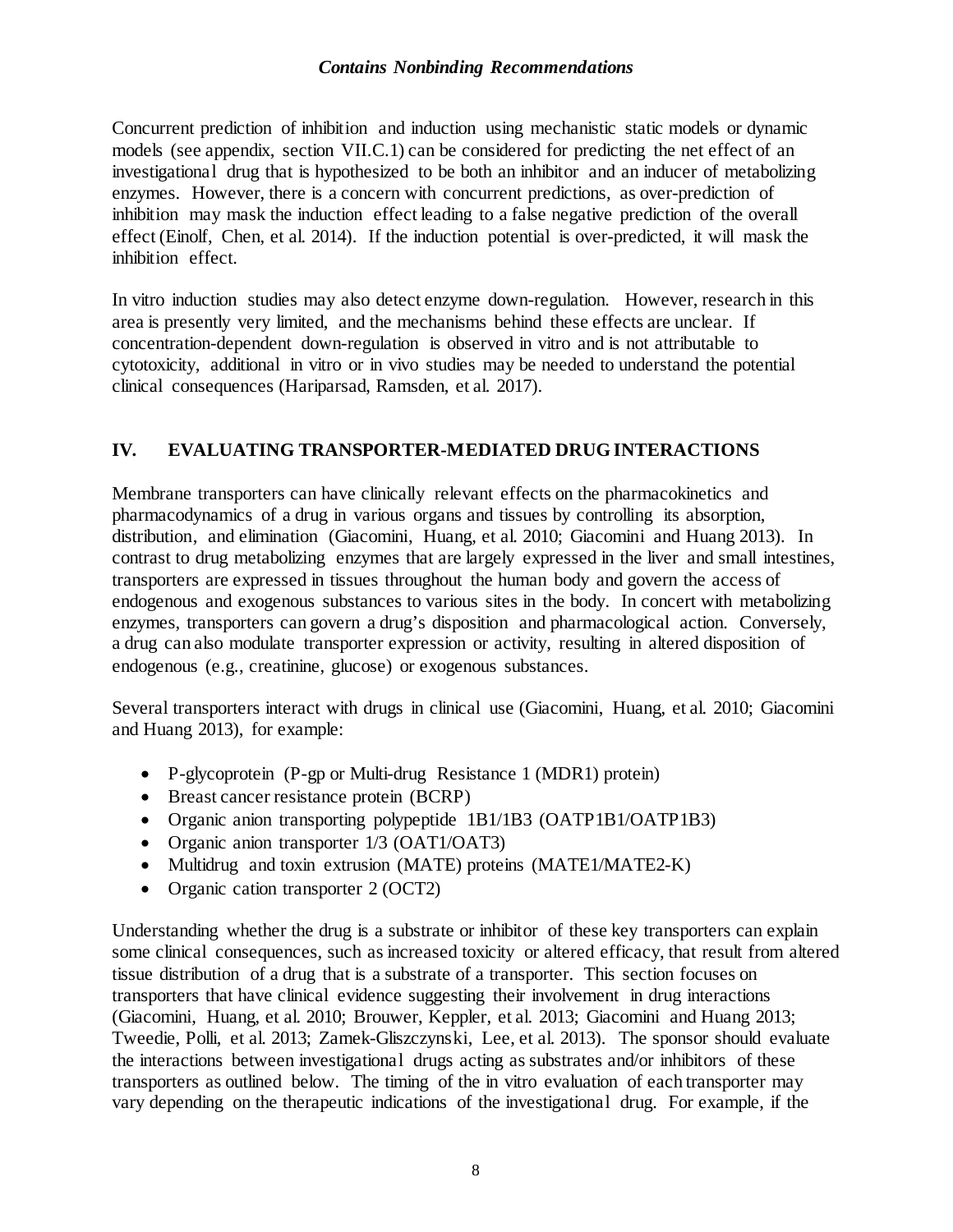intended population is likely to use statins, the sponsor should examine the potential of the investigational drug to interact with OATP1B1/1B3 before initiation of clinical studies in patients. If in vitro experiments indicate a low potential for an interaction between the transporter and investigational drug, subjects taking statins may be included in clinical studies to better represent the intended patient population.

### <span id="page-11-0"></span>**A. Determining if the Investigational Drug is a Substrate of the Transporters Pgp and BCRP**

P-gp and BCRP are expressed in various tissues including the gastrointestinal tract, liver, kidney, and brain. Thus, both transporters have the potential to impact the oral bioavailability, the tissue distribution, and the hepatic and renal elimination of substrates.

### *1. Conducting In Vitro Studies*

Sponsors should evaluate most investigational drugs in vitro to determine whether they are substrates of P-gp and BCRP using the experimental systems described in the appendix, section VII.B. P-gp and BCRP are generally not expected to impact the oral bioavailability of highly permeable and highly soluble drugs. In vitro assessment of these drugs as P-gp or BCRP substrates is not suggested unless there are potential safety concerns with the drug distributing into tissues (e.g., the kidney and brain). See the 2017 FDA guidance for industry entitled *Waiver of In Vivo Bioavailability and Bioequivalence Studies for Immediate-Release Solid Oral Dosage Forms Based on a Biopharmaceutics Classification System* to determine if the investigational drug can be classified as highly permeable and/or highly soluble (e.g., biopharmaceutics classification system class 1 drugs).

#### *2. Data Analysis and Interpretation*

The following results suggest that an investigational drug is an in vitro P-gp substrate:

- A net flux ratio (or efflux ratio (ER)) of  $\geq$  2 for an investigational drug in cells that express P-gp (e.g., Caco-2 cells or transfected cells overexpressing P-gp)<sup>[5](#page-11-1)</sup>
- A flux that is inhibited by at least one known P-gp inhibitor at a concentration at least 10 times its K<sub>i</sub> or IC<sub>50</sub> (e.g., the ER decreases to < 50% of the ER in the absence of inhibitor or the flux reduced to unity).

When using Caco-2 cells that express multiple efflux transporters, the sponsor should use more than one P-gp inhibitor to determine the specificity of the efflux. The sponsor may use a net flux ratio cutoff other than 2 or a specific relative ratio to positive controls if prior experience with the cell system justifies these alternative methods.

<span id="page-11-1"></span> $5$  The ER can be calculated as the ratio of the basal to apical (B-A) transport rate to the apical to basal (A-B) transport rate. The net flux ratio can be calculated as the ratio of the ER between cells expressing the transporter of interest to cells not expressing the transporter.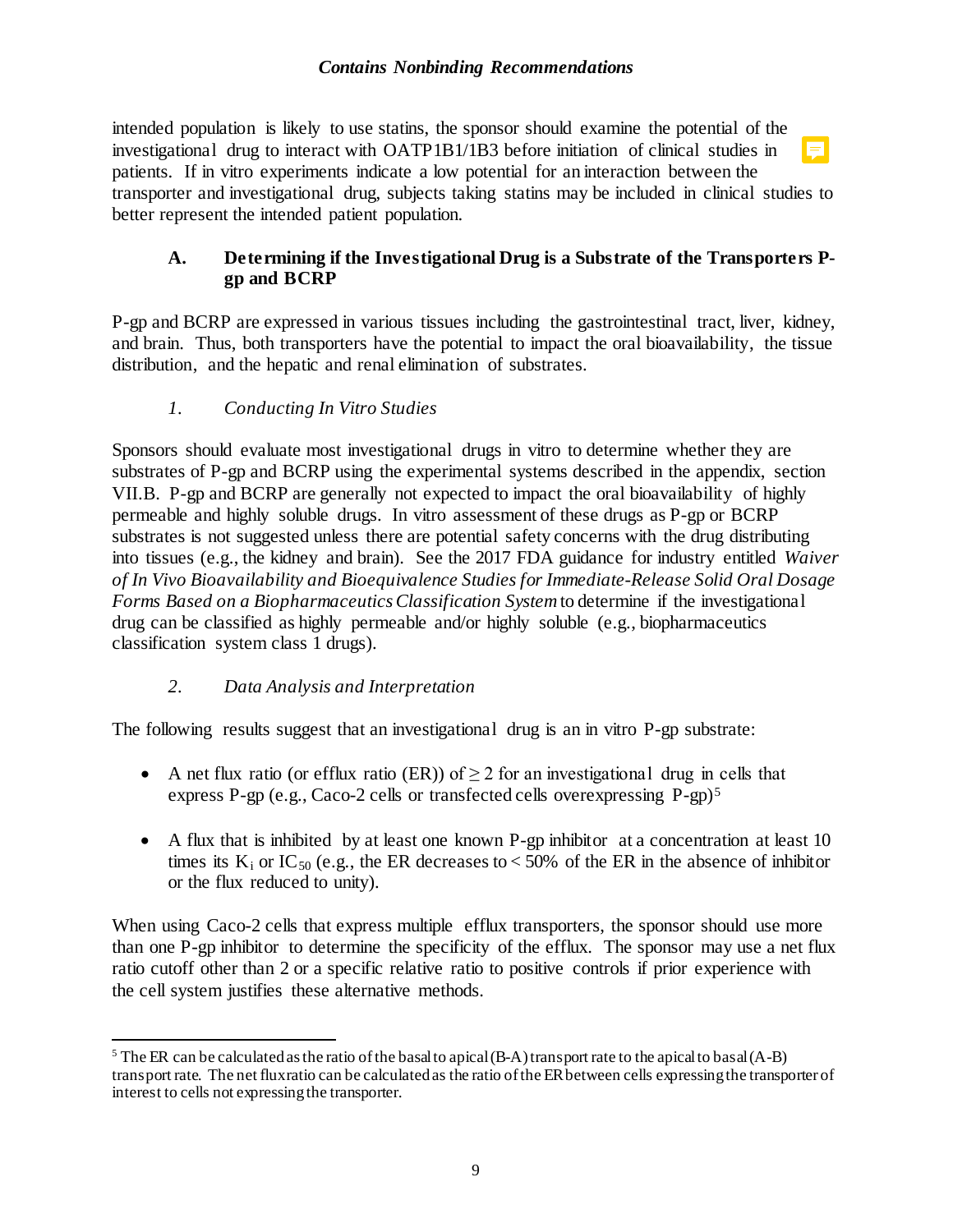If in vitro studies indicate that a drug is a P-gp substrate, the sponsor should consider whether to conduct an in vivo study based on the drug's safety margin, therapeutic index, and likely concomitant medications that are known P-gp inhibitors in the indicated patient population (see the January 2020 FDA guidance for industry entitled *Clinical Drug Interaction Studies — Cytochrome P450 Enzyme- and Transporter-Mediated Drug Interactions*).

The sponsor may also use the above procedures to determine whether the drug is a BCRP substrate by using known BCRP inhibitors. If in vitro studies indicate that a drug is a BCRP substrate, the sponsor should consider whether to conduct an in vivo study based on the drug's safety margin, therapeutic index, and likely concomitant medications that are known BCRP inhibitors in the indicated patient population (see the January 2020 FDA guidance for industry entitled *Clinical Drug Interaction Studies — Cytochrome P450 Enzyme- and Transporter-Mediated Drug Interactions*).

#### <span id="page-12-0"></span>**B. Determining if the Investigational Drug is a Substrate of the Hepatic Transporters OATP1B1 and OATP1B3**

OATP1B1 and OATP1B3 are key uptake transporters expressed on the sinusoidal membrane of hepatocytes and play an important role in the hepatic uptake of various drugs.

# *1. Conducting In Vitro Studies*

If in vitro studies or human/animal absorption, distribution, metabolism, and/or excretion (ADME) data suggest that an investigational drug's hepatic uptake or elimination is significant (i.e., the drug's clearance through hepatic metabolism or biliary secretion is  $\geq$  25% of the total drug's clearance), or the drug's uptake into the liver is clinically important (e.g., for biotransformation or to exert a pharmacological effect), the sponsor should evaluate the investigational drug in vitro to determine whether it is a substrate for the hepatic uptake E transporters OATP1B1 and OATP1B3 (see the appendix, section VII.B). Other factors to be considered include the drug's physiological properties, e.g., low passive membrane permeability, high hepatic concentrations relative to other tissues, organic anion/charged at physiological pH, which support the importance of active uptake of the drug into liver.

### *2. Data Analysis and Interpretation*

An investigational drug is considered an in vitro substrate for OATP1B1 or OATP1B3 if: (1) the uptake of the drug in OATP1B1- or OATP1B3-transfected cells is  $>$  2-fold of the drug's uptake in empty vector-transfected cells; and (2) a known inhibitor (e.g., rifampin) can decrease the drug's uptake to  $\leq 50\%$  at a concentration at least 10 times that of the K<sub>i</sub> or IC<sub>50</sub>. The sponsor may justify alternative cutoff ratios based on its prior experience with the cell system.

If in vitro studies indicate that a drug is an OATP1B1 or OATP1B3 substrate, the sponsor should consider whether to conduct an in vivo study based on the drug's safety margin, therapeutic index, and likely co-medications that are known OATP1B1 or OATP1B3 inhibitors in the indicated patient populations (see the 2019 FDA guidance for industry entitled *Clinical Drug Interaction Studies — Cytochrome P450 Enzyme- and Transporter-Mediated Drug Interactions*).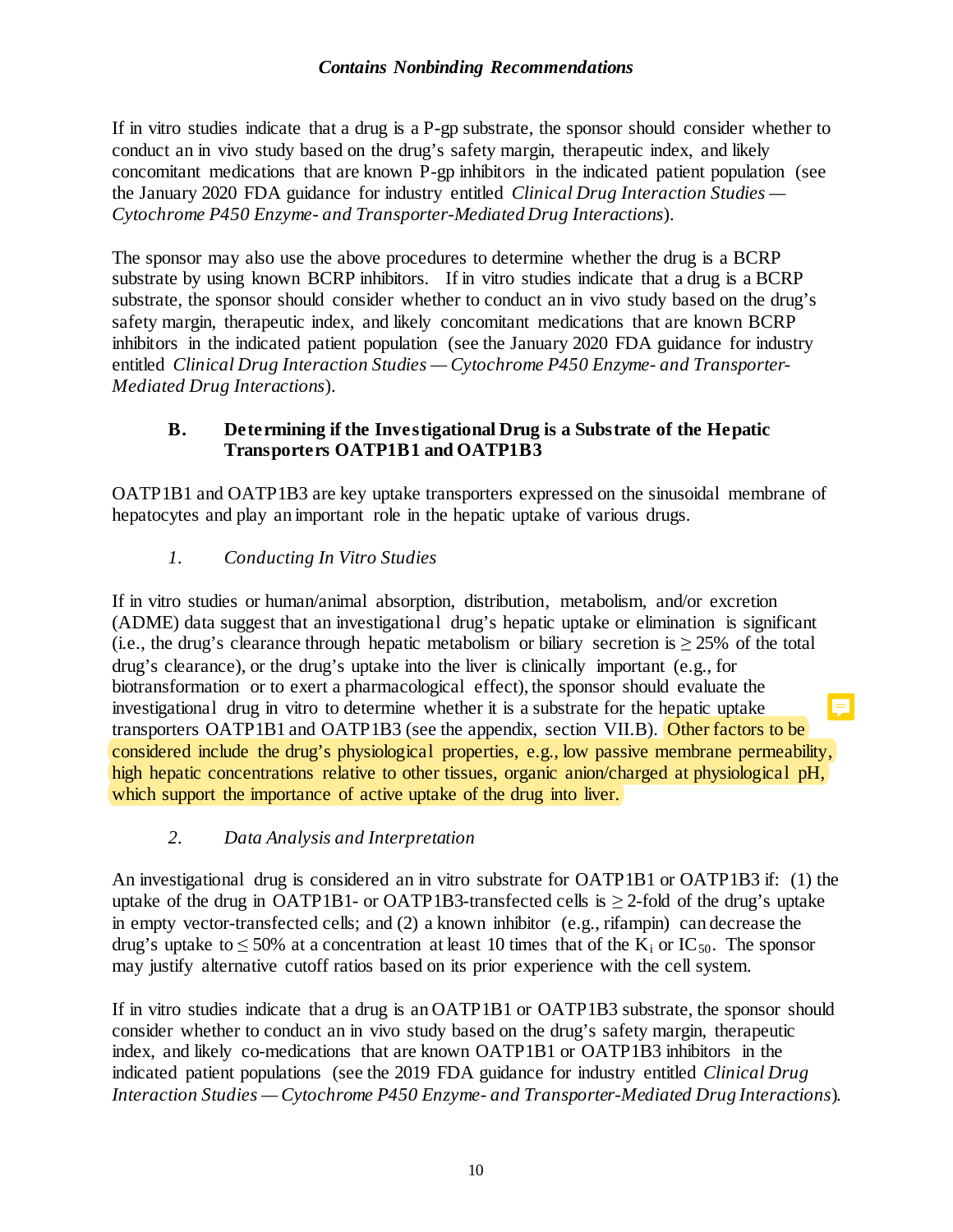# <span id="page-13-0"></span>**C. Determining if the Investigational Drug is a Substrate of the Renal Transporters OAT, OCT, and MATE**

OAT1, OAT3, and OCT2 are renal transporters expressed on the basolateral membrane of the renal proximal tubule. MATE1 and MATE2-K are expressed on the brush border membrane. All the aforementioned renal transporters can play a role in the active renal secretion of investigational drugs.

# *1. Conducting In Vitro Studies*

If the investigational drug's ADME data suggest that active renal secretion is significant for a drug (i.e., active secretion of the parent drug by the kidney is  $\geq$  25% of the systemic clearance), the sponsor should evaluate the drug in vitro to determine whether it is a substrate of OAT1/3, OCT2, MATE1 and MATE2-K (see appendix, section VII.B). See Figure 5 for the equation to calculate active secretion.

# **Figure 5: An Equation to Calculate Active Secretion\***

Active secretion =  $CL_r - (f_{u,p} \times GFR)$ 

 $Cl<sub>r</sub>$  is the renal clearance. **fu,p** is the unbound fraction in plasma. **GFR** is the glomerular filtration rate.

\*This equation is valid assuming that there is no re-absorption (e.g., no active re-absorption and passive reabsorption is equal to passive secretion). The GFR is set as 125 mL/min for subjects with normal renal function if the GFR is not measured.

# *2. Data Analysis and Interpretation*

The investigational drug is an in vitro substrate for the above renal transporters if: (1) the ratio of the investigational drug's uptake in the cells expressing the transporter versus the drug's uptake in control cells (or cells containing an empty vector) is  $\geq 2$ ; and (2) a known inhibitor of the transporter decreases the drug's uptake to  $\leq 50\%$  at a concentration at least 10 times its K<sub>i</sub> or  $IC_{50}$ . The sponsor may justify alternative cutoff ratios based on its prior experience with the cell system.

If in vitro studies indicate that a drug is a substrate of one or more of these renal transporters, the sponsor should consider whether to conduct an in vivo study based on the drug's safety margin, therapeutic index, and likely concomitant medications that are known inhibitors of these renal transporters in the indicated patient populations (see the January 2020 FDA guidance for industry entitled *Clinical Drug Interaction Studies — Cytochrome P450 Enzyme- and Transporter-Mediated Drug Interactions*).

# <span id="page-13-1"></span>**D. Determining if the Investigational Drug is an Inhibitor of a Transporter**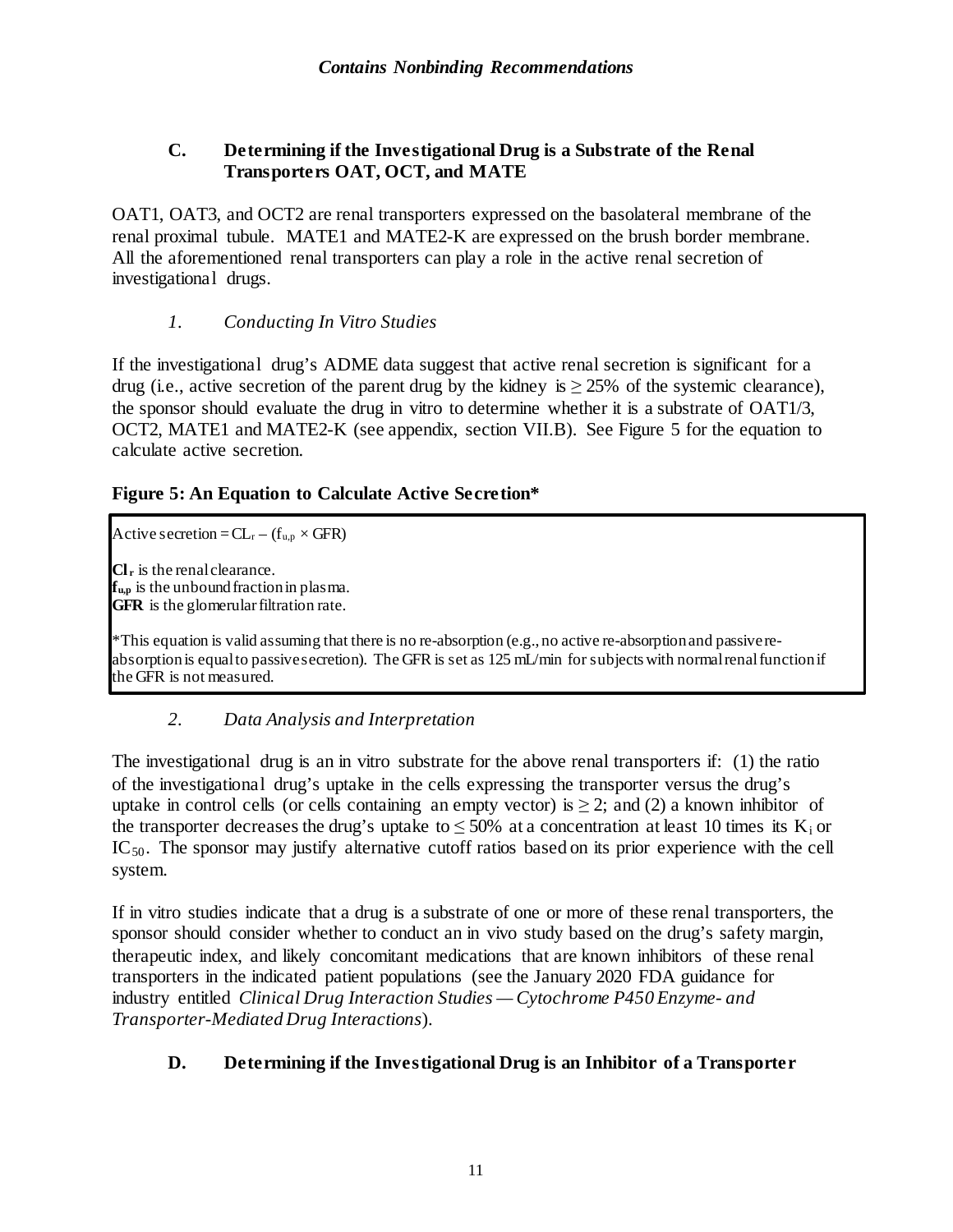# *1. Conducting In Vitro Studies*

The sponsor should conduct in vitro studies to evaluate whether an investigational drug is an inhibitor of P-gp, BCRP, OATP1B1, OATP1B3, OCT2, MATEs (MATE1, MATE2-K), OAT1, and OAT3 (see appendix, section VII.B for considerations regarding in vitro systems).

# *2. Data Analysis and Interpretation*

**P-gp and BCRP**: The sponsor should conduct studies to determine if an investigational drug inhibits the efflux ratio or net flux of a known P-gp or BCRP substrate in Caco-2, P-gp- or BCRP-overexpressed cells or inhibits uptake of substrate when membrane vesicles are used, and determine the drug's inhibition potency (i.e.,  $IC_{50}$  or  $K_i$ ). The investigational drug has the potential to inhibit P-gp or BCRP in vivo if the investigational drug is administered orally, and the I<sub>gut</sub> /IC<sub>50</sub> or K<sub>i</sub> ≥10 where I<sub>gut</sub> = dose of inhibitor/250 mL. If a metabolite of the drug is an inhibitor or the investigational drug is administered by parenteral route, in vivo inhibition of Pgp or BCRP may occur if the  $I_1/IC_{50}$  or  $K_i \ge 0.1$ , where  $I_1$  is the  $C_{\text{max}}$  of the metabolite or the inhibitor drug. These cutoff values are based on a limited dataset (Zhang, Zhang, et al. 2008; Tachibana, Kato, et al. 2009; Agarwal, Arya, et al. 2013; Ellens, Deng, et al. 2013). The sponsor may calibrate its internal in vitro systems with known inhibitors and non-inhibitors and propose a different cutoff value with proper justification.

If in vitro studies indicate that a drug is a P-gp or BCRP inhibitor, the sponsor should consider whether to conduct an in vivo study based on likely concomitant medications that are known Pgp or BCRP substrates in the indicated patient populations (see the January 2020 FDA guidance for industry entitled *Clinical Drug Interaction Studies — Cytochrome P450 Enzyme- and Transporter-Mediated Drug Interactions)*.

**OATP1B1** and **OATP1B3**: The sponsor should conduct studies to determine the inhibition potency (i.e.,  $IC_{50}$  or  $K_i$ ) of the investigational drug on the uptake of a known OATP1B1 or OATP1B3 substrate in cells overexpressing the relevant transporter. Time-dependent inhibition has been demonstrated for a few OATP1B1/3 inhibitors (Amundsen, Christensen, et al. 2010; Gertz, Cartwright, et al. 2013; Izumi, Nozaki, et al. 2015; Pahwa, Alam, et al. 2017). Sponsors may consider adding a pre-incubation step as part of assay validation when determining  $IC_{50}$ values for an investigational drug. The investigational drug has the potential to inhibit OATP1B1/3 in vivo if the R value (as described in Figure 6 below) is  $> 1.1$ .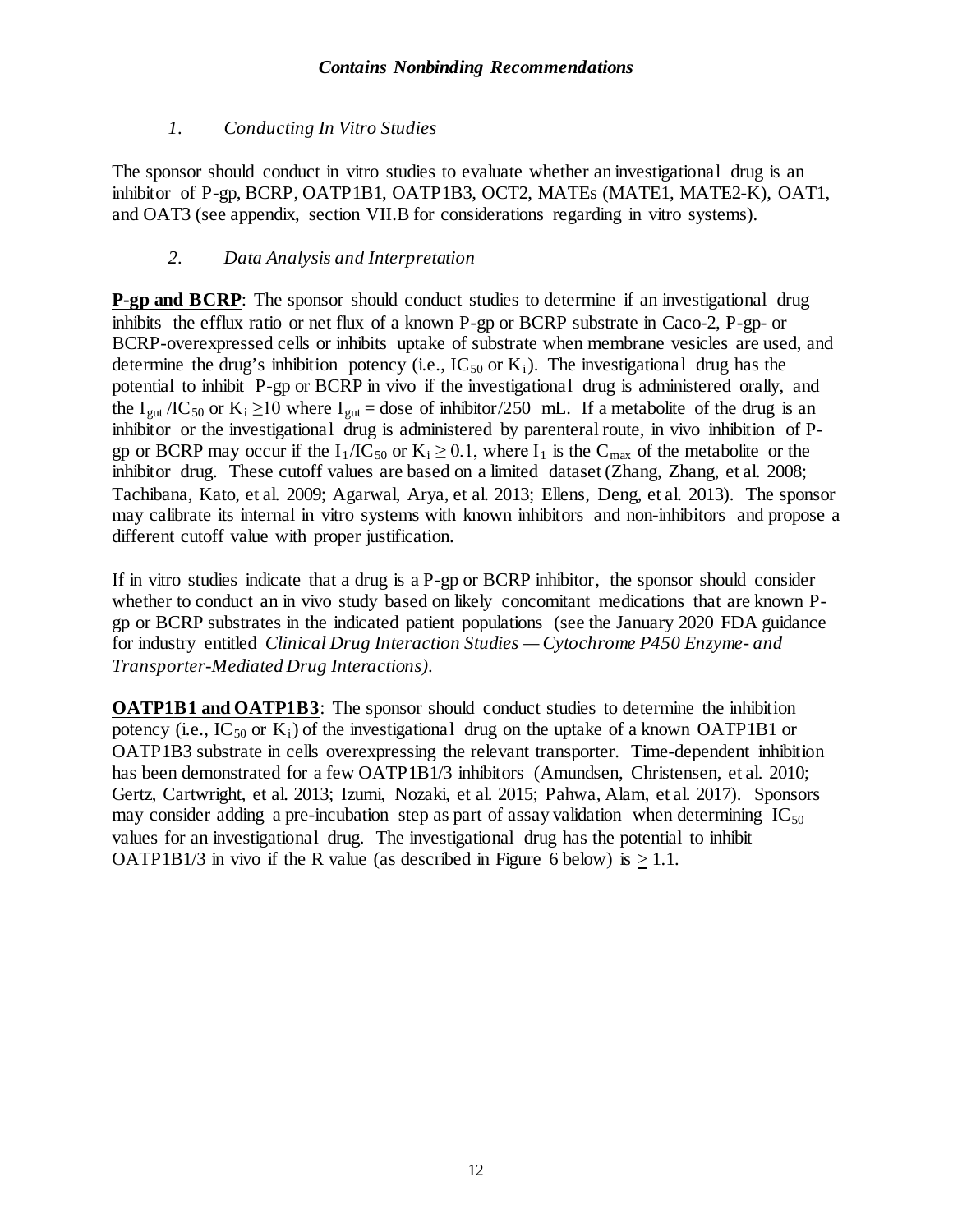#### **Figure 6: Equation to Calculate the R Value of the Investigational Drug to Determine the Potential to Inhibit OATP1B1/3\***

 $R=1+ ((f_{u,p} \times I_{in,max})/IC_{50}) \geq 1.1$ 

**fu,p** is the unbound fraction in plasma. **IC**<sub>50</sub> is the half-maximal inhibitory concentration. **Iin,max** is the estimated maximum plasma inhibitor concentration at the inlet to the liver. It is calculated as:

 $I_{in,max} = I_{max} + (F_a \times F_g \times k_a \times Dose)/Q_h/R_B$ 

**Fa** is the fraction absorbed.  $\mathbf{F}_{g}$  is the intestinal availability. **ka** is the absorption rate constant. **Qh** is the hepatic blood flow rate. **RB** is the blood-to-plasma concentration ratio. \*If unknown, Fa= 1, Fg = 1 and  $k_a = 0.1/\text{min}$  can be used as a worst-case estimate. Considering uncertainties in the protein binding measurements, the unbound fraction  $(f_{u,p})$  should be set to 1% if experimentally determined to be less than 1%.

The cutoff value described in Figure 6 is based on limited published data (Yoshida, Maeda, et al. 2012; Tweedie, Polli, et al. 2013; Vaidyanathan, Yoshida, et al. 2016). Sponsors may calibrate their internal in vitro systems with known inhibitors and non-inhibitors of these transporter systems and propose a specific cutoff value with proper justification.

If in vitro studies indicate that a drug is an OATP1B1 or OATP1B3 inhibitor, the sponsor should consider whether to conduct an in vivo study based on whether the likely concomitant medications used in the indicated patient populations are known OATP1B1or OATP1B3 substrates (see the January 2020 FDA guidance for industry entitled *Clinical Drug Interaction Studies — Cytochrome P450 Enzyme- and Transporter--Mediated Drug Interactions*).

**OAT, OCT, and MATE**: Sponsors should conduct studies to determine the inhibition potency (i.e.,  $IC_{50}$  or  $K_i$ ) of the investigational drug on the uptake of a known substrate for renal transporters (i.e., OAT1, OAT3, OCT2, MATE1, and MATE2-K) in cells overexpressing these transporters. The investigational drug has the potential to inhibit these transporters in vivo if the  $I_{\text{max},u}/IC_{50}$  value is  $\geq 0.1$ .<sup>6</sup> These cutoff values are based on limited data (Dong, Yang, et al. 2016a; Dong, Yang, et al. 2016b). Sponsors may calibrate their unique in vitro systems with known inhibitors and non-inhibitors of these transporter systems and propose a different cutoff value with proper justification. Creatinine is also a substrate for OCT2, MATEs, and OAT2 (Lepist, Zhang, et al. 2014). Elevated serum creatinine levels observed in clinical studies could be due to inhibition of these transporters by the investigational drug (Chu, Bleasby, et al. 2016; Mathialagan, Rodrigues, et al. 2017; Arya, Yang, et al. 2014). Confirmation of the mechanism of an increase in serum creatinine with the investigational drug requires additional evidence such as clinical mechanistic studies.

<span id="page-15-0"></span> $6$  Considering uncertainties in the protein binding measurements, the unbound fraction should be set to 1% if experimentally determined to be less than 1%.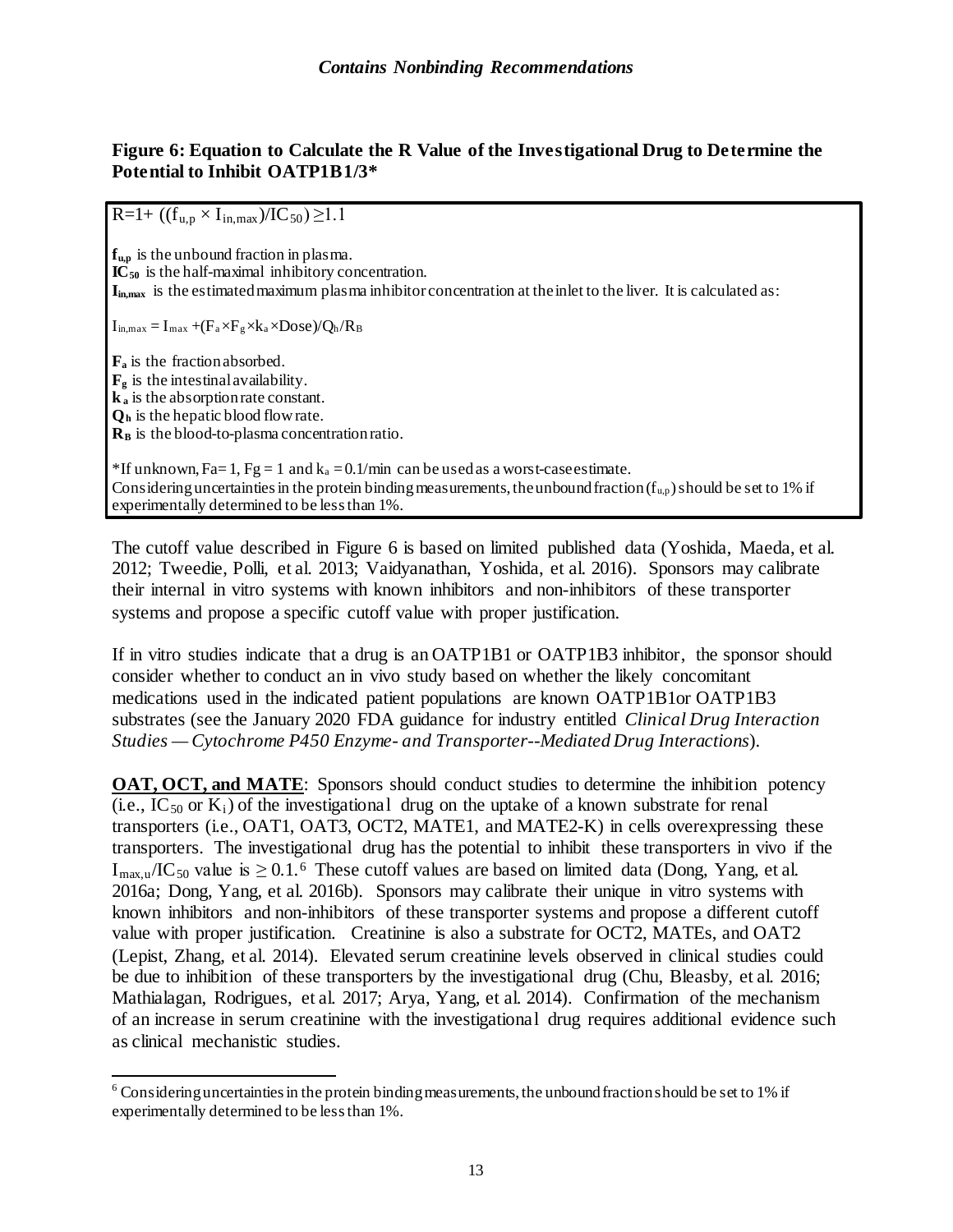If in vitro studies indicate that a drug is an inhibitor of these renal transporters, the sponsor should consider whether to conduct an in vivo study based on whether the likely concomitant medications used in the indicated patient populations are known substrates of these renal transporters (see the January 2020 FDA guidance for industry entitled *Clinical Drug Interaction Studies — Cytochrome P450 Enzyme- and Transporter-Mediated Drug Interactions*).

# **E. Determining if the Investigational Drug is an Inducer of a Transporter**

<span id="page-16-0"></span>Certain transporters such as P-gp are induced through mechanisms similar to those for CYP enzymes (e.g., by activation of specific nuclear receptors). Because of these similarities, information from CYP3A induction studies can inform P-gp induction studies (see the January 2020 FDA guidance for industry entitled *Clinical Drug Interaction Studies — Cytochrome P450 Enzymes and Transporters-Mediated Drug Interactions*). At this time, the in vitro methods to evaluate the induction of P-gp and other transporters are not well established, therefore recommendations for in vitro evaluation of investigational drugs as transporter inducers are not provided.

# <span id="page-16-1"></span>**V. EVALUATING THE DDI POTENTIAL OF METABOLITES**

Sponsors should evaluate the DDI potential of an investigational drug's metabolites for their impact on the drug's safety and efficacy using a risk-based assessment that considers safety margins, likely concomitant medications, and therapeutic indications.

A metabolite with significant plasma exposure or pharmacological activities may need to be evaluated for its DDI potential as a substrate or as a perpetrator of metabolizing enzymes (see sections below). In vitro studies normally use a synthesized or purified metabolite standard. Alternative methods are acceptable if the sponsor can justify that the DDI potential of the metabolites can be adequately assessed (Callegari, Kalgutkar, et al. 2013; Yu and Tweedie 2013; Yu, Balani, et al. 2015). If basic models suggest that the metabolite(s) may have in vivo DDI liability and a static or dynamic mechanistic modeling approach (e.g., PBPK) is used for DDI assessment of a drug, metabolite(s) should be incorporated in these models.

Published data have shown that some Phase II metabolites can be better substrates (more polar than the parent) or inhibitors of various transporters leading to a higher chance of DDIs than the parent drug (Zamek-Gliszczynski et al, 2014). Therefore, the DDI potential of a metabolite as a substrate or a perpetrator of major drug transporters should be assessed on a case-by-case basis. The same principles and strategies mentioned above for the parent drug should be applied where applicable.

# <span id="page-16-2"></span>**A. Metabolite as a Substrate**

*1. Conducting In Vitro Studies*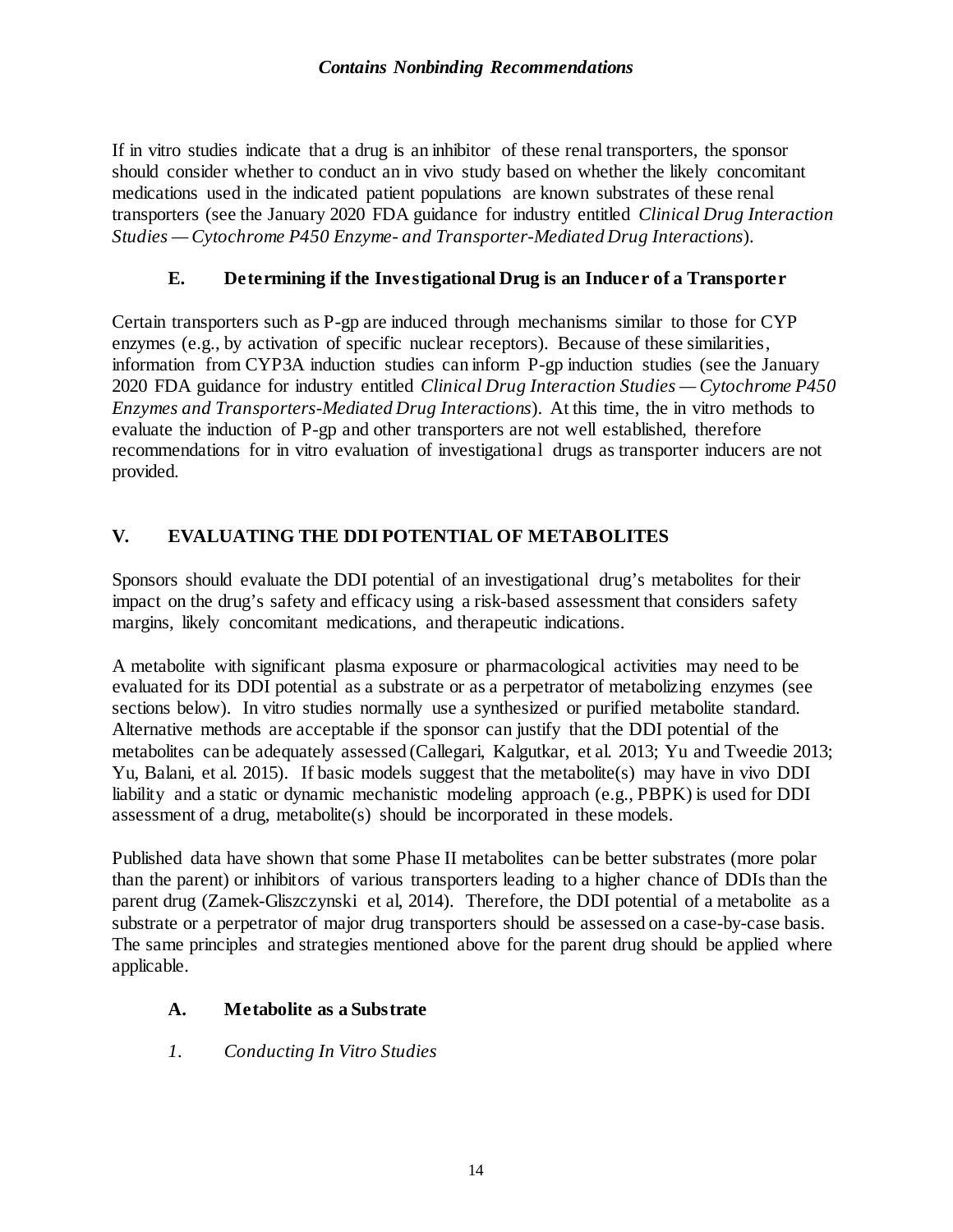The risk of a clinically relevant DDI through altered formation or elimination of metabolites should be investigated if changes in metabolite exposure levels may result in clinically meaningful alteration of efficacy or safety in vivo. The risk of a DDI when the metabolite acts as a substrate should be evaluated for a pharmacologically active metabolite that contributes to  $\geq$ 50% of the overall activity. Both the in vitro receptor potency and the in vivo unbound systemic exposure (expressed in molar unit) of a metabolite relative to the parent drug need to be taken into consideration when evaluating the contribution of the metabolite to efficacy. If plasma protein binding of the parent drug and the metabolite is high, it is preferred to determine their protein binding in the same study to reduce inter-study variability. If available, data related to target tissue distribution of parent drug and the metabolite may need to be considered when evaluating the contribution of metabolite to in vivo efficacy.

#### *2. Data Analysis and Interpretation*

The sponsor should consider in vivo DDI studies of the metabolite based on in vitro assessments using the same strategies as those for the parent drugs (see section III.A).

#### <span id="page-17-0"></span>**B. Metabolite as an Inhibitor**

#### *1. Conducting In Vitro Studies*

If in vitro assessments suggest that the parent drug inhibits major CYP enzymes and transporters and in vivo DDI studies are warranted, in vitro assessments of metabolites as enzyme or transporter inhibitors may not be needed because the in vivo inhibition potential of metabolites would be evaluated in vivo along with the parent drug, unless clinically relevant exposures of the metabolite cannot be adequately represented in the in vivo DDI study (i.e., the study duration does not allow the metabolite to accumulate). However, if in vitro assessments suggest that the parent drug alone will not inhibit major CYP enzymes or transporters, in vivo DDIs caused by metabolites may still be possible. In this situation, the sponsor should evaluate the in vitro inhibition potential of a metabolite on CYP enzymes taking into account the systemic exposure (in molar unit) and polarity (e.g., measured or predicted LogP, the elution order on the chromatogram of reverse phase-high performance liquid chromatography) of the metabolite relative to the parent drug. The sponsor should conduct an in vitro CYP enzyme inhibition study if: (1) the metabolite is less polar than the parent drug and the  $AUC_{\text{metabolic}} \ge 25\%$  of  $AUC_{\text{parent}}$ ; or (2) the metabolite is more polar than the parent dug and the  $AUC_{\text{metabolic}} \geq AUC_{\text{parent}}$ . A lower cut-off value for the metabolite-to-parent AUC ratio may also be considered for metabolites with structural alerts for potential mechanism-based inhibition (Orr, Ripp, et al. 2012; Yu and Tweedie 2013; Yu, Balani, et al. 2015).

### *2. Data Analysis and Interpretation*

Based on the results of in vitro DDI assessments of the metabolite, the sponsor should consider an in vivo DDI study of the metabolite using the same strategies as those for the parent drug except that  $R_{1, \text{gut}}$  may not be applicable (see section III.B).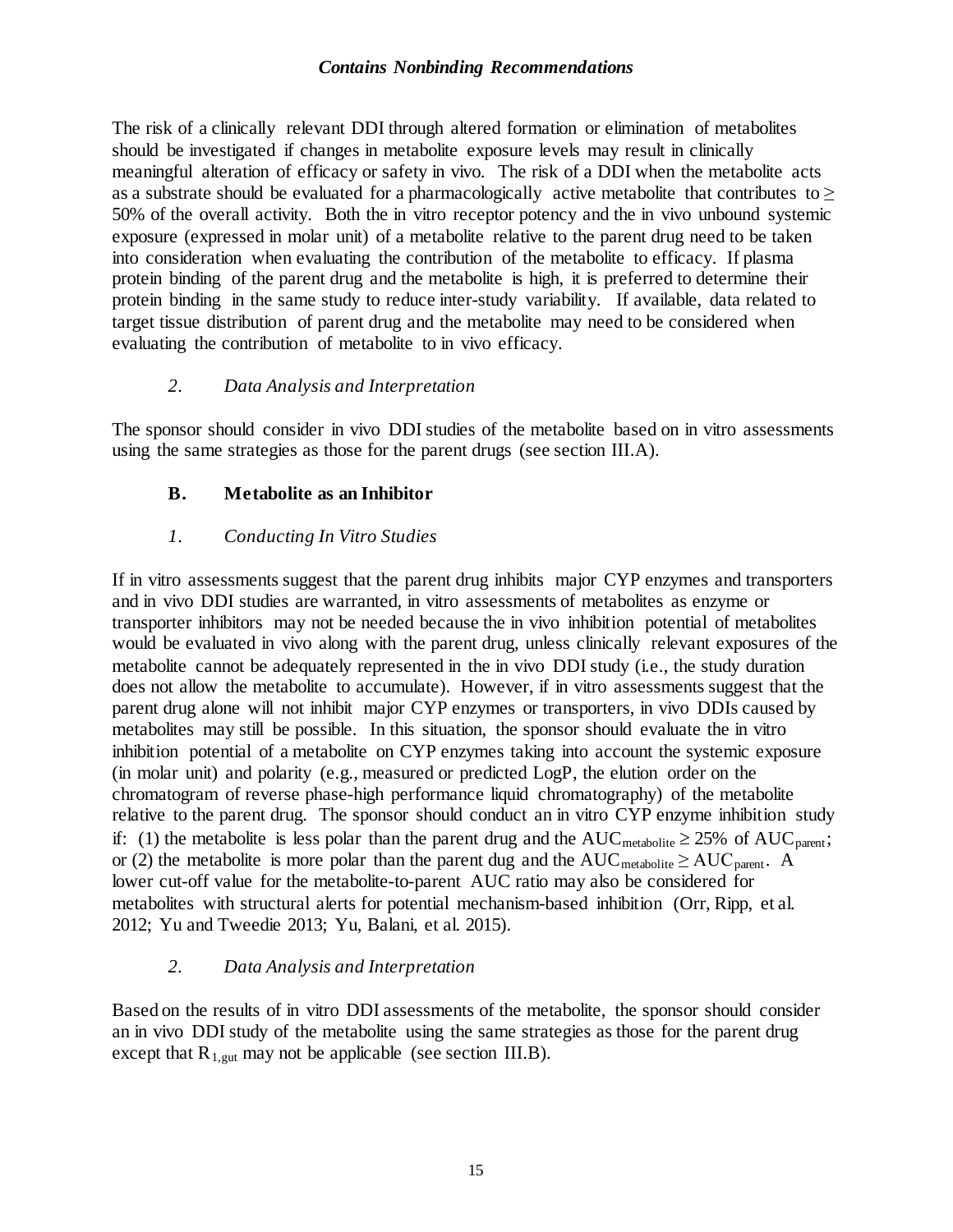# <span id="page-18-0"></span>**VI. LABELING RECOMMENDATIONS**

The Prescribing Information must include a summary of drug interaction information that is essential for the safe and effective use of the drug product by the health care provider and must be based on data derived from human experience whenever possible.<sup>7</sup> In the absence of clinical information, the sponsor should include in vitro information regarding the characterization of metabolic and transporter pathways as well as PK interactions between the drug and other prescription drugs, over-the-counter drugs, classes of drugs, dietary supplements, and foods or juices (including inhibition, induction, and genetic characteristics) in the Prescribing Information, if clinically significant. In addition, the results of pertinent in vitro studies that establish the absence of an effect must be included.<sup>[8](#page-18-2)</sup> In vitro information that has been superseded by clinical information should not be included in the Prescribing Information unless it is essential to understanding the clinical results.

In vitro information should generally be placed under the *12.3 Pharmacokinetics* subsection of the CLINICAL PHARMACOLOGY section. In rare cases, the clinical significance of the in vitro information may require placement in other sections of the Prescribing Information (e.g., BOXED WARNING, CONTRAINDICATIONS, WARNINGS AND PRECAUTIONS, and/or DRUG INTERACTIONS sections).

See the following FDA guidances for industry for labeling recommendations relevant to drug metabolism and transporter pathways as well as clinical DDIs:

- *Clinical Pharmacology Labeling for Human Prescription Drug and Biological Products — Considerations, Content, and Format* (December 2016)
- *Clinical Drug Interaction Studies — Cytochrome P450 Enzyme- and Transporter-Mediated Drug Interactions* (January 2020)

<span id="page-18-1"></span> $7$  21 CFR 201.56(a)(3).

<span id="page-18-2"></span> $8$  21 CFR 201.57(c)(13)(c)(i)(C).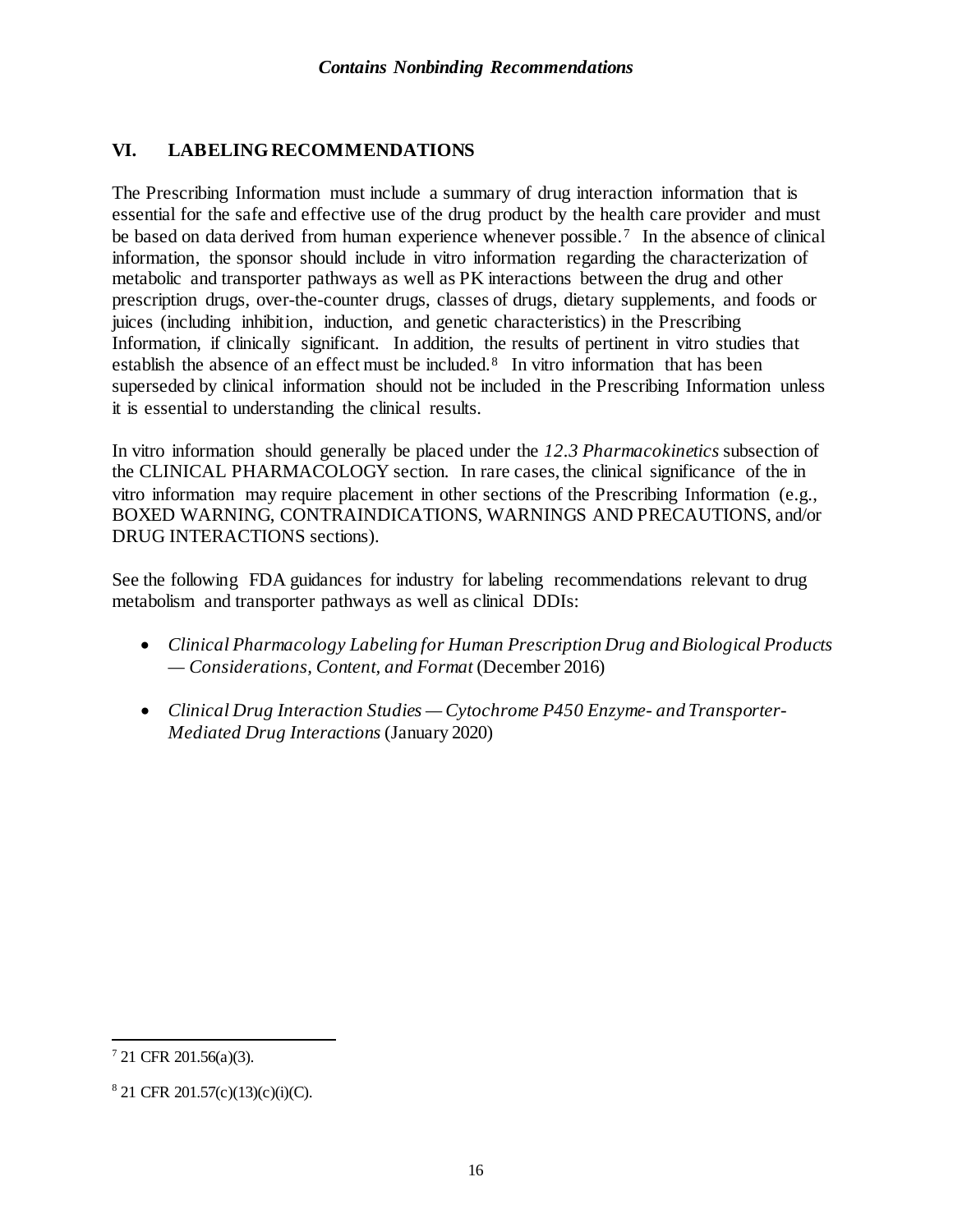#### <span id="page-19-1"></span><span id="page-19-0"></span>**VII. APPENDICES**

#### **A. Evaluating Metabolism-Based Drug Interactions In Vitro**

Various hepatic in vitro systems can be used to evaluate the drug interaction potential of an investigational drug, including:

(1) Subcellular human liver tissue fractions such as reconstituted microsomal systems, supernatants after 9000 g centrifugation of liver homogenate (S9), and cytosol (adding appropriate co-factors as necessary)

(2) Recombinant human CYP enzymes in various expression systems that can identify the production of individual drug metabolites and the involvement of certain classes of enzymes

(3) Human liver tissues, including freshly prepared hepatocytes and cryopreserved hepatocytes that preserve enzyme architecture and contain the full complement of Phase I and Phase II drug metabolizing enzymes

Although the main focus of this guidance is on CYP and hepatic metabolism, sponsors should consider non-CYP, enzyme-based metabolism (e.g., Phase II enzymes) and metabolism occurring in extra-hepatic tissues when relevant for their investigational drugs.

#### *1. Determining if the Investigational Drug is an Enzyme Substrate*

Drug metabolizing enzyme identification studies, often referred to as reaction phenotyping studies, are a set of in vitro experiments that identify the specific enzymes responsible for the metabolism of a drug. Along with other information (e.g., in vivo pharmacokinetics, enzyme polymorphism or DDI data), in vitro phenotyping data are often used to quantify elimination pathways of an investigational drug.

a. Conducting metabolic pathway identification experiments

Metabolic pathway identification experiments identify the number and structures of metabolites produced by a drug and whether the metabolic pathways are parallel or sequential. These experiments use intact human liver systems (e.g., human hepatocytes), human liver microsomes, or recombinant enzyme systems. Data obtained from metabolic pathway identification experiments help to determine whether and how to conduct a reaction phenotyping study.

b. Identifying the enzymes that metabolize an investigational drug

The sponsor should conduct in vitro experiments to identify specific metabolizing enzymes that are involved in the metabolism of an investigational drug, preferably before first-in-human studies. There are two widely used methods for identifying the individual CYP enzymes responsible for a drug's metabolism: (1) the first method uses chemicals, drugs, or antibodies as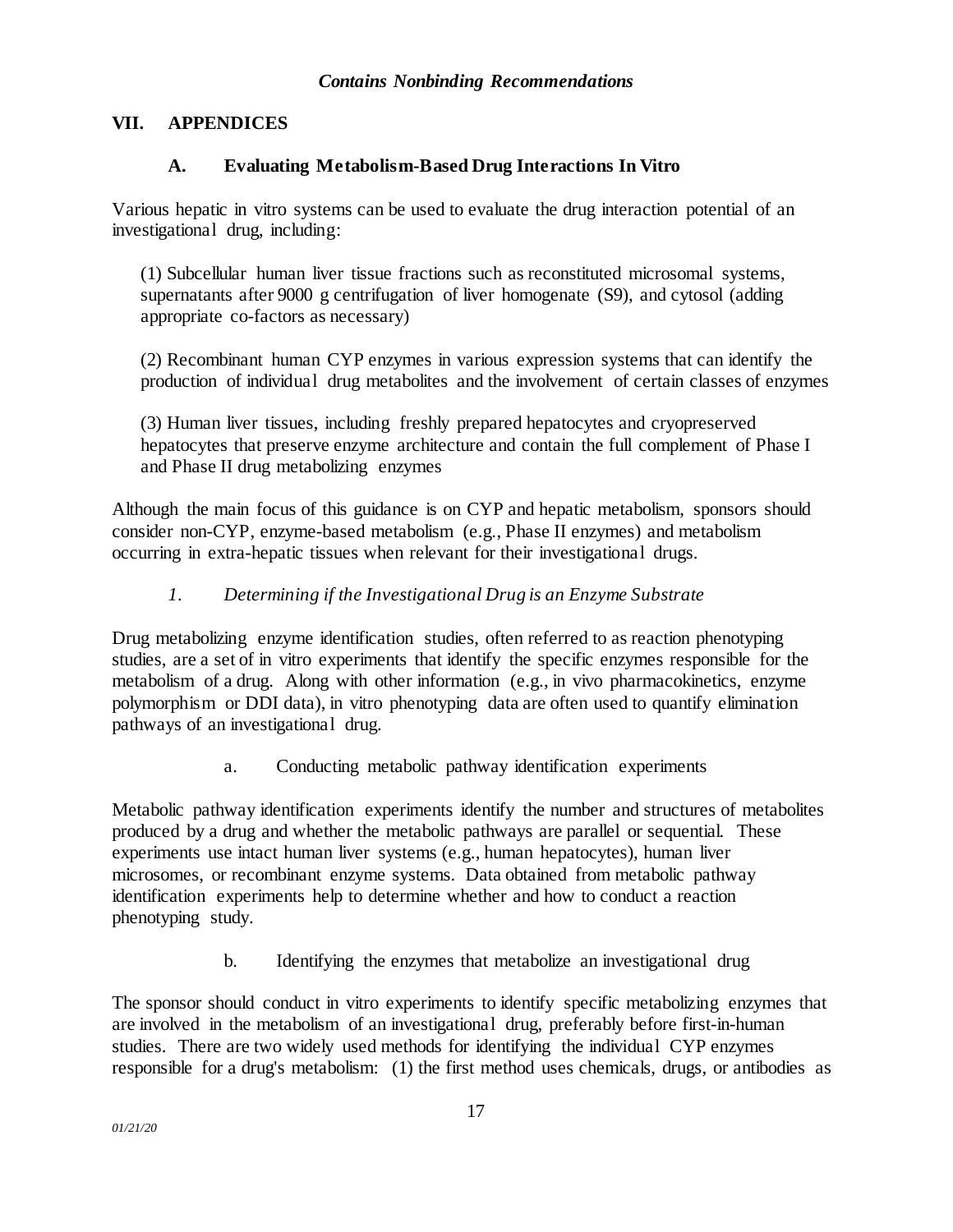specific enzyme inhibitors in human liver microsomes or hepatocytes (e.g., a pool of more than 10 donors); and (2) the second method uses individual human recombinant CYP enzymes. The sponsor should consider the following recommendations when performing reaction phenotyping experiments:

- The sponsor should use both methods to identify the specific enzymes responsible for a drug's metabolism.
- When using individual human recombinant CYP enzymes, the sponsor should consider the difference in the amount and enzyme activity of CYPs between the recombinant CYP enzyme systems and the human liver (Venkatakrishnan, von Moltke, et al. 2000; Chen, Liu, et al. 2011).
- The in vitro system for these studies should: (1) be robust and reproducible; and (2) be characterized with in vitro probe substrate to prove the activity of each enzyme. A list of probe substrates can be found on the FDA's Web site on Drug Development and Drug Interactions.[9](#page-20-0)
- Whenever possible, the sponsor should conduct all experiments with drug concentrations deemed appropriate by kinetic experiments, relevant to clinical setting, and under initial rate conditions (linearity of metabolite production rates with respect to time and enzyme concentrations). The sponsor should conduct an adequate number of replicates (e.g., three or more replicates per drug concentration) in a single study.
- When conducting an in vitro study to examine the contribution of individual CYP enzymes to the overall metabolism of an investigational drug, there are two widely used methods: measurement of parent drug depletion; and measurement of metabolite formation. For the latter method, it is desirable that all of the major metabolites have been identified and quantified in metabolite formation experiments.
- When conducting in vitro studies to examine the contribution of individual CYP enzymes to the formation of a specific metabolite, the sponsor should measure the formation rate of the metabolite.
- The sponsor should develop validated and reproducible analytical methods to measure levels of the parent drug and each metabolite.
- The use of a radiolabeled drug substrate is advantageous because samples can be analyzed using liquid chromatography coupled with a radioactivity detector and a mass spectrometer to identify and quantify drug-related species.

<span id="page-20-0"></span><sup>&</sup>lt;sup>9</sup> A list of probe substrates:

https://www.fda.gov/Drugs/DevelopmentApprovalProcess/DevelopmentResources/DrugInteractionsLabeling/ucm0 93664.htm#table1.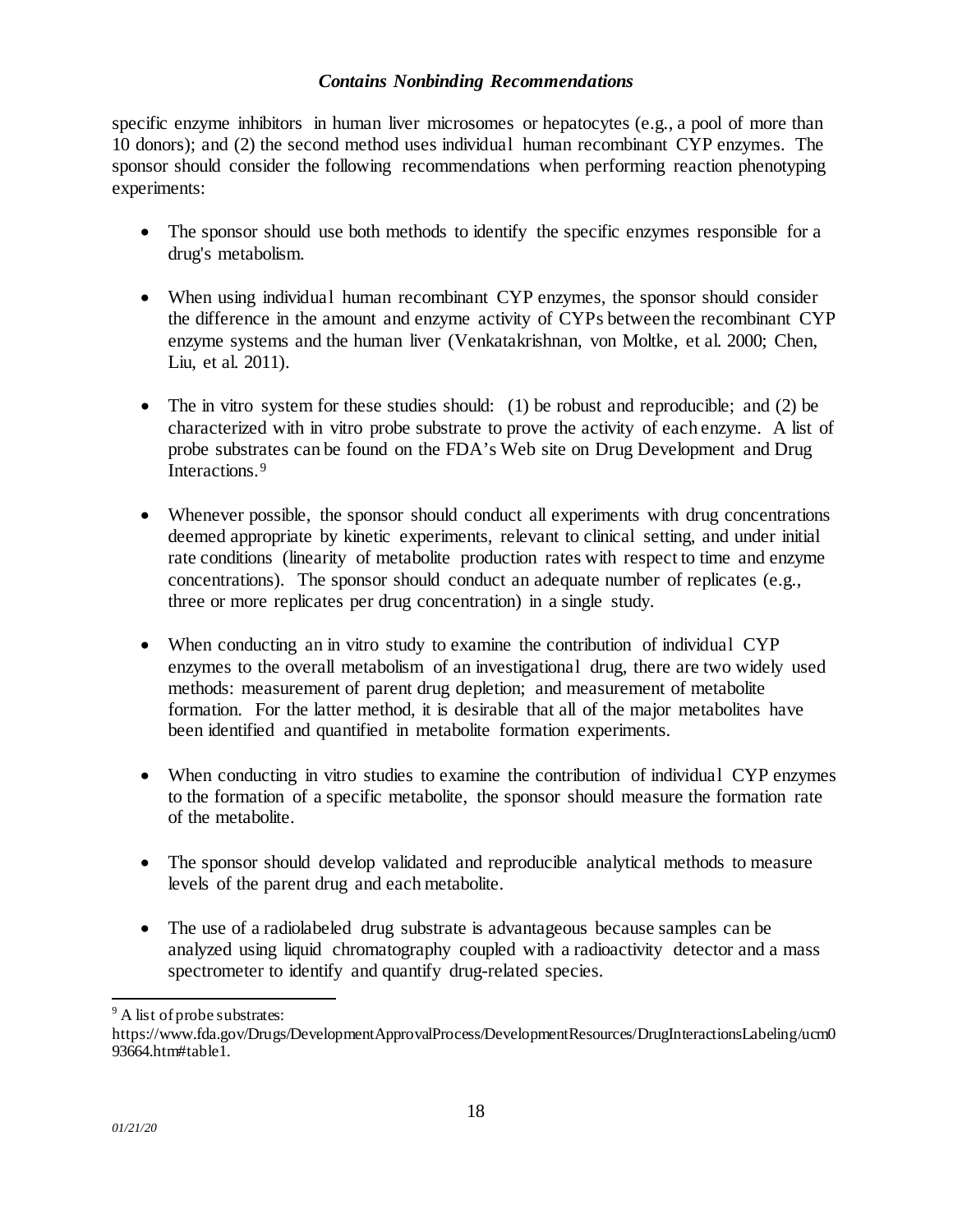- The sponsor should separately evaluate individual isomers of racemic drugs when it is important to understand the different disposition characteristics of each isomer (e.g., when two isomers have different pharmacological activities).
- Most chemical inhibitors are not specific for an individual CYP enzyme. The sponsor should verify the selectivity and potency of inhibitors in the same experimental conditions using probe substrates for each CYP enzyme. Commonly used in vitro CYP enzyme inhibitors can be found on the FDA's Web site on Drug Development and Drug Interactions.[10](#page-21-0)
- The sponsor should test the inhibitory effect of an antibody to a CYP enzyme at sufficiently low and high concentrations to establish a titration curve and ensure the maximal inhibition of a particular pathway (ideally resulting in greater than 80 percent inhibition). The sponsor should verify the effect of an antibody using probe substrates of each CYP isoform and with the same experimental conditions.
	- *2. Determining if the Investigational Drug is an Enzyme Inhibitor or Inducer*
		- a. Conducting in vitro enzyme inhibition studies

The potential of an investigational drug to inhibit CYP enzymes is usually investigated in human liver tissue systems using probe substrates to determine the inhibition mechanisms (e.g., reversible or time-dependent inhibition (TDI)) and inhibition potencies (e.g.,  $K_i$  for reversible inhibition, and  $K_I$  and  $k_{\text{inact}}$  for TDI). The in vitro systems used for these studies include human liver microsomes, microsomes obtained from recombinant CYP-expression systems, or hepatocytes (Bjornsson, Callaghan, et al. 2003).

Kinetic data from in vitro inhibition studies of an investigational drug can be used in quantitative models to predict the investigational drug's effects on the pharmacokinetics of other drugs in humans. These analyses inform the decision on whether to conduct an in vivo DDI study using sensitive enzyme index substrates (see section III.B.2).

The sponsor should consider the following recommendations when designing an in vitro CYP inhibition study:

• A probe substrate should be selective (e.g., predominantly metabolized by a single enzyme in pooled human liver microsomes or recombinant CYPs) and have simple metabolic schemes (ideally, the drug does not undergo sequential metabolism).

<span id="page-21-0"></span> $10$  Examples of in vitro selective inhibitors for P450-mediated metabolism:

https://www.fda.gov/Drugs/DevelopmentApprovalProcess/DevelopmentResources/DrugInteractionsLabeling/ucm0 93664.htm#table1-2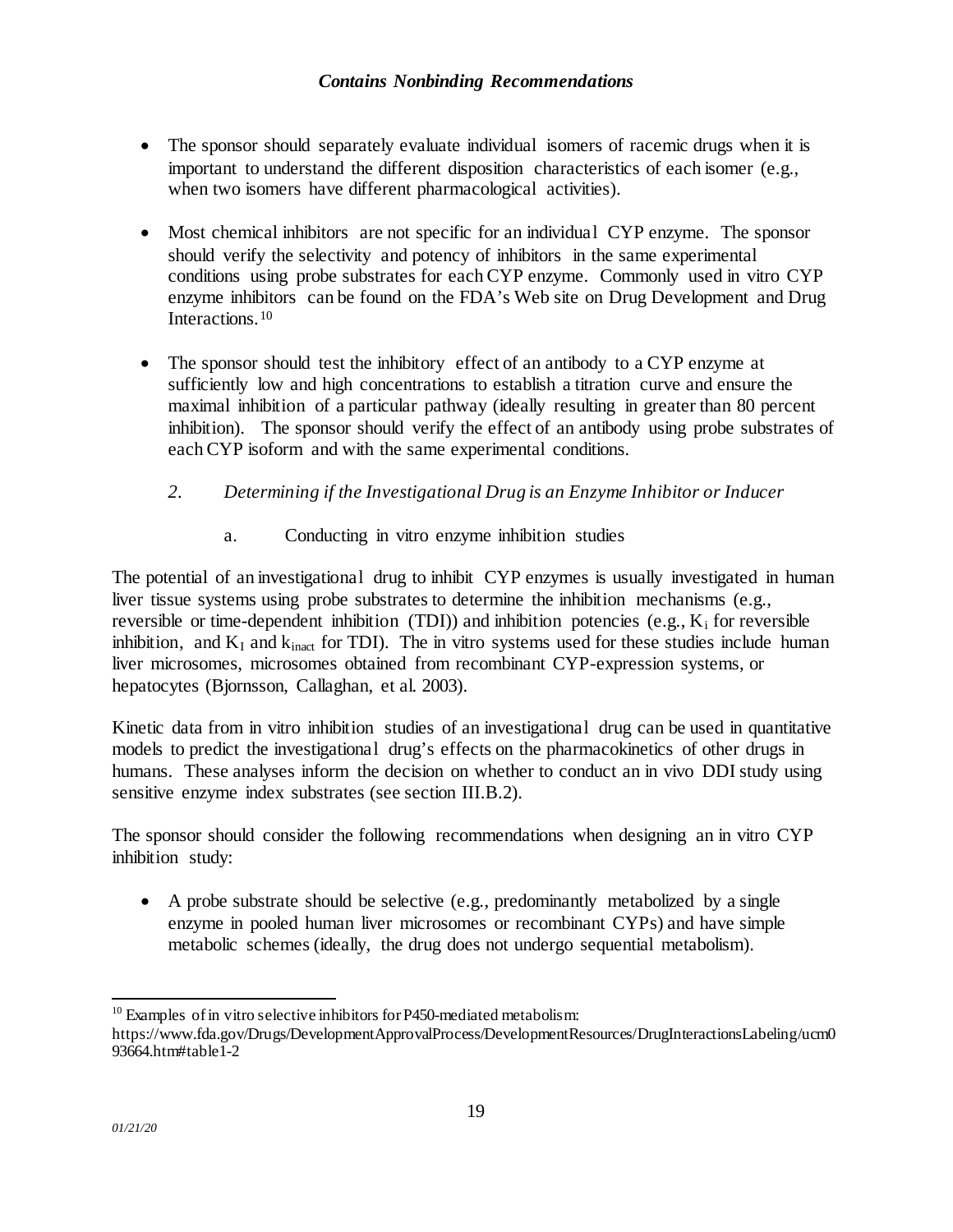Commonly used in vitro probe substrates and their marker reactions can be found on the FDA Web site on Drug Development and Drug Interactions.<sup>[11](#page-22-0)</sup>

- The sponsor should use a validated and reproducible analytical assay to measure the formation of a probe substrate's metabolite.
- The in vitro system of choice for enzyme inhibition should be robust and reproducible and include the appropriate strong probe inhibitors as positive controls (see the FDA's Web site on Drug Development and Drug Interactions).<sup>[12](#page-22-1)</sup> Kinetic constants (K<sub>i</sub>, IC<sub>50</sub>,  $K_I$ , and/or  $k_{\text{inact}}$ ) of the probe inhibitors should be comparable to the range of literaturereported values. In vitro systems may be pooled human liver microsomes (e.g., pooled from more than 10 donors), pooled cryopreserved hepatocytes (e.g., pooled from more than 10 donors), or individual microsomes expressing recombinant CYP enzymes. To obtain inhibition parameters, the sponsor may consider primary hepatocytes enriched with human plasma as an in vitro system that represents physiological conditions (Lu, Miwa, et al. 2007; Mao, Mohutsky, et al. 2012).
- The sponsor should first conduct experiments with a high concentration of test drug to study its inhibition potential on a particular enzyme (e.g., 50 times the unbound  $C_{\text{max}}$  or 0.1 times the dose/250 mL). However, the drug concentration should not exceed the drug's solubility limits or cause deleterious effects in cell models (e.g., cytotoxicity). If the initial high concentration of the test drug is able to inhibit a particular enzyme, the sponsor should test lower drug concentrations to calculate the drug's  $IC_{50}$  or  $K_i$  value. The sponsor should test at least four different concentrations of the investigational drug with the probe substrate.
- Typical experiments to determine the  $IC_{50}$  value of a drug involve incubating the substrate at a concentration at or below its  $K_m$  to more closely relate the inhibitor's IC<sub>50</sub> to its  $K_i$ . For  $K_i$  determinations, the sponsor should vary both the substrate and inhibitor concentrations to cover ranges above and below the substrate's  $K_m$  and the inhibitor's  $K_i$ .
- Microsomal protein concentrations are usually less than 1 mg/mL. The sponsor should correct for nonspecific binding during the incubation if this binding is expected to influence the analysis of kinetic data. Nonspecific binding can be measured experimentally (e.g., using equilibrium dialysis or ultrafiltration) (Hallifax and Houston

<span id="page-22-0"></span> $11$  Examples of in vitro marker reactions for P450-mediated metabolism and in vitro selective inhibitors for P450mediated metabolism:

https://www.fda.gov/Drugs/DevelopmentApprovalProcess/DevelopmentResources/DrugInteractionsLabeling/ucm0 93664.htm#table1

<span id="page-22-1"></span><sup>&</sup>lt;sup>12</sup> Examples of in vitro selective inhibitors for P450-mediated metabolism:

https://www.fda.gov/Drugs/DevelopmentApprovalProcess/DevelopmentResources/DrugInteractionsLabeling/ucm0 93664.htm#table1-2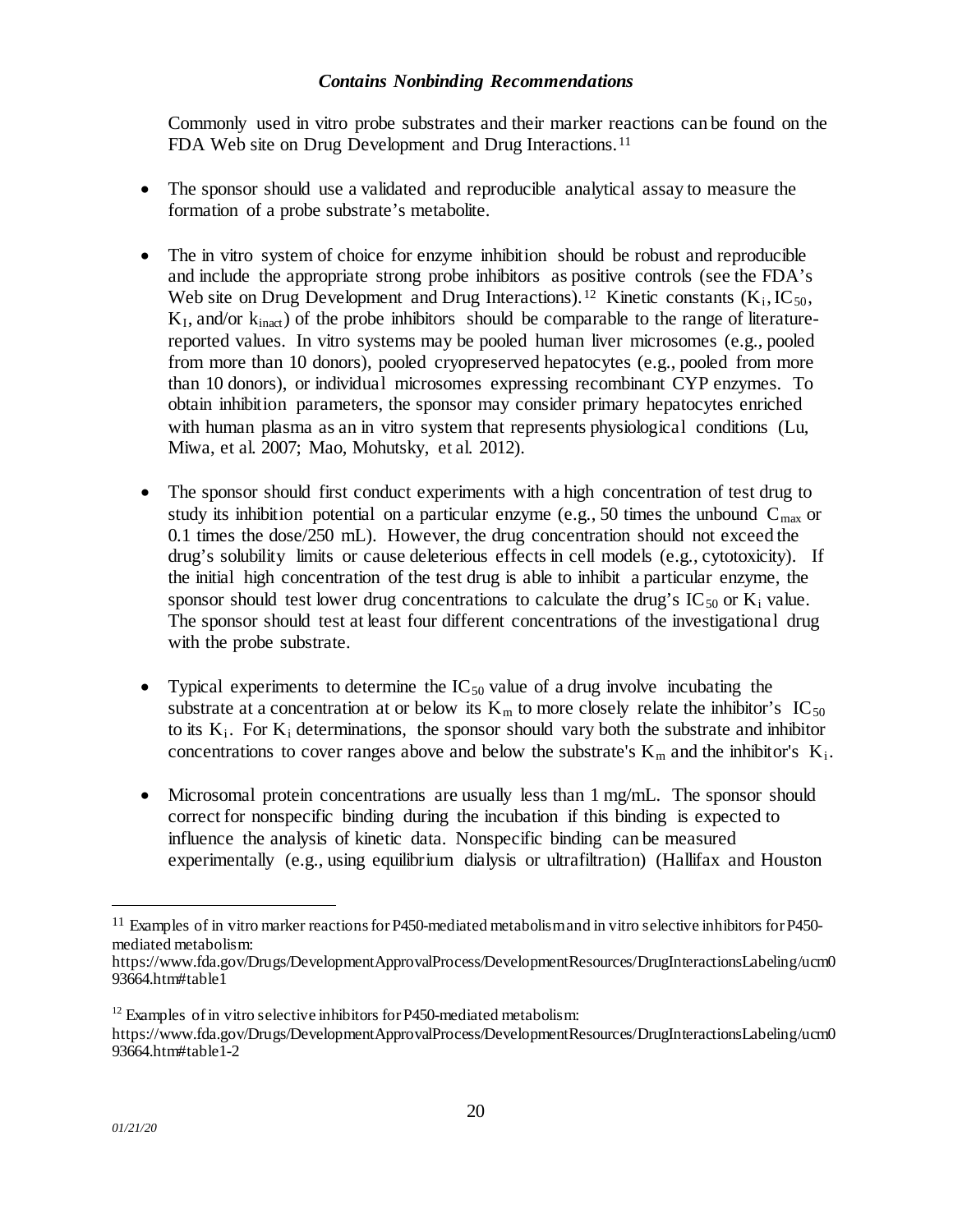2006) or predicted using in silico methods. It is recommended to experimentally determine nonspecific binding for highly lipophilic drugs (Gertz, Kilford, et al. 2008).

- Because buffer strength, type, and pH can all significantly affect the determination of  $V_{\text{max}}$  and  $K_{\text{m}}$ , the sponsor should use standardized assay conditions.
- In general, the sponsor should avoid any significant depletion of the substrate or inhibitor. However, when substrates have a low  $K_m$ , it may be difficult to avoid substrate depletion at low substrate concentrations. In these circumstances, the sponsor should consider substrate depletion when determining inhibition kinetics.
- The sponsor should choose an incubation time and an enzyme amount that result in linear formation of the metabolite (at an initial rate of the metabolite formation).
- The sponsor should use any organic solvents at low concentrations  $\langle \langle 1 \rangle$ (volume/volume) and preferably  $< 0.5\%$ ) because some solvents can inhibit or activate enzymes. The experiment should include a solvent (vehicle) control, and when necessary, also a no-solvent control.
- The sponsor can determine inhibition kinetics according to appropriate mechanisms (e.g., reversible inhibition or TDI). For a reversible inhibitor, half of the measured  $IC_{50}$  can be used as an estimate of  $K_i$ , if the substrate concentration used is equal to its  $K_m$  for the enzyme (Haput, Kazmi, et al. 2015).
- The sponsor should routinely study TDI in standard in vitro screening protocols by preincubating the investigational drug (e.g., for at least 30 min) before adding any substrate. Any significant time-dependent and co-factor-dependent (e.g., NADPH for CYPs) loss of initial product formation may indicate TDI. In these circumstances, the sponsor should conduct definitive in vitro studies to obtain TDI parameters (i.e.,  $k_{\text{inact}}$  and  $K_I$ ) (Grimm, Einolf, et al. 2009).
	- b. Evaluating enzyme induction in vitro

The sponsor can investigate the potential of an investigational drug to act as an inducer of CYP enzymes in plateable, cryopreserved or freshly isolated, human hepatocytes. Other, alternative in vitro systems such as immortalized hepatic cell lines may be used and are acceptable methods to determine the CYP induction potential of investigational drugs. Cell receptor assays may be used, but the results from these studies are considered supportive rather than definitive in nature. The sponsor should justify why any alternative in vitro system is appropriate for the study as well as the method to interpret the data. Acceptable study endpoints include mRNA levels and/or enzyme activity levels using a probe substrate (Fahmi and Ripp 2010; Einolf, Chen, et al. 2014). A major challenge of measuring only the enzyme's activity is that the induction may be masked in the presence of concomitant inhibition. Transcriptional analysis through the measurement of mRNA levels may address this challenge. Regardless of which in vitro system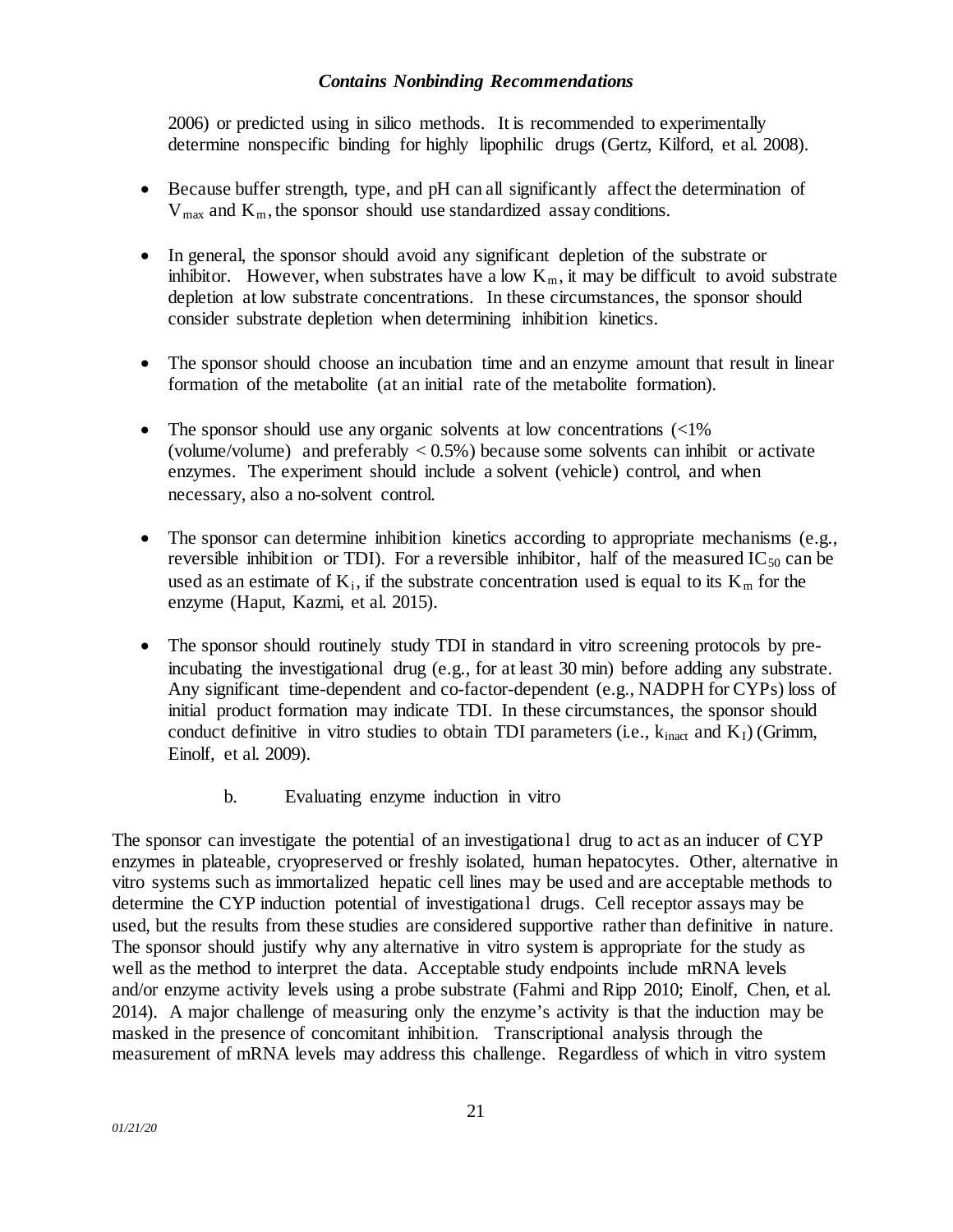and endpoint are chosen, the sponsor should validate the system to show that all major CYP enzymes are functional and inducible with positive controls.

When using in vitro systems to study enzyme induction, the sponsor should consider the following recommendations:

- The sponsor should evaluate the ability of an investigational drug to induce the major CYPs, including CYP1A2, CYP2B6, CYP2C8, CYP2C9, CYP2C19, and CYP3A4.
- The sponsor should individually evaluate CYP1A2, CYP2B6, and CYP3A4 first because they are induced via different nuclear receptors.
- Activation of a nuclear receptor, PXR, may lead to co-induction of CYP3A4 and CYP2C enzymes. Thus, a negative in vitro result for CYP3A4 induction eliminates the need for additional in vitro or in vivo induction studies for CYP3A4 and CYP2C enzymes. If in vitro CYP3A4 induction results are positive and suggest a clinical DDI study is warranted, then the sponsor should evaluate the ability of the investigational drug to induce CYP2C8, CYP2C9, and CYP2C19 either in vitro or in vivo.
- The in vitro system of choice to evaluate enzyme induction should be robust and reproducible and include appropriate inducers and non-inducers as positive and negative controls (see the FDA's Web site on Drug Development and Drug Interactions).[13](#page-24-0) Once the system is validated, a non-inducer (as negative control) can be included as optional in the test study to evaluate an investigational drug. When applicable, the sponsor should conduct pilot experiments to establish a test system (e.g., a particular lot of cryopreserved human hepatocytes) for routine studies of CYP induction (Fahmi, Kish et al. 2010; Fahmi and Ripp 2010; Einolf, Chen et al. 2014).
- Drug concentrations investigated should span the range of therapeutic exposures. If the drug solubility permits, this range of drug concentrations should include at least one concentration that is an order of magnitude greater than the maximum unbound steadystate plasma drug concentration in vivo. The sponsor should conduct three replicate experiments per drug concentration. If the drug is highly bound to human plasma protein, and the medium contains serum (or proteins, e.g., bovine serum albumin), or if the drug may have significant non-specific binding, sponsors are encouraged to measure the concentration of unbound test drug in the medium of incubation. Correction for binding may be needed when interpreting the data, to help predict the magnitude of a clinical DDI (Sun, Chothe, et al. 2017; Chang, Yang, et al. 2017).

<span id="page-24-0"></span><sup>&</sup>lt;sup>13</sup> For more information, see:

https://www.fda.gov/Drugs/DevelopmentApprovalProcess/DevelopmentResources/DrugInteractionsLabeling/ucm0 93664.htm.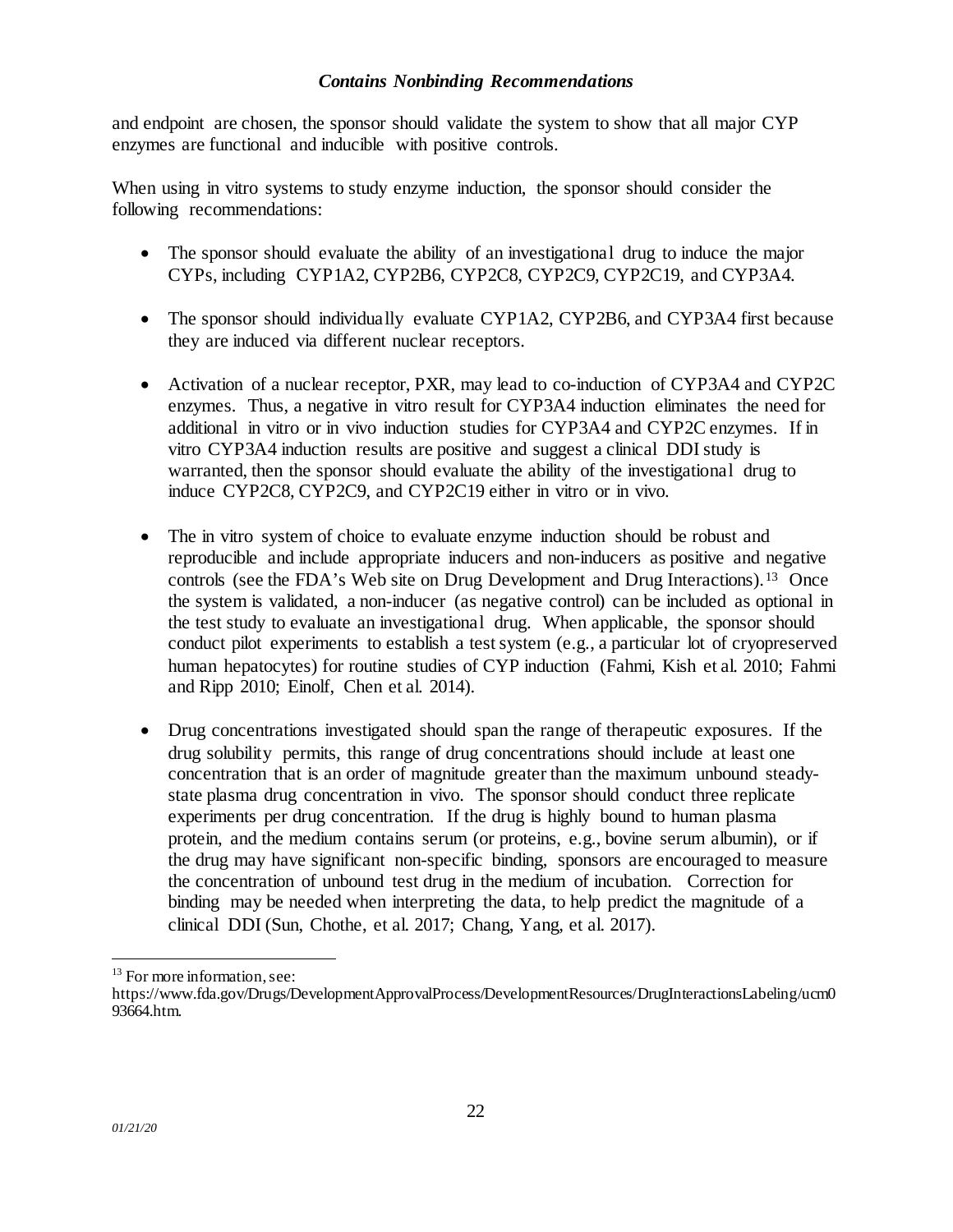- When primary human hepatocytes are used, the sponsor should use preparations from at least three donors. If the result from at least one donor's hepatocytes exceeds the predefined threshold, the sponsor should consider the drug an inducer in vitro and conduct a follow-up evaluation.
- The sponsor should demonstrate that the experimental approach can identify the absence and presence of the investigational drug's induction potential and avoids false negative predictions with the selected system and endpoints.
- Incubation of an investigational drug usually lasts for 48-72 hours to allow complete induction to occur. Incubations include a daily addition of the investigational drug, and the medium containing the drug is changed regularly. The optimal time course for incubation should allow the sponsor to detect enzyme induction without causing cell toxicity. The sponsor should justify the rationale for shorter incubation times.
- Actual concentrations of the drug in the system are important for extrapolating in vitro results to in vivo scenarios. Sponsors are encouraged to measure concentrations of the parent drug in the medium, preferably at several time points during the last day of the incubation (Sun, Chothe, et al. 2017; Chang, Yang, et al. 2017).

### **B. Evaluating Transporter-Mediated Drug Interactions In Vitro**

<span id="page-25-0"></span>In vitro transporter assays can determine whether an investigational drug is a substrate or inhibitor of a particular transporter. Coupled with appropriate in vitro-to-in vivo extrapolation methods (see section IV), these assays can determine if the sponsor should conduct an in vivo drug interaction study. Currently, in vitro methods to evaluate transporter induction are not well understood.

- *1. General Considerations When Using In Vitro Experimental Systems to Evaluate Transporter-Mediated Drug Interactions*
	- a. Selecting an in vitro test system

The sponsor should choose an in vitro test system that is suitable for a specific transporter, such as a membrane vesicle system, a polarized cell-based bidirectional assay for efflux transporters, or a cell-based assay for uptake transporters. Selecting the in vitro model may depend on the purpose of the study and the questions to be addressed. Table 1 summarizes examples of in vitro systems to investigate potential transporter-mediated drug interactions with an investigational drug as either a substrate or an inhibitor of a specific transporter.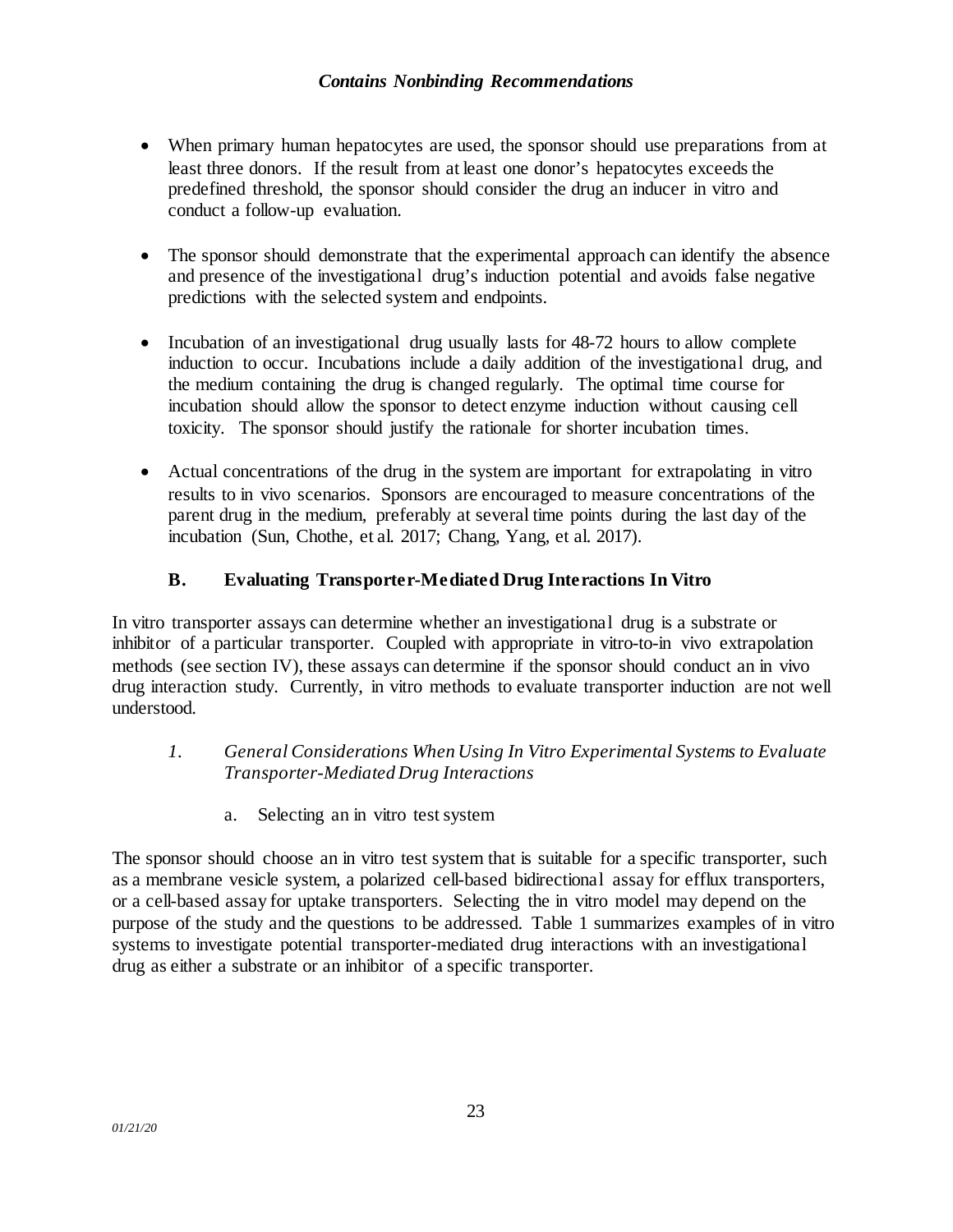| <b>Transporter</b>                | In Vitro Systems                                                     |  |
|-----------------------------------|----------------------------------------------------------------------|--|
| <b>ABC</b> Transporters           |                                                                      |  |
| BCRP, P-gp                        | Caco-2 cells, commercial or in-house membrane vesicles, knock-       |  |
|                                   | out/down cells, transfected cells (MDCK, LLC-PK <sub>1</sub> , etc.) |  |
| Solute Carrier (SLC) Transporters |                                                                      |  |
| OATP1B1/3                         | Hepatocytes, transfected cells (CHO, HEK293, MDCK, etc.)             |  |
| OAT1/3, OCT2                      | Transfected cells (CHO, HEK293, MDCK, etc.)                          |  |
| MATEs*                            | Commercial or in-house membrane vesicles, transfected cells (CHO,    |  |
|                                   | HEK293, MDCK)                                                        |  |

**Table 1. Examples of In Vitro Systems to Investigate Transporter-Mediated Drug Interactions**

CHO: Chinese hamster ovary cell

HEK293: human embryonic kidney 293 cell

LLC-PK1: Lilly Laboratory cancer porcine kidney 1 cell

MDCK: Madin-Darby canine kidneycell

\*The function of MATEs depends on the driving force from oppositely directed proton gradient; therefore, the appropriate pH of MATE assay system should be employed.

Details regarding each in vitro test system to investigate transporter-mediated drug interactions are described below:

- Membrane vesicles:
	- In vitro systems using inside-out membrane vesicles evaluate whether an investigational drug is a substrate or inhibitor of P-gp or BCRP but may fail to identify highly permeable drugs or highly non-specific binding drugs as substrates.
	- P-gp and BCRP assays using membrane vesicles should directly measure the adenosine triphosphate (ATP)-dependent, transporter-mediated uptake of drugs with control vesicles for comparisons.
- Bi-directional transport assays with cell-based systems:
	- Bidirectional assays evaluate whether an investigational drug is a substrate or inhibitor of efflux transporters such as P-gp or BCRP.
	- Cell monolayers should be grown on semi-porous filters in a device with apical (AP) and basolateral (BL) chambers.
	- The sponsor should add the test drug to either the AP or BL side of the cell monolayer and measure the amount of the drug permeating through the cell monolayers in the receiver chamber over time.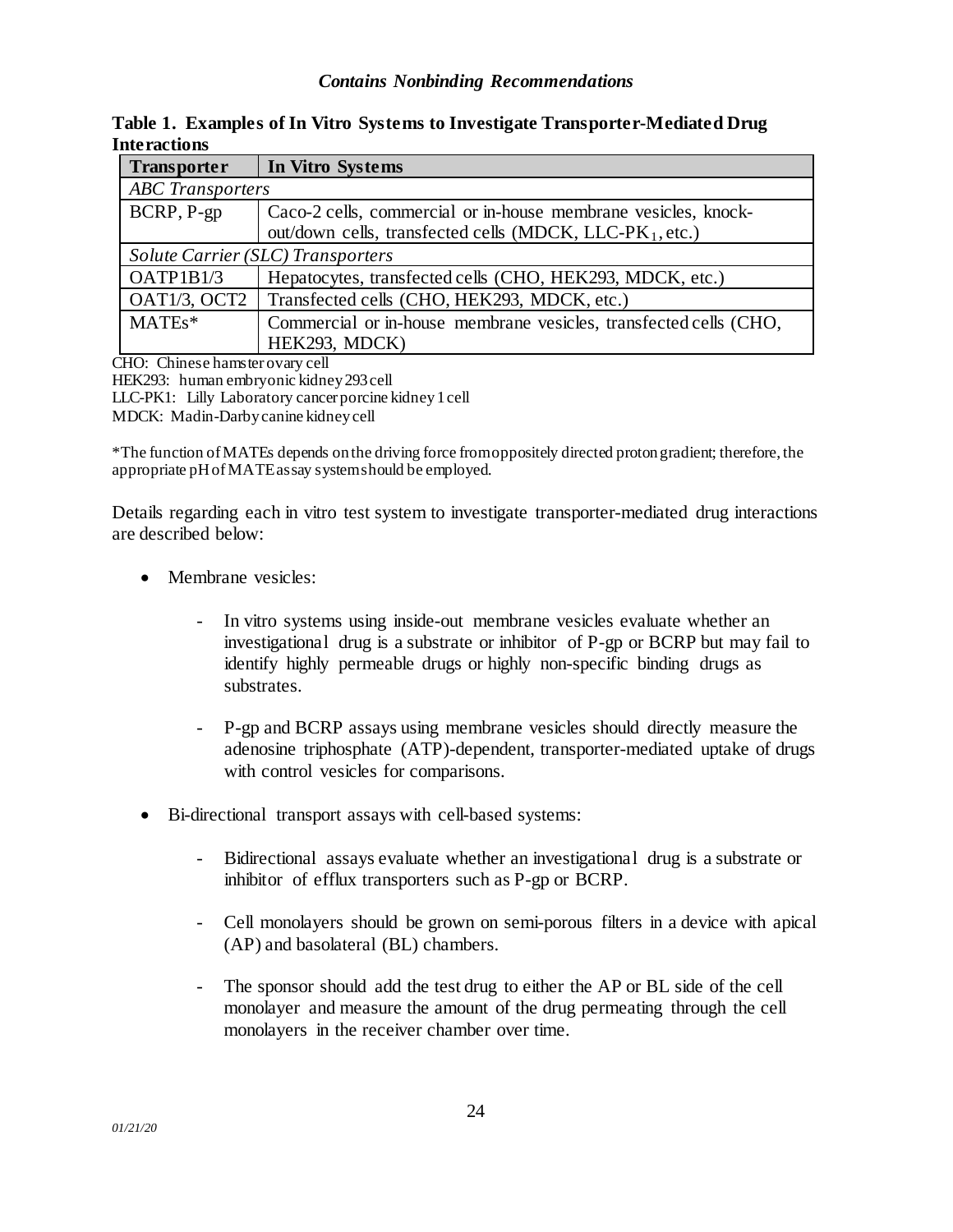- The sponsor should calculate the apparent permeability  $(P_{app})$  of the drug in both the AP $\rightarrow$ BL (absorption) and BL $\rightarrow$ AP (efflux) directions and calculate an efflux ratio from the ratio of  $BL \rightarrow AP$  to  $AP \rightarrow BL P_{\text{amp}}$  values for the substrate.
- When using transfected cell lines, the sponsor should compare the efflux ratios of the transfected cell line with appropriate control conditions to account for endogenous transporter activity and non-specific binding. One approach is to compare the efflux ratios from transfected cell line to the parental or empty vector-transfected cell line.
- Uptake assays with cell-based systems:
	- Uptake assays evaluate whether an investigational drug is a substrate or inhibitor of SLC transporters such as OCTs, OATs, OATPs and MATEs.
	- When transfected cell lines are used, the sponsor should compare the drug uptake in the transfected cell line to the parental or empty vector-transfected cell line.
	- The sponsor may use human hepatocytes or hepatic cell lines in suspension, plated, or sandwich-cultured assays.
		- b. Determining in vitro test conditions

The sponsor should validate the model system and experimental conditions, including culture and transport assay conditions, within the same laboratory. The sponsor should include appropriate positive controls in the test study to ensure the validity of the study's results. The sponsor should consider the following recommendations during assay development and validation:

- The sponsor should develop and optimize transport assays to ensure consistent transporter function (e.g., uptake, efflux) with control experiments (e.g., positive controls for substrates/inhibitors, non-transfected control cells).
- The sponsor should verify the functionality of the assay by conducting studies with known positive and negative controls (see the FDA's Web site on Drug Development and Drug Interactions<sup>[14](#page-27-0)</sup>).
- The sponsor should characterize the following conditions whenever applicable: the source of the membrane vesicles or cells, cell culture conditions (e.g., cell passage number, seeding density, monolayer age), probe substrate/inhibitor concentrations,

<span id="page-27-0"></span><sup>&</sup>lt;sup>14</sup> For more information, see:

http://www.fda.gov/Drugs/DevelopmentApprovalProcess/DevelopmentResources/DrugInteractionsLabeling/ucm09 3664.htm.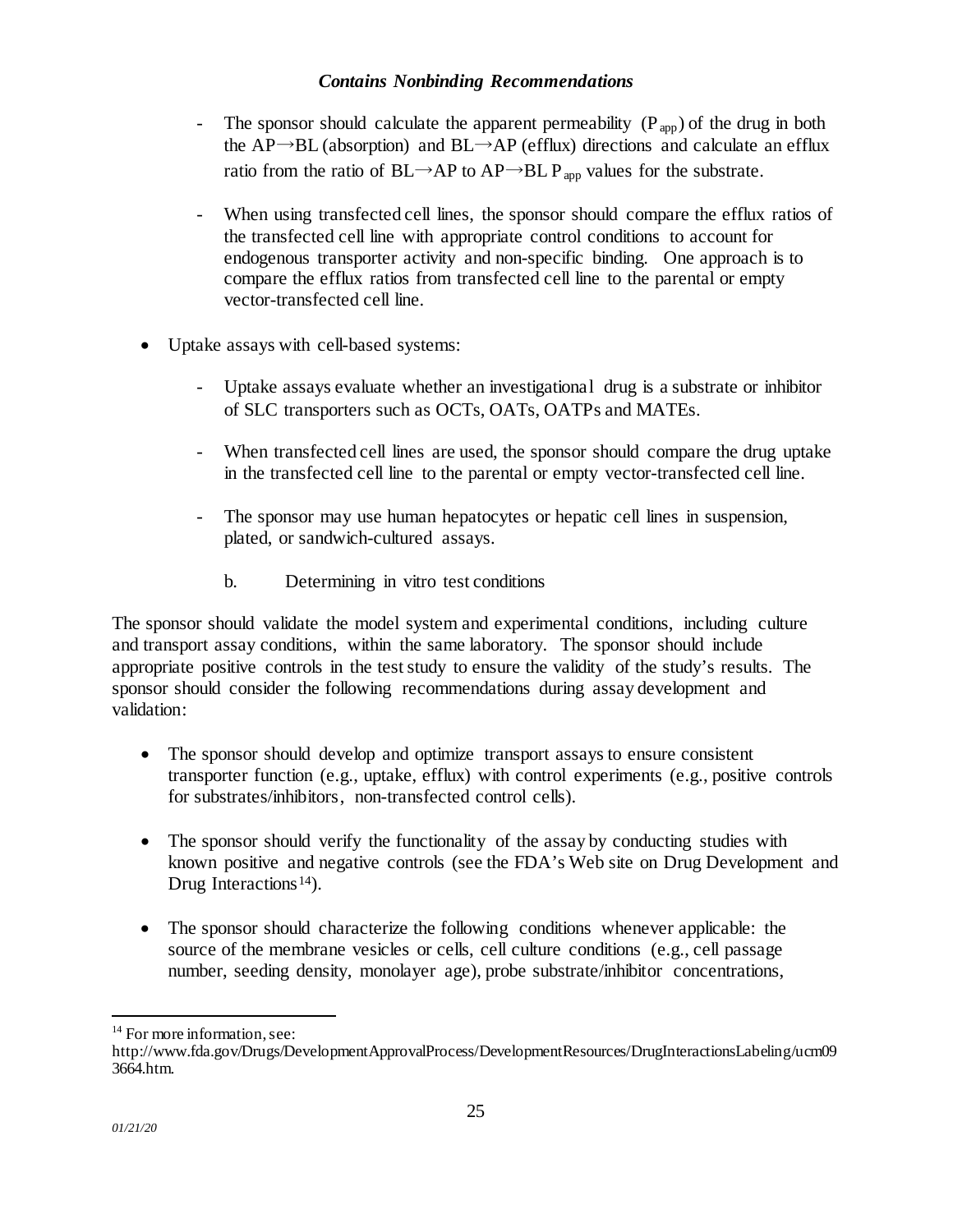incubation time, buffer/pH conditions, sampling interval, and methods for calculating parameters such as the  $IC_{50}$ ,  $K_i$ , and  $K_m$ .

- The sponsor should use any organic solvents at low concentrations  $\langle \langle 1 \rangle$  volume/volume and preferably < 0.5%) because some solvents can affect cell integrity or transporter function. The experiment should include a solvent (vehicle) control, and when necessary, also a no-solvent control.
- For both substrate and inhibitor studies, the sponsor should demonstrate sufficient total recovery of the drugs. If the total recovery falls below a pre-specified boundary set by the laboratories, the nature and extent of the effects leading to a decrease of recovery should be investigated and considered when evaluating the potential DDI risk of a test drug. The sponsor should attempt to assess the impact of the following factors:
	- The stability of the test drug for the duration of study
	- The effect of nonspecific binding of the test drug to cells/apparatus
	- The test drug's solubility limits
	- The effect of adding serum or proteins to the media
- The sponsor should conduct transport studies under linear transport rate conditions.
- The sponsor should establish laboratory acceptance criteria for study results (e.g., monolayer integrity, passive permeability, efflux or uptake of probe substrates,  $K_m$  for a probe substrate, IC<sub>50</sub> for probe inhibitor). The K<sub>m</sub> value of a probe substrate or the IC<sub>50</sub> value of a probe substrate or inhibitor should be comparable to literature-reported values.
- The substrate (which may be the test drug) should be readily measured with no interference from the assay matrix.

### *2. Determining if the Investigational Drug is a Transporter Substrate*

When using in vitro systems to study whether an investigational drug is a substrate of transporters, the sponsor should consider the following factors:

- The sponsor should evaluate concentrations of the test drug in the range of clinically relevant concentrations.
- Several factors may limit test drug concentrations in the in vitro assays, including aqueous solubility, nonspecific binding to the culture vessel, and cytotoxicity.
- If the in vitro system expresses multiple transporters, the sponsor should conduct additional experiments to confirm the findings with two or more known potent inhibitors.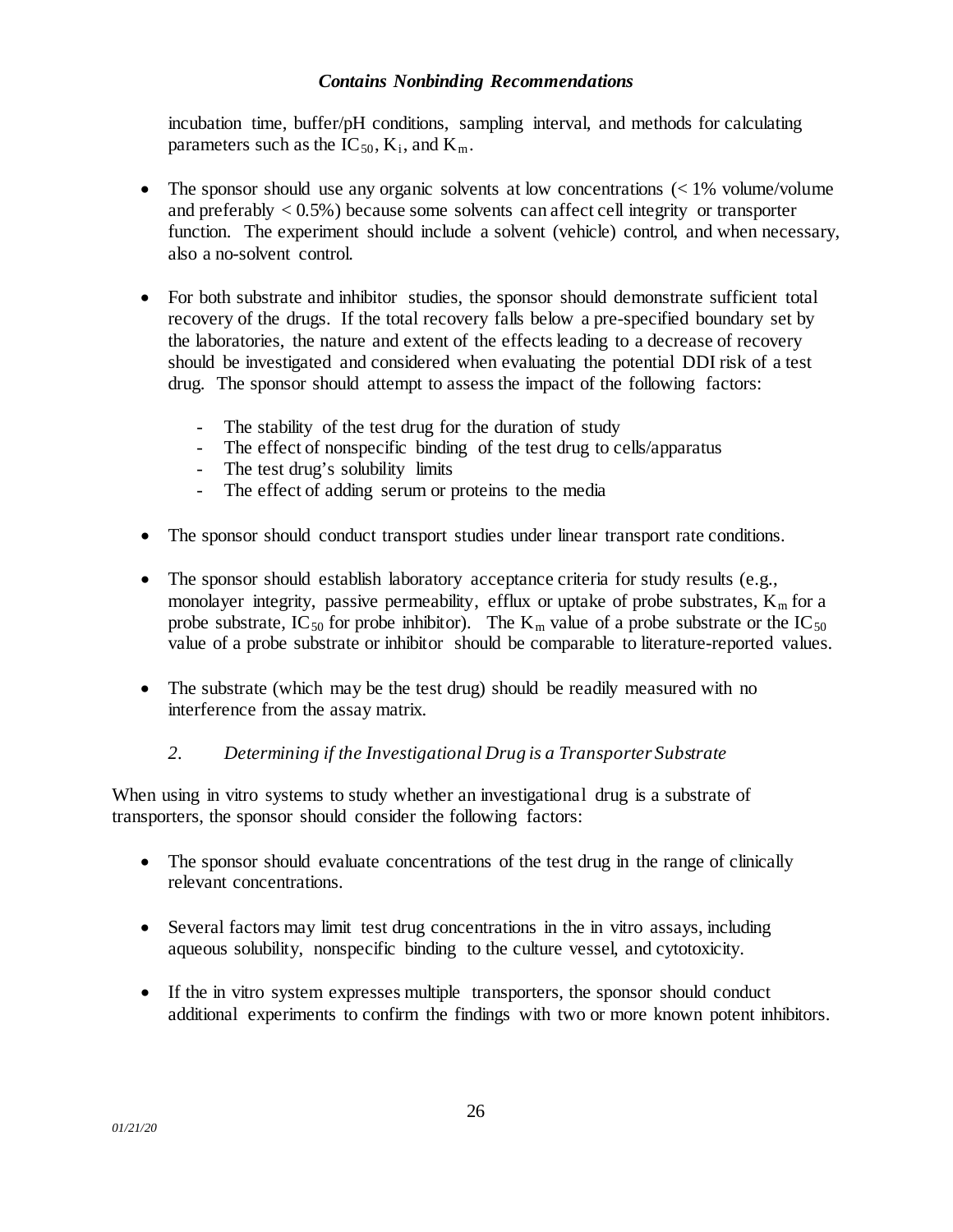#### *3. Determining if the Investigational Drug is a TransporterInhibitor*

When using in vitro systems to study whether an investigational drug is an inhibitor of transporters, the following should be considered:

- The sponsor should start with a high concentration of the test drug, at least an order of magnitude higher than the drug's clinically relevant concentration. However, the drug concentration should not exceed the drug's solubility limits or cause deleterious effects (e.g., cytotoxicity) in the cells. Because transporters are expressed in different locations in tissues, the sponsor should consider different clinically relevant concentrations (e.g., the unbound  $C_{\text{max}}$  for renal uptake transporters or the unbound maximum hepatic inlet concentration for hepatic uptake transporters (see Figure 6)). For apical intestinal transporters, the tested drug concentration should cover  $0.1 \times$  dose/250 mL. If the test drug demonstrates inhibitory activity, the sponsor should test additional concentrations to calculate IC<sub>50</sub> or K<sub>i</sub> values. The sponsor should evaluate at least four concentrations of the test drug with the probe substrate. The sponsor can then compare  $IC_{50}$  or  $K_i$  values to clinical plasma or estimated intestinal concentrations to predict the potential for DDIs.
- Experiments should include a probe substrate concentration range that results in linear transport of the substrate. The probe substrate concentration should be at or below its  $K_m$ for the transporter.
- The sponsor may consider a pre-incubation step with the test drug for OATP1B1 and OATP1B3 inhibition to evaluate whether this results in a lower  $IC_{50}$  of the test drug. For example, recent data show that cyclosporine and its metabolite AM1 are time-dependent OATP1B inhibitors (Amundsen, Christensen et al. 2010; Gertz, Cartwright et al. 2013; Izumi, Nozaki et al. 2015).
- Inhibition can be substrate dependent; therefore, the sponsor should determine the inhibition constant of the test drug with a probe substrate that may also be used in later clinical studies. Alternatively, the sponsor may use a probe substrate that usually generates a lower  $IC_{50}$  for known inhibitors to avoid underestimating the interaction potential of the investigational drug.
- The sponsor may use positive and negative controls to calibrate their internal in vitro systems to generate cutoff values to inform potential future clinical DDI studies.

### <span id="page-29-0"></span>**C. Using Model-Based Predictions to Determine a Drug's Potential to Cause DDIs**

Mathematical models can evaluate the results of in vitro and in vivo DDI studies to determine whether, when, and how to conduct further clinical DDI studies in drug development. In many cases, negative findings from early in vitro or clinical studies, in conjunction with model-based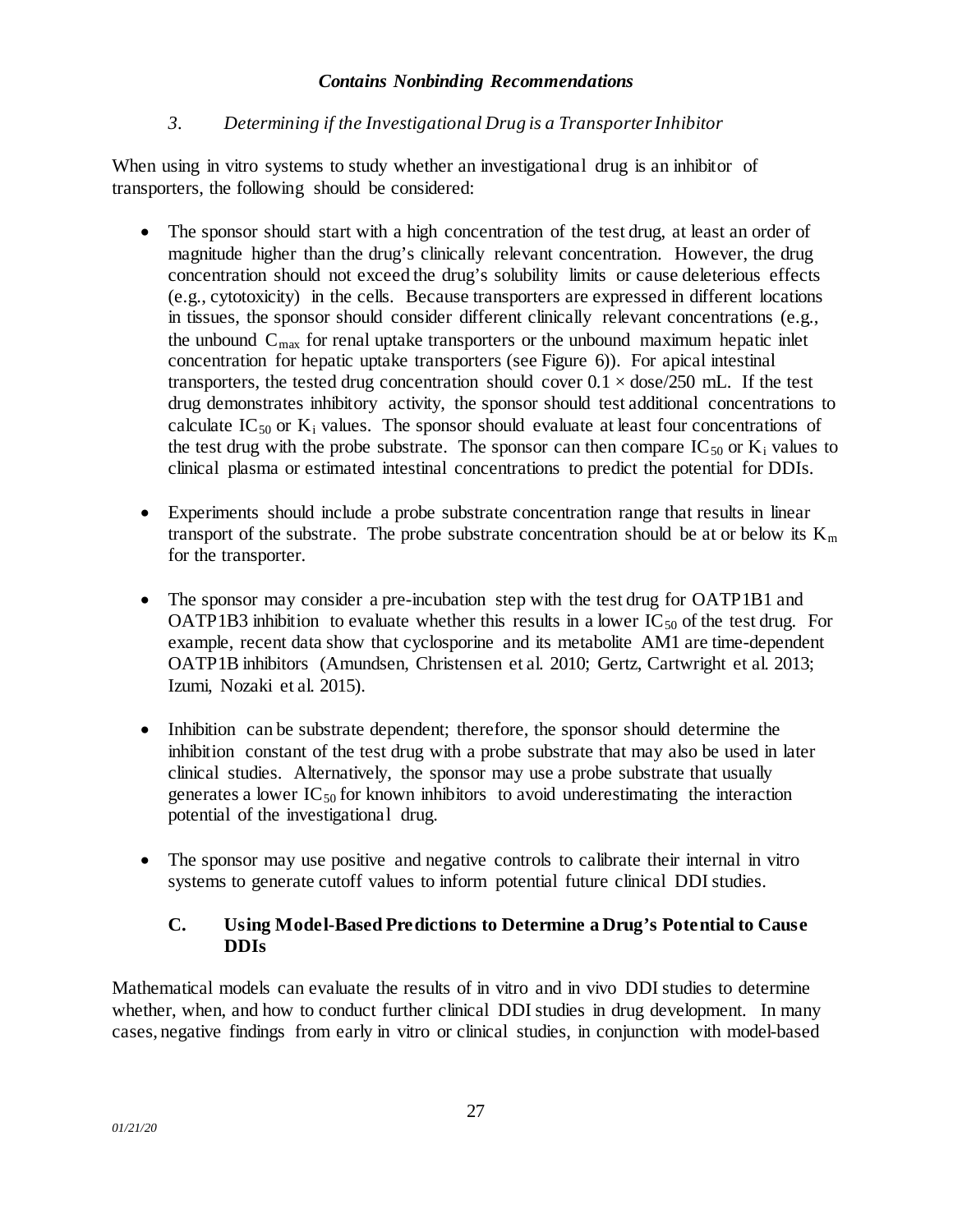predictions, can eliminate the need for additional clinical investigations of an investigational drug's DDI potential.

Mathematical models that integrate in vitro findings and are verified with clinical PK data can play an important role in predicting the DDI potential of an investigational drug under various scenarios. There are several models to consider when evaluating the drug as a perpetrator of a metabolism-based DDI. *Basic models* generally serve simple purposes, such as the identification of low levels of inhibition or induction of metabolizing enzymes by an investigational drug. *Static mechanistic models* can account for the disposition characteristics of both the perpetrator and the probe substrate drugs (Fahmi, Hurst, et al. 2009). *Dynamic mechanistic models*, including PBPK models that integrate system-dependent parameters (e.g., based on human physiology) and drug-dependent parameters (Zhao, Zhang, et al. 2011) and their time course of changes, can support decisions on when and how to conduct a clinical DDI study. Furthermore, these models can quantitatively predict the magnitude of DDI in various clinical situations, such as in patients with renal impairment or patients with genetic deficiencies in certain metabolizing enzymes.

#### *1. General Considerations When Using Predictive Models to Evaluate Enzyme-Based DDIs*

a. Basic models to predict the effect of a drug as an enzyme modulator

Evaluating a drug as a potential enzyme inhibitor or inducer begins with the use of a basic model, i.e.,  $R_1$ ,  $R_{1, gut}$  (only for CYP3A), and  $R_2$  (only for TDI) for inhibition effect;  $R_3$ , fold of change, and correlation methods for induction.

The sponsor should compare the calculated R values or fold-change to the recommended cutoff criteria to determine whether it is possible to rule out the potential for a DDI. Sponsors may calibrate their internal in vitro systems with known perpetrators and non-perpetrators of an enzyme and propose specific cutoff values with proper justification. If the basic model does not rule out the potential for a DDI, the sponsor should further evaluate the DDI potential of the investigational drug by conducting additional modeling analyses, using static mechanistic models or PBPK models (see below) or by conducting an in vivo DDI study.

> b. Using static mechanistic models to predict the effect of a drug as an enzyme modulator

Static mechanistic models incorporate more detailed drug disposition and drug interaction mechanisms for both interacting and substrate drugs (Fahmi, Hurst, et al. 2009). The following equation can be used to calculate the overall effect of the investigational drug on substrate drugs (represented as the AUCR) (see Figure 7).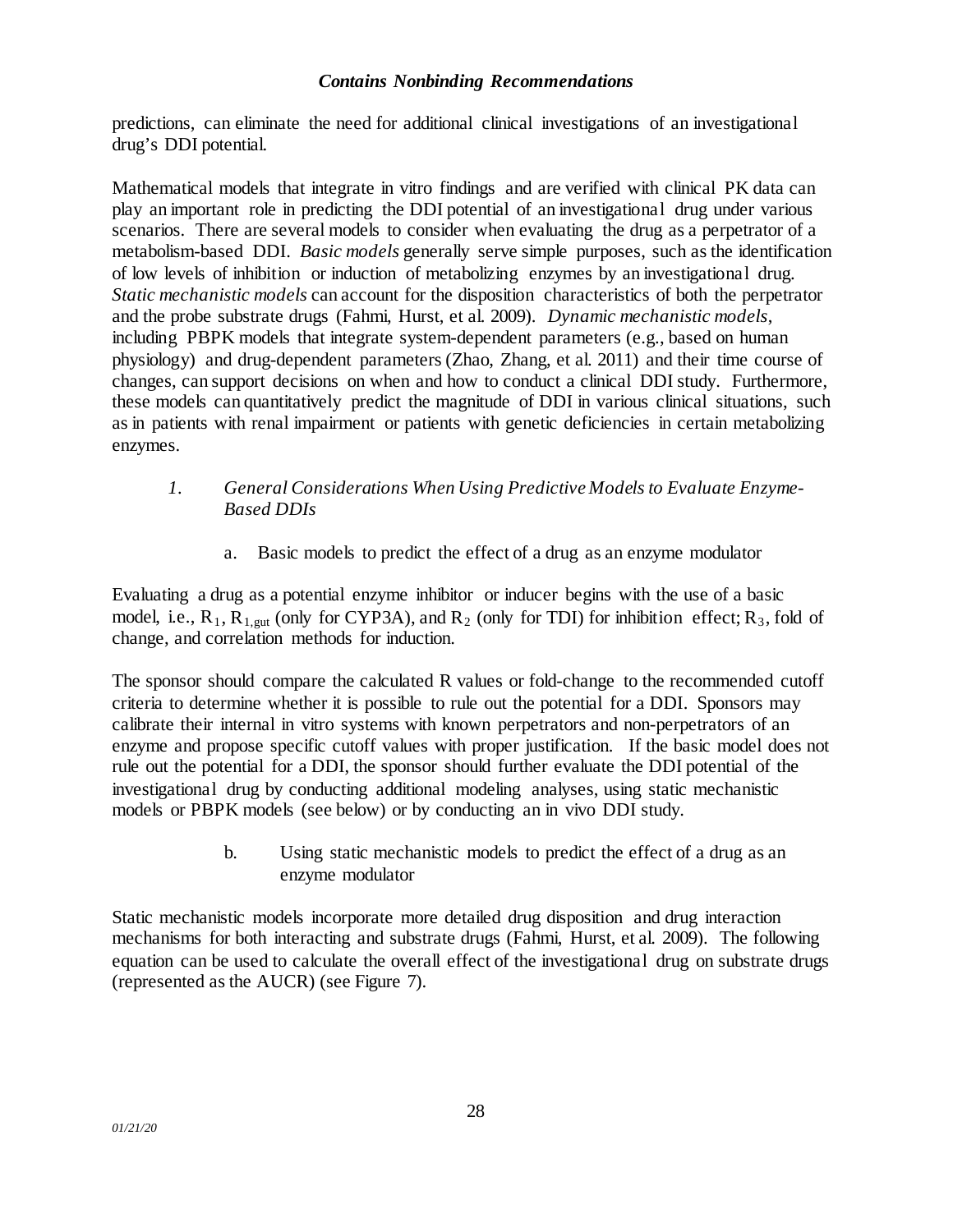# **Figure 7: Equation to Calculate AUCR of the Substrate Drugs (AUC plus investigational**

**drug/AUC minus investigational drug)**

$$
AUCR = \left(\frac{1}{\left[A_g \times B_g \times C_g\right] \times \left(1 - F_g\right) + F_g}\right) \times \left(\frac{1}{\left[A_h \times B_h \times C_h\right] \times f_m + (1 - f_m)}\right)
$$

The equation assumes that the drug has negligible extrahepatic clearance. **A** is the effect of reversible inhibitions. **B** is the effect of TDI. **C** is the effect of induction. **Fg** is the fraction available after intestinal metabolism. **fm** is the fraction of hepatic clearance of the substrate mediated by the CYP enzyme that is subject to inhibition/induction. **Subscripts 'h'** denote liver. **Subscripts 'g'** denote gut.

Each value can be estimated with the following equations:



 $[\mathbf{I}]_h = f_{u,p} \times (C_{max} + (F_a \times F_g \times k_a \times Dose) / Q_h / R_B)$  (Ito, Iwatsubo, et al. 1998)

 $[\mathbf{I}]_{\mathbf{g}} = F_a \times k_a \times \text{Dose}/Q_{en}$  (Rostami-Hodjegan and Tucker 2004)

**fu,p** is the unbound fraction in plasma. When it is difficult to measure accurately due to high protein binding (i.e.,  $f_{u,p}$  <0.01) in plasma, a value of 0.01 should be used for  $f_{u,p}$ .

**Cmax** is the maximal total (free and bound) inhibitor concentration in the plasma at steady state.

**Fa** is the fraction absorbed after oral administration; a value of 1 should be used when the data are not available. **Fg** is the fraction available after intestinal metabolism; a value of 1 should be used when the data are not available. **k**<sub>a</sub> is the first order absorption rate constant in vivo; a value of 0.1 min<sup>-1</sup> (Ito, Iwatsubo, et al. 1998) can be used when the data are not available.

**Qen** is the blood flow through enterocytes (e.g., 18 L/hr/70 kg (Yang, Jamei, et al. 2007a)).

**Qh** is the hepatic blood flow (e.g., 97 L/hr/70 kg (Yang, Jamei, et al. 2007b)).

**RB** is the blood-to-plasma concentration ratio.

**d** is the scaling factor and is assumed to be 1. A different value can be used if supported by prior experience with the system used(Einolf, Chen, et al. 2014; Vermet, Raoust, et al. 2016).

In addition to the combination of inhibition and induction, one should separately use inhibition mechanisms (A and B only) to predict a drug's enzyme inhibition potential (i.e., assuming C is equal to 1), and use induction mechanisms (C only) to predict a drug's enzyme induction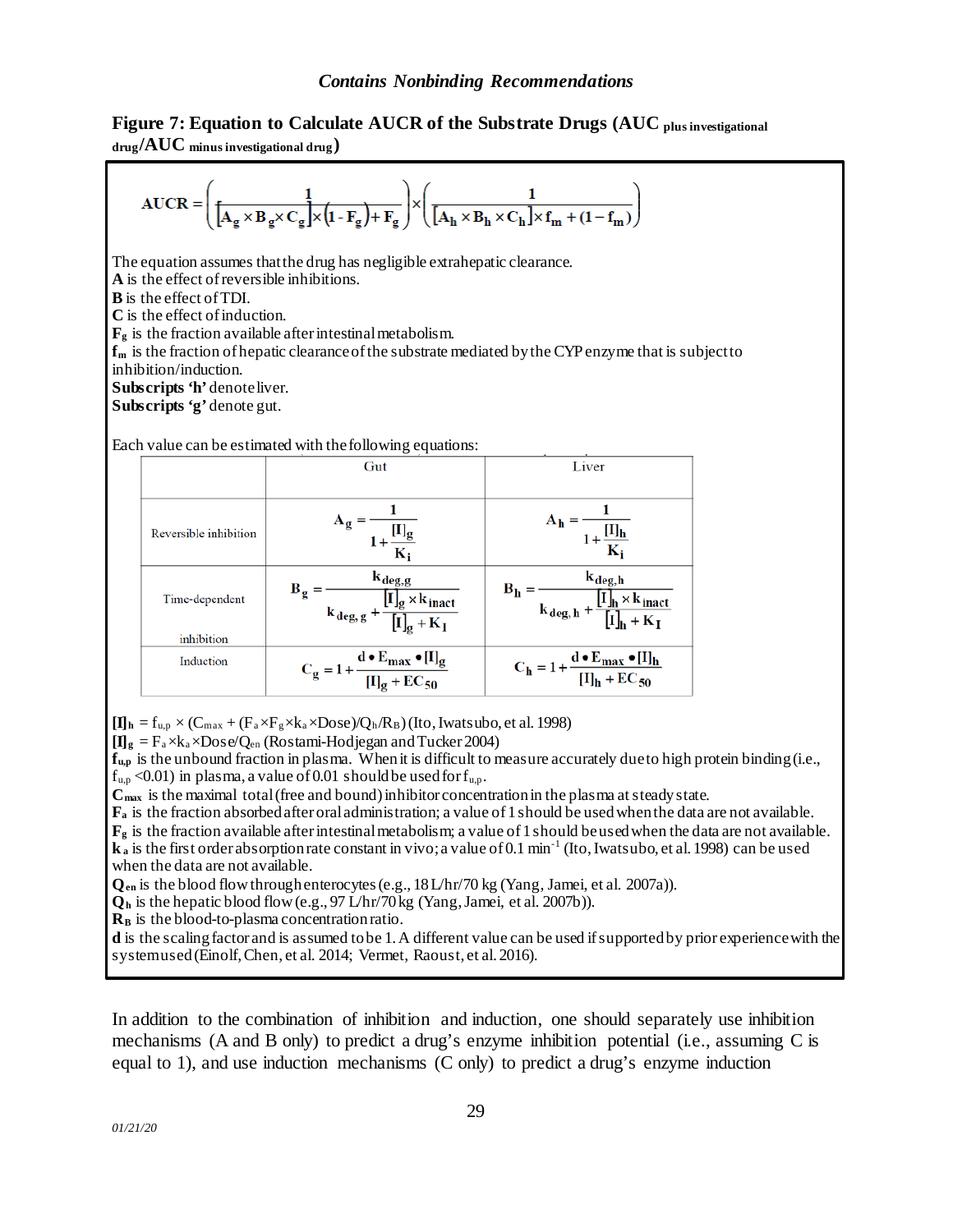potential (i.e., assuming A and B are equal to 1). It should be noted that concurrent prediction may lead to a false negative prediction if the inhibition potential is over-predicted, thus masking the induction effect. If the induction potential is over-predicted, it will mask the inhibition effect.

c. Using PBPK models to predict enzyme-based DDIs

PBPK models can predict the DDI potential of an investigational drug and/or a metabolite as an enzyme substrate or an enzyme perpetrator. Figure 8 shows a general PBPK model-based framework to predict the DDI potential for the purposes of DDI study planning in clinical development.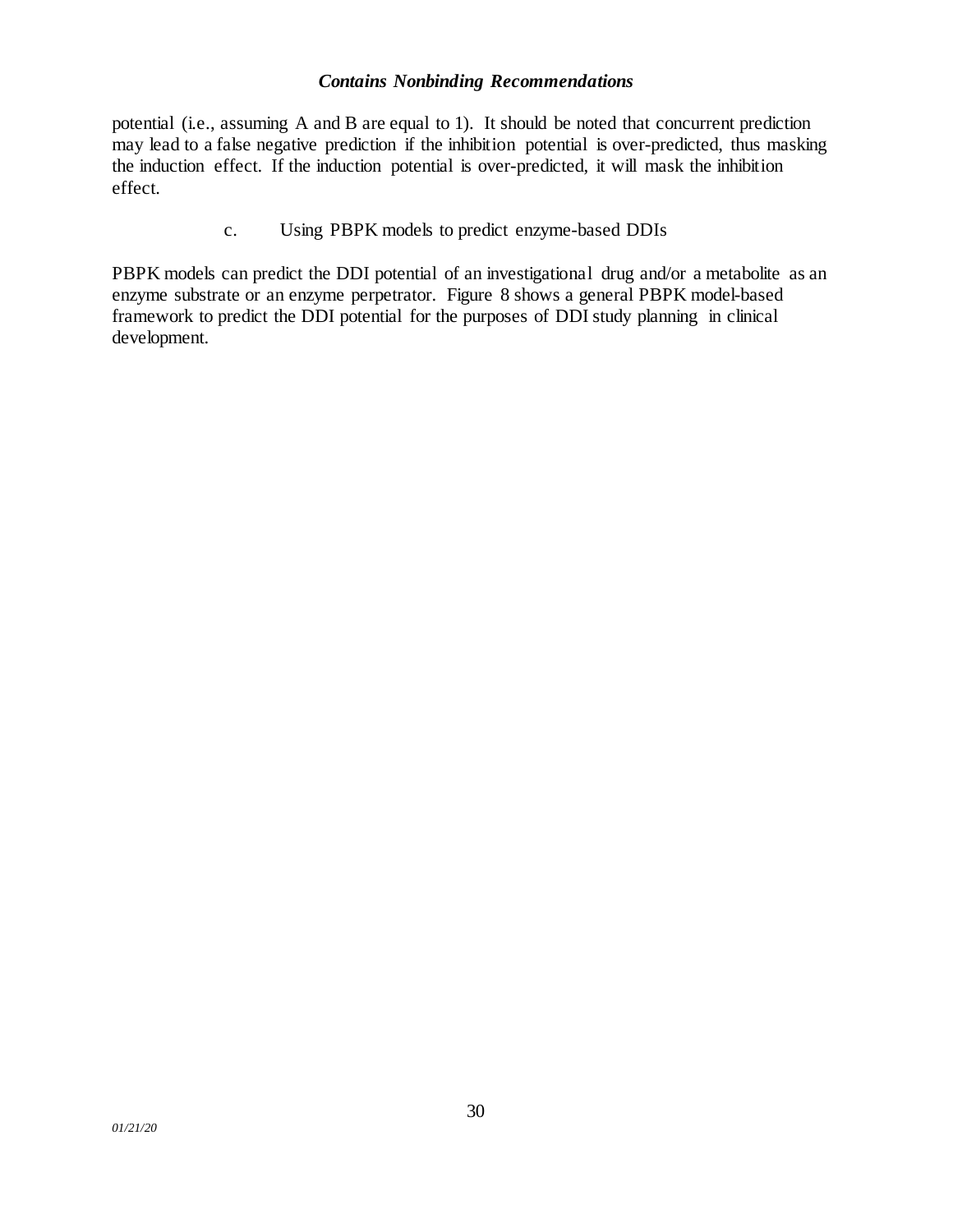

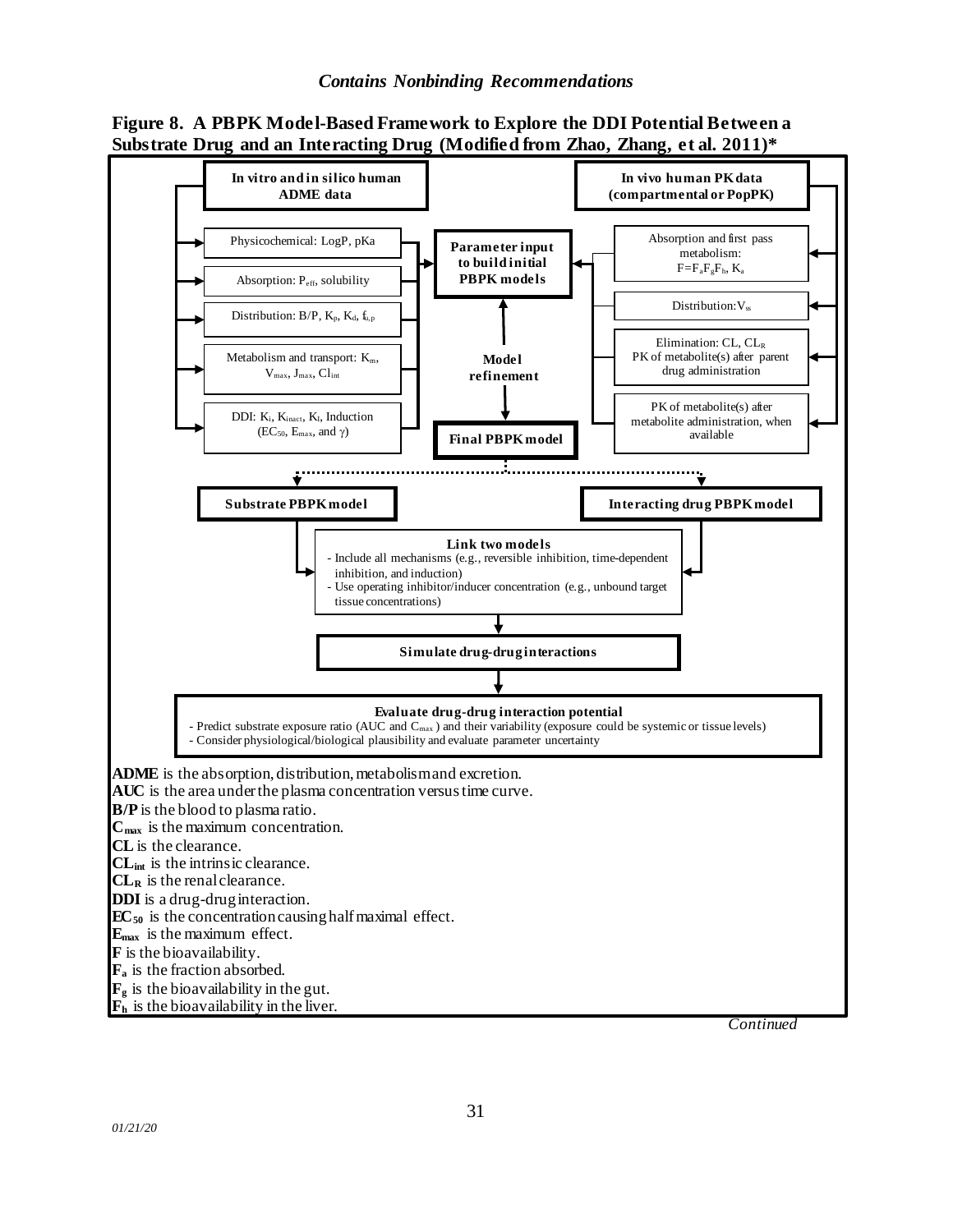#### **Figure 8 continued. A PBPK Model-Based Framework to Explore the DDI Potential Between a Substrate Drug and an Interacting Drug (Modified from Zhao, Zhang, et al. 2011)\***

**fu,p** is the unbound fraction in plasma.

γ is the Hill coefficient. **IC50** the concentration causing half maximal inhibition. **Imax** is the maximum effect or inhibition. **J max** is the maximum rate of transporter-mediated efflux/uptake. **Ka** is the first-order absorption rate constant. **Kd** is the dissociation constant of a drug-protein complex. **Ki** is the reversible inhibition constant, concentration causing half maximal inhibition  $K_I$  is the apparent inactivation constant, concentration causing half maximum inactivation **kinact** is the apparent maximum inactivation rate constant. **Km** is the Michaelis-Menten constant, substrate concentration causing half maximal reaction or transport  $\mathbf{K}_p$  is the tissue to plasma partition coefficient. LogP is the logarithm of the octanol-water partition coefficient. **MOA** is the mechanism of action. **PD** is the pharmacodynamics of a drug P<sub>eff</sub> is the jejunum permeability. **PK**is pharmacokinetics of a drug. **PopPK** is population pharmacokinetics. **V** is the volume of distribution. **Vmax** is the maximum rate of metabolite formation. \*Note: PBPK models for both substrate and interacting drug (inhibitor or inducer) should be constructed separately using in vitro and in vivo disposition parameters and be verified before they are linked through appropriate mechanisms to predict the degree of DDI.

- When using PBPK modeling, the sponsor should provide comprehensive justifications on any model assumptions, the physiological and biochemical plausibility of the model, variability, and uncertainty measures. Submissions using advanced models like PBPK models should include a description of the structural model, the sources and justifications for both system- and drug-dependent parameters, the types of error models, all model outputs, the data analysis, and an adequate sensitivity analysis (see the 2018 FDA guidance for industry *Physiologically Based Pharmacokinetic Analyses — Format and Content*). When using predefined models (structural and error) from commercially available software, the sponsor should specify the software version and list any deviations from the predefined models (Zhao, Rowland, et al. 2012).
- When using PBPK modeling to predict the DDI potential of the investigational drug as an *enzyme substrate*, the sponsor should address the following questions (Vieira, Kim, et al. 2014; Wagner, Pan, et al. 2015; Wagner, Pan, et al. 2016):
	- Can the base PBPK model of the investigational substrate describe the available clinical PK data using different dosing regimens (e.g., a dose proportionality study) and dosing routes (e.g., intravenous or oral)?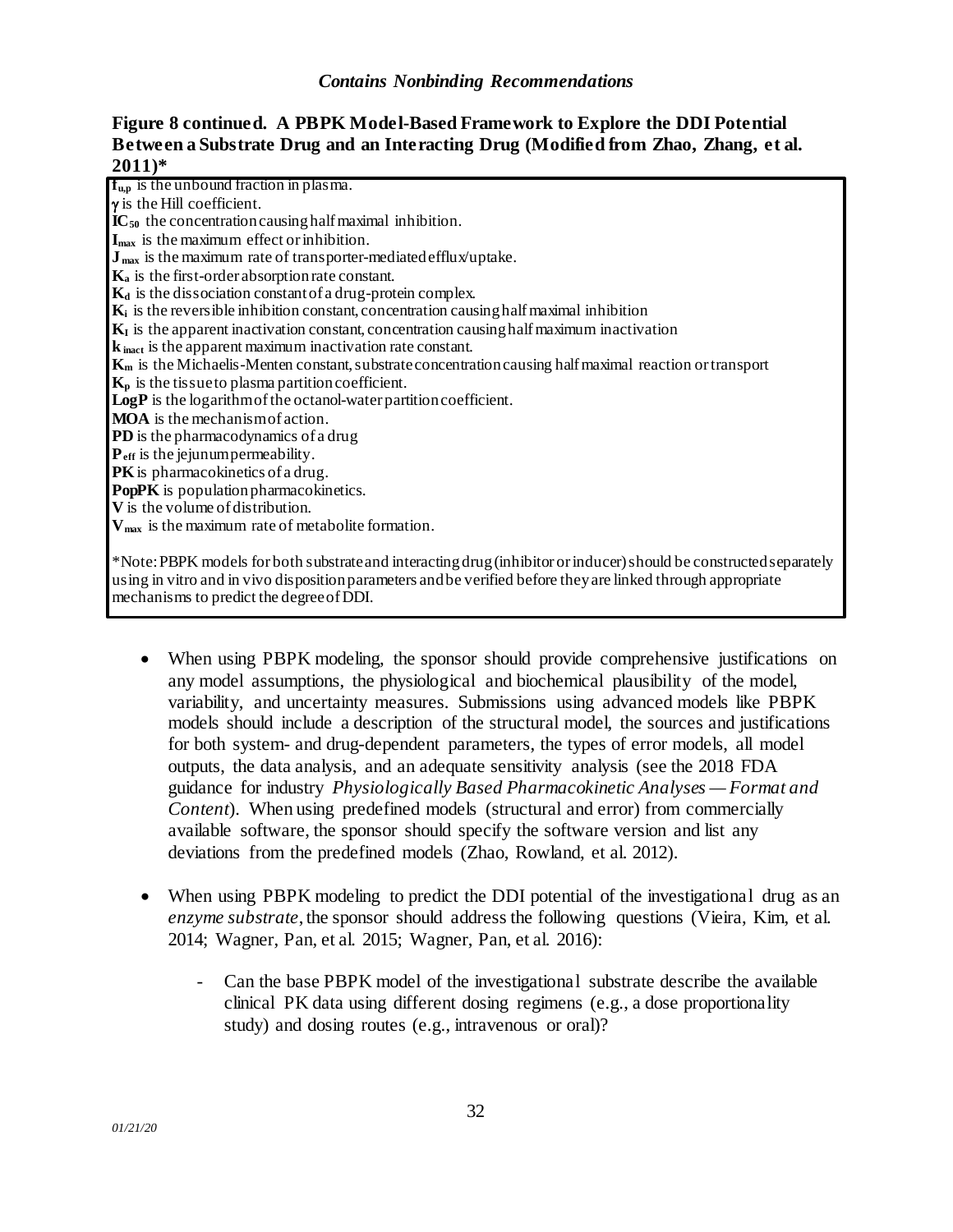- Are elimination pathways quantitatively assigned in the substrate's model according to available in vitro and in vivo data?
- Are index perpetrator models verified with regard to their modulating effect on enzyme activity in humans?
- Are there sensitivity analyses for parameters exhibiting a high level of uncertainty?
- If complex metabolic and transport mechanisms are expected, do the substrate and modulator models include the major disposition and interaction mechanisms and are they verified? (see also 2.b below for transporters)

The sponsor may use PBPK models to predict the effects of enzyme modulators on the PK of an investigational substrate if the models can describe the available data on DDIs for a strong enzyme inhibitor or inducer (Wagner, Zhao, et al. 2015; Wagner, Pan, et al. 2015; Wagner, Pan, et al. 2016).

- When using PBPK modeling to predict the drug interaction potential of an investigational drug as an *enzyme perpetrator*, the sponsor should address the following questions (Vieira, Zhao, et al. 2012; Wagner, Pan, et al. 2015; Wagner, Pan, et al. 2016):
	- Can the base PBPK model of the investigational perpetrator describe the available clinical PK data using different dosing regimens (e.g., a dose proportionality study) and dosing routes (e.g., intravenous or oral)?
	- Are index substrate models verified with regard to the effect of altered enzyme activity on its PK in humans?
	- In addition to the combination of inhibition and induction, were inhibition and induction mechanisms separately considered to ensure a conservative prediction of in vivo enzyme inhibition or induction?
	- Did the simulation use the highest clinical dose of the investigational perpetrator?
	- Are there sensitivity analyses for parameters exhibiting high levels of uncertainty?
	- *2. General Considerations When Using Predictive Models to Evaluate Transporter-Mediated DDIs*
		- a. Using basic models to predict the effect of a drug as a transporter inhibitor

Evaluating a drug as a potential transporter inhibitor begins with the use of a basic model, applying the same concepts as for metabolizing enzymes (see section IV.B). The predictions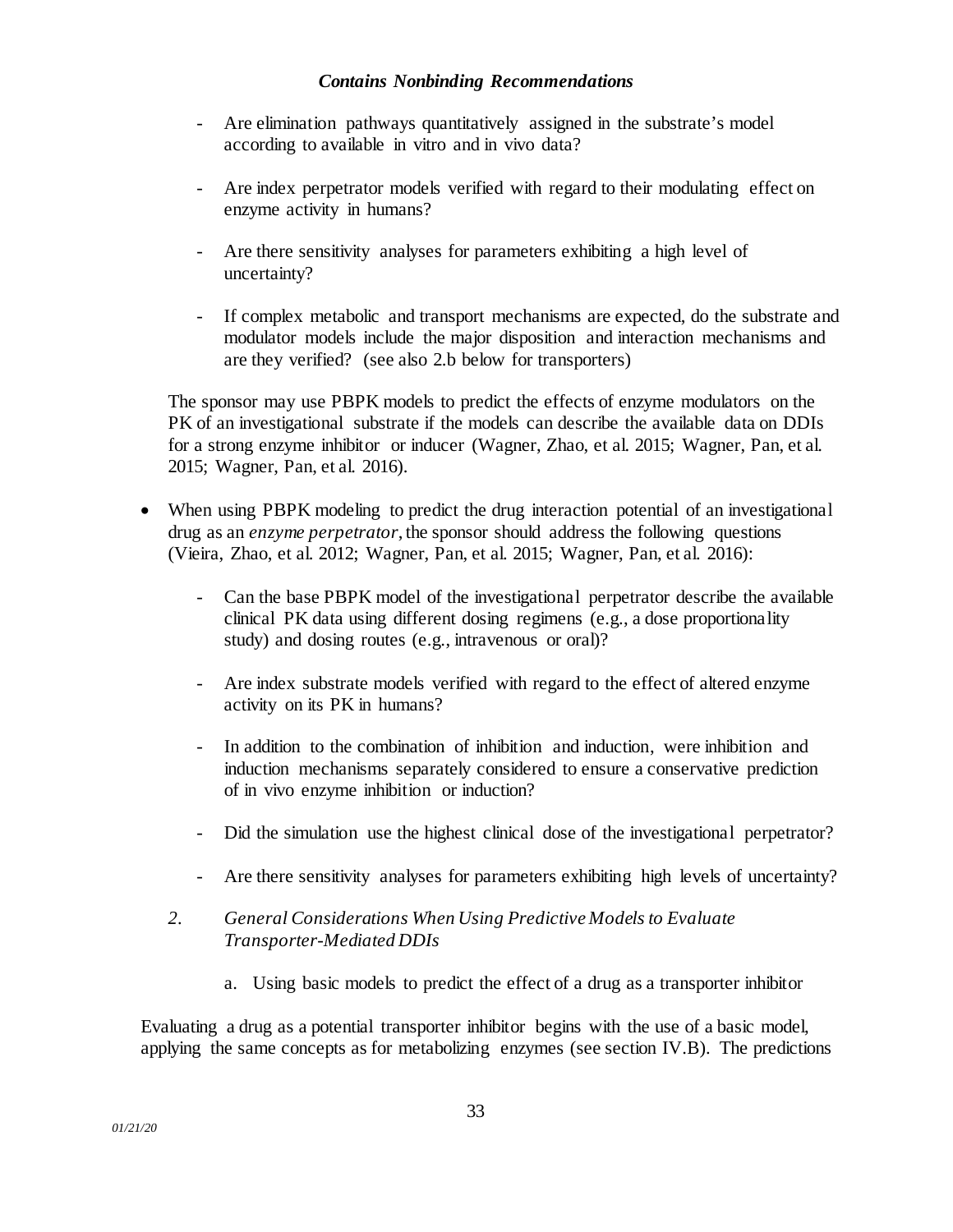and predefined cutoff criteria from this basic model approach determine the need to further evaluate transporter inhibition in vivo. Generally, the sponsor could assume reversible inhibition and use the IC<sub>50</sub> as a practical substitute for the  $K_i$ . The basic models described in this document use the gut luminal concentration, the maximal unbound plasma concentration, and/or the estimated maximal unbound concentration at the hepatic inlet of the interacting drug for [I]. The sponsor should compare the calculated R or  $\text{[I]/IC}_{50}$  values to predefined cutoff criteria to determine whether it is possible to rule out the potential for a DDI. If the basic model does not rule out the potential for DDIs, the sponsor should further evaluate the DDI potential of the investigational drug.

#### b. Using PBPK models to predict transporter-based DDIs

PBPK models can include ADME processes mediated by transporters as well as passive diffusion and metabolism. Compared to CYP enzymes, the predictive performance of PBPK modeling for transporter-based DDIs has not been established (Wagner, Zhao, et al. 2015). This is largely due to knowledge gaps in transporter biology and limited experience in determining and modeling the kinetics of transporters (Pan, Hsu, et al, 2016). Recent applications of PBPK models to evaluate the interplay between transporters and enzymes suggest that a model of an investigational drug as a substrate of multiple transporters and enzymes is only adequate for confident predictions of untested DDI scenarios after the model has been verified with clinical data from a wide range of DDI or pharmacogenetic studies for the applicable enzyme or transporter (Varma, Lai, et al. 2012; Gertz, Cartwright, et al. 2013; Varma, Lai, et al. 2013; Varma, Lin, et al. 2013; Jamei, Bajot, et al. 2014; Varma, Scialis, et al. 2014; Snoeys, Beumont, et al. 2015). For drugs that are potential transporter inhibitors, the sponsor should establish and verify models for transporter substrates (Gertz, Tsamandouras, et al. 2014; Tsamandouras, Dickinson, et al. 2015; Snoeys, Beumont, et al. 2015).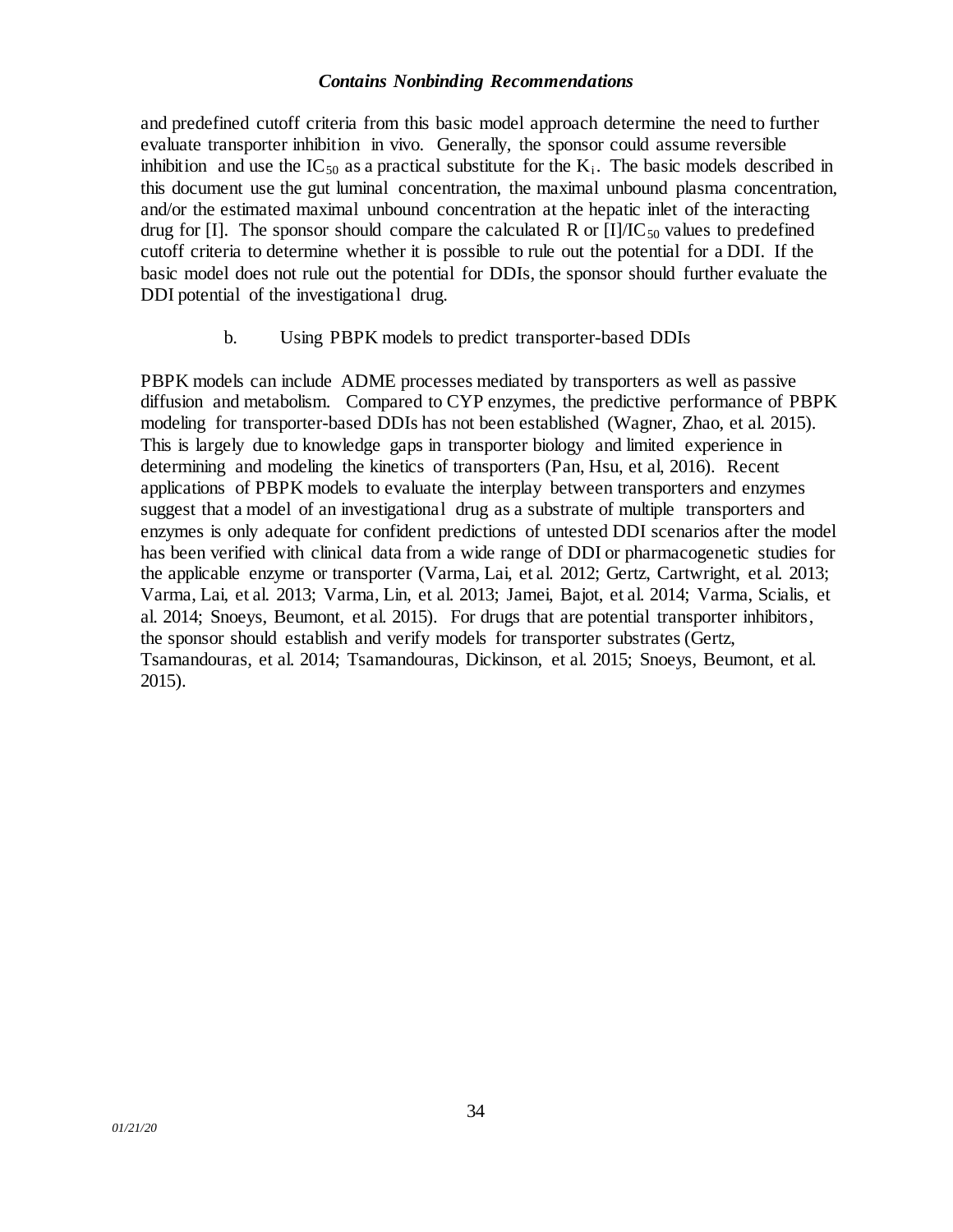#### <span id="page-37-0"></span>**VIII. ABBREVIATIONS AND ACRONYMS**

ADME: absorption, distribution, metabolism, and/or excretion AP: apical ATP: adenosine triphosphate AUC: area under the plasma concentration-time curve AUC<sub>metabolite</sub>: area under the plasma concentration-time curve of metabolite AUC<sub>parent</sub>: area under the plasma concentration-time curve of parent drug AUCR: area under the plasma concentration-time curve ratio BL: basolateral B/P: blood to plasma ratio BCRP: breast cancer resistance protein CHO: Chinese hamster ovary cell Clint: intrinsic clearance  $CL<sub>r</sub>:$  renal clearance  $C<sub>max</sub>$ : total maximal concentration in plasma CYP: cytochrome P450 d: scaling factor DDI: drug-drug interaction  $EC_{50}$ : concentration causing half maximal effect determined in vitro  $E_{\text{max}}$ : maximum induction effect determined in vitro ER: efflux ratio Fa: fraction absorbed  $F_g$ : intestinal availability  $f_m$ : fraction of systemic clearance of the substrate mediated by the CYP enzyme that is subject to inhibition/induction. FMO: flavin monooxygenase  $f_{u,p}$ : unbound fraction in plasma GFR: glomerular filtration rate HEK293: human embryonic kidney 293 cell [I]: concentration of the interacting drug  $IC_{50}$ : half-maximal inhibitory concentration  $I_{\text{gut}}$ : intestinal luminal concentration estimated as dose/250 mL  $I_{in,max}$ : estimated maximum plasma inhibitor concentration at the inlet to the liver  $I_{\text{max},u}$ : maximal unbound plasma concentration of the interacting drug at steady state  $J_{max}$ : maximal flux rate ka: absorption rate constant  $k_d$ : dissociation constant  $k_p$ : partition coefficient  $k_{\text{dec}}$ : apparent first-order degradation rate constant of the affected enzyme  $K_i$ : inhibition constant  $K<sub>I</sub>$ : inhibitor concentration causing half-maximal inactivation  $k_{\text{inact}}$ : maximal inactivation rate constant

 $K_m$ : Michaelis-Menton constant

kobs: observed (apparent first order) inactivation rate of the affected enzyme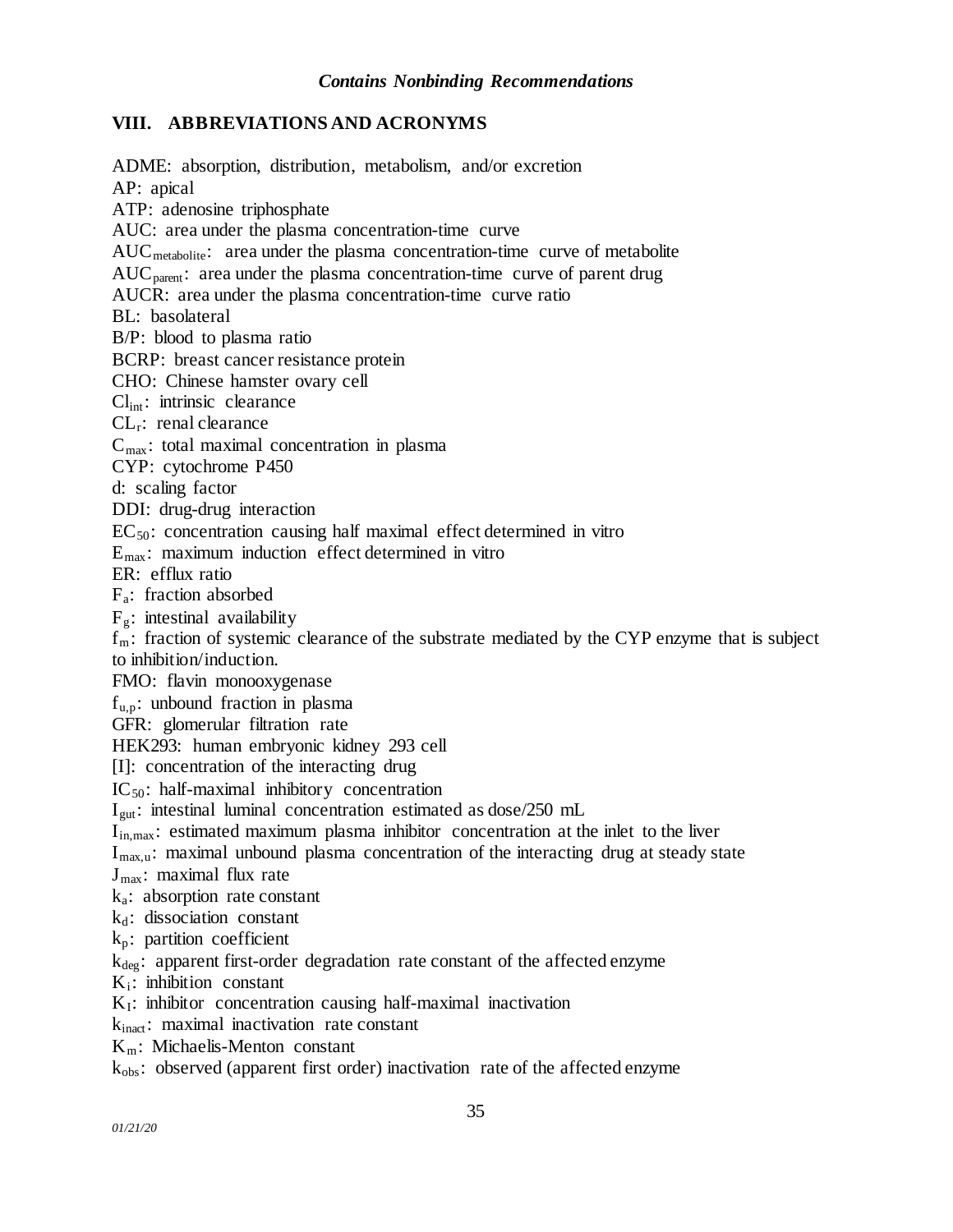LLC-PK1: Lewis-lung cancer porcine kidney 1 cell LogP: octanol-water partition coefficient MAO: monoamine oxidase MATE: multidrug and toxin extrusion MDCK: Madin-Darby canine kidney cell MDR1: multi-drug resistance 1 protein NADPH: nicotinamide adenine dinucleotide phosphate (reduced form) OAT: organic anion transporter OATP: organic anion transporting polypeptide OCT: organic cation transporter P<sub>app</sub>: apparent permeability PBPK: physiologically-based pharmacokinetic PD: pharmacodynamics P-gp: P-glycoprotein PK: pharmacokinetic pKa: negative logarithm of the ionization constant (Ka) of an acid, a measure of the strength of an acid PXR: pregnane X receptor Qen: blood flow through enterocytes  $Q_h$ : hepatic blood flow rate R: ratio of victim AUC in the presence and absence of perpetrators (inhibitors or inducers), predicted with basic models  $R_B$ : blood to plasma ratio S9: supernatants after 9000 g centrifugation SCH: sandwich cultured hepatocytes SLC: solute carrier TDI: time-dependent inhibition

UGT: uridine diphosphate (UDP)-glucuronosyl transferase

 $V_{\text{max}}$ : maximal rate

 $V_{ss}$ : steady-state volume of distribution

XO: xanthine oxidase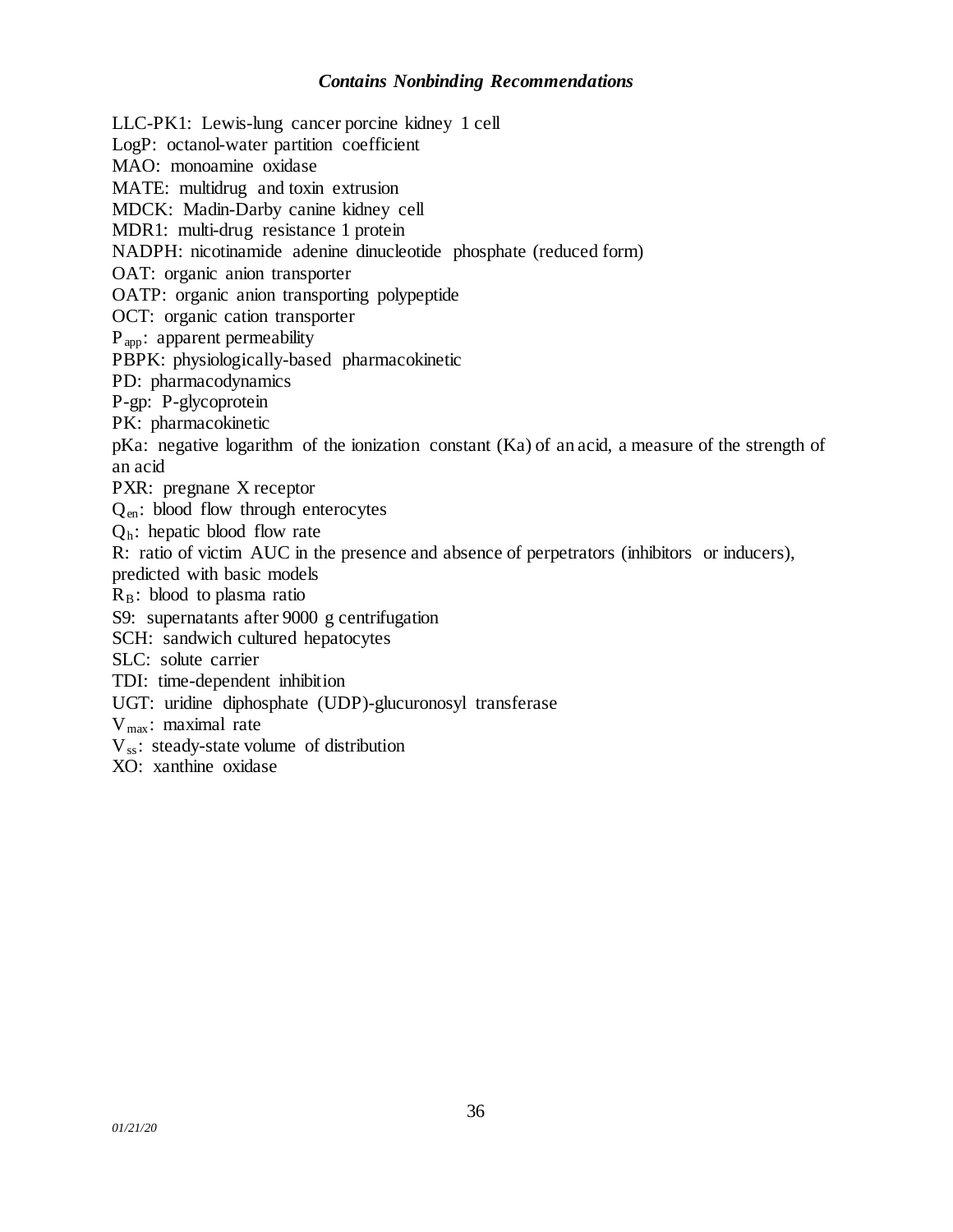#### <span id="page-39-0"></span>**IX. REFERENCES**

Agarwal, S, V Arya, and L Zhang, 2013, Review of P-gp Inhibition Data in Recently Approved New Drug Applications: Utility of the Proposed [I(1)]/IC(50) and [I(2)]/IC(50) Criteria in the Pgp Decision Tree, J Clin Pharmacol, 53(2):228-233.

Amundsen, R, H Christensen, B Zabihyan, and A Asberg, 2010, Cyclosporine A, But Not Tacrolimus, Shows Relevant Inhibition of Organic Anion-Transporting Protein 1B1-Mediated Transport of Atorvastatin, Drug Metab Dispos, 38(9):1499-1504.

Arya, V, Y Xinning, P Balimane, L Chinn, P Hinderling, J Vaidyanathan, AA Zur, L Zhang, 2014, Creatinine as an Endogenous Marker for Renal Function-Emerging Role of Transporters in the Overall Assessment of Renal Toxicity, Clin Pharmacol Ther, 95(1):S65.

Bjornsson, TD, JT Callaghan, HJ Einolf, V Fischer, L Gan, S Grimm, J Kao, SP King, G Miwa, L Ni, G Kumar, J McLeod, RS Obach, S Roberts, A Roe, A Shah, F Snikeris, JT Sullivan, D Tweedie, JM Vega, J Walsh, SA Wrighton, and R Pharmaceutical, G Manufacturers of America, Drug Metabolism/Clinical Pharmacology Technical Working, FDACfD Evaluation and Research, 2003, The Conduct of In Vitro and In Vivo Drug-Drug Interaction Studies: A Pharmaceutical Research and Manufacturers of America (PhRMA) Perspective, Drug Metab Dispos, 31(7):815-832.

Brouwer, KL, D Keppler, KA Hoffmaster, DA Bow, Y Cheng, Y Lai, JE Palm, B Stieger, R Evers, and C International Transporter, 2013, In Vitro Methods to Support Transporter Evaluation in Drug Discovery and Development, Clin Pharmacol Ther, 94(1):95-112.

Callegari, E, AS Kalgutkar, L Leung, RS Obach, DR Plowchalk, and S Tse, 2013, Drug Metabolites as Cytochrome p450 Inhibitors: A Retrospective Analysis and Proposed Algorithm for Evaluation of the Pharmacokinetic Interaction Potential of Metabolites in Drug Discovery and Development, Drug Metab Dispos, 41(12):2047-2055.

Chang, C, X Yang, OA Fahmi, KA Riccardi, L Di, RS Obach, 2017, An Exposure-Response Analysis Based on Rifampin Suggests CYP3A4 Induction is Driven by AUC: An In Vitro Investigation, Xenobiotica, 47(8):673-681.

Chen, Y, L Liu, K Nguyen, AJ Fretland, 2011, Utility of Intersystem Extrapolation Factors in Early Reaction Phenotyping and the Quantitative Extrapolation of Human Liver Microsomal Intrinsic Clearance Using Recombinant Cytochromes P450, Drug Metab Dispos, 39(3):373-382.

Chu, X, K Bleasby, GH Chan, I Nunes, R Evers, 2016, The Complexities of Interpreting Reversible Elevated Serum Creatinine Levels in Drug Development: Does a Correlation With Inhibition of Renal Transporters Exist?, Drug Metab Dispos, 44(9):1498-1509.

Dong, Z, X Yang, V Arya, and L Zhang, 2016a, Comparing Various In Vitro Prediction Criteria to Assess the Potential of a New Molecular Entity (NME) to Inhibit Organic Anion Transporter 1 and 3 (OAT1 and 3), Clin Pharmacol Ther, 99(S1):S94.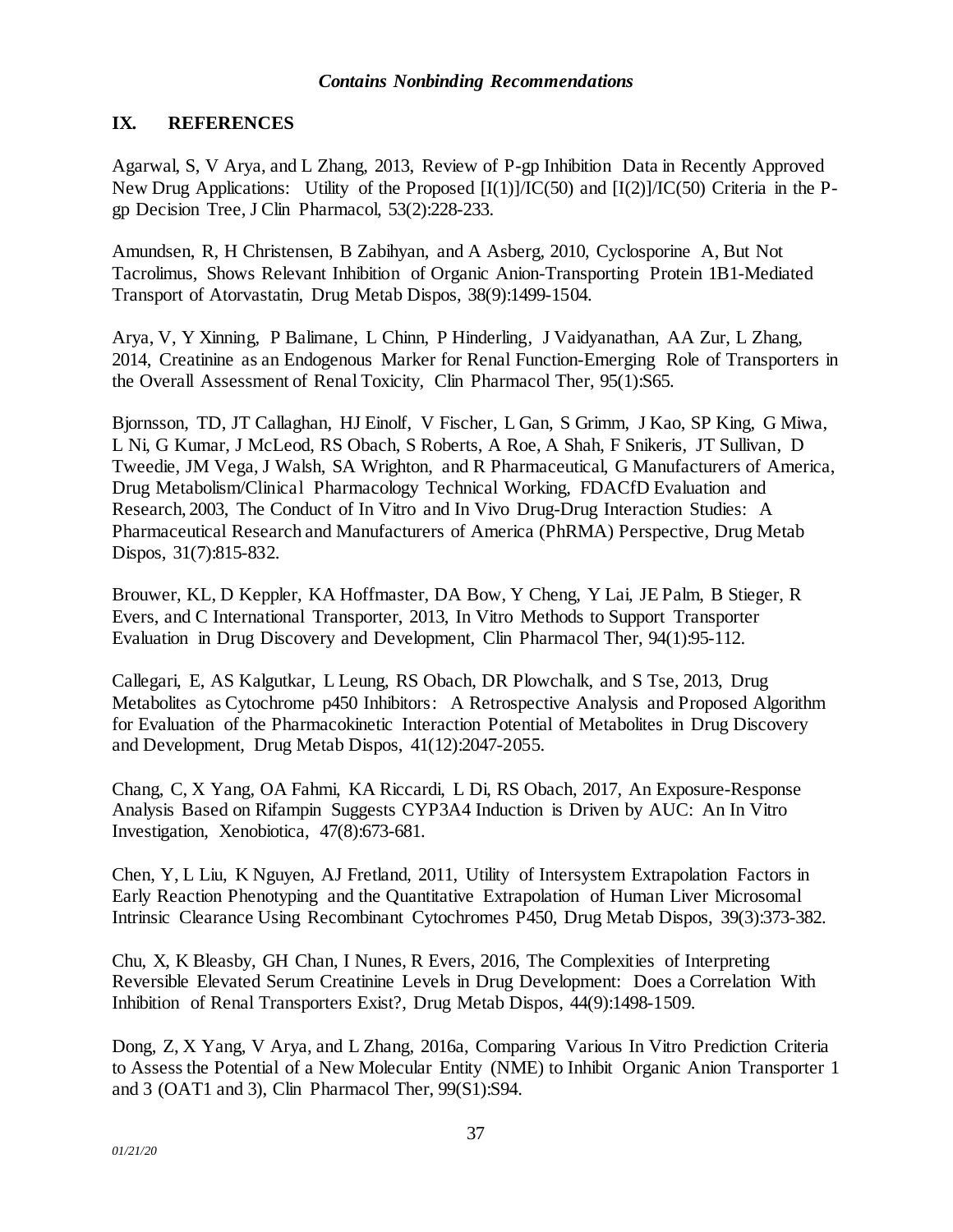Dong Z, X Yang, V Arya, and L Zhang, 2016b, Comparing Various In Vitro Prediction Criteria to Assess the Potential of a New Molecular Entity (NME) to Inhibit OCT2 and MATE Transporters In Vivo, Clin Pharmacol Ther, 99(S1):S94.

Einolf, HJ, 2007, Comparison of Different Approaches to Predict Metabolic Drug-Drug Interactions, Xenobiotica, 37(10-11):1257-1294.

Einolf, HJ, L Chen, OA Fahmi, CR Gibson, RS Obach, M Shebley, J Silva, MW Sinz, JD Unadkat, L Zhang and P Zhao, 2014, Evaluation of Various Static and Dynamic Modeling Methods to Predict Clinical CYP3A Induction Using In Vitro CYP3A4 mRNA Induction Data, Clin Pharmacol Ther, 95(2):179-188.

Ellens, H, S Deng, J Coleman, J Bentz, ME Taub, I Ragueneau-Majlessi, SP Chung, K Heredi-Szabo, S Neuhoff, J Palm, P Balimane, L Zhang, M Jamei, I Hanna, M O'Connor, D Bednarczyk, M Forsgard, X Chu, C Funk, A Guo, KM Hillgren, L Li, AY Pak, ES Perloff, G Rajaraman, L Salphati, JS Taur, D Weitz, HM Wortelboer, CQ Xia, G Xiao, T Yamagata, and CA Lee, 2013, Application of Receiver Operating Characteristic Analysis to Refine the Prediction of Potential Digoxin Drug Interactions, Drug Metab Dispos, 41(7):1367-1374.

Fahmi, OA, S Hurst, D Plowchalk, J Cook, F Guo, K Youdim, M Dickins, A Phipps, A Darekar, R Hyland, and RS Obach, 2009, Comparison of Different Algorithms for Predicting Clinical Drug-Drug Interactions, Based on the Use of CYP3A4 In Vitro Data: Predictions of Compounds as Precipitants of Interaction, Drug Metab Dispos, 37(8):1658-1666.

Fahmi, OA, M Kish, S Boldt, and RS Obach, 2010, Cytochrome P450 3A4 mRNA is a More Reliable Marker than CYP3A4 Activity for Detecting Pregnane X Receptor-Activated Induction of Drug-Metabolizing Enzymes, Drug Metab Dispos, 38(9):1605-1611.

Fahmi, OA and SL Ripp, 2010, Evaluation of Models for Predicting Drug-Drug Interactions Due to Induction, Expert Opin Drug Metab Toxicol, 6(11):1399-1416.

Gertz, M, CM Cartwright, MJ Hobbs, KE Kenworthy, M Rowland, JB Houston, and A Galetin, 2013, Cyclosporine Inhibition of Hepatic and Intestinal CYP3A4, Uptake and Efflux Transporters: Application of PBPK Modeling in the Assessment of Drug-Drug Interaction Potential, Pharm Res, 30(3):761-780.

Gertz, M, N Tsamandouras, C Säll, JB Houston, and A Galetin, 2014, Reduced Physiologically Based Pharmacokinetic Model of Repaglinide: Impact of OATPB1 and CYP2C8 Genotype and Source of In Vitro Data on the Prediction of Drug-Drug Interaction Risk, Pharm Res, 31(9):2367-2382.

Gertz, M, PJ Kilford, JB Houston, and A Galetin, 2008, Drug Lipophilicity and Microsomal Protein Concentration as Determinants in the Prediction of the Fraction Unbound in Microsomal Incubations, Drug Metab Dispos, 36(3):535-542.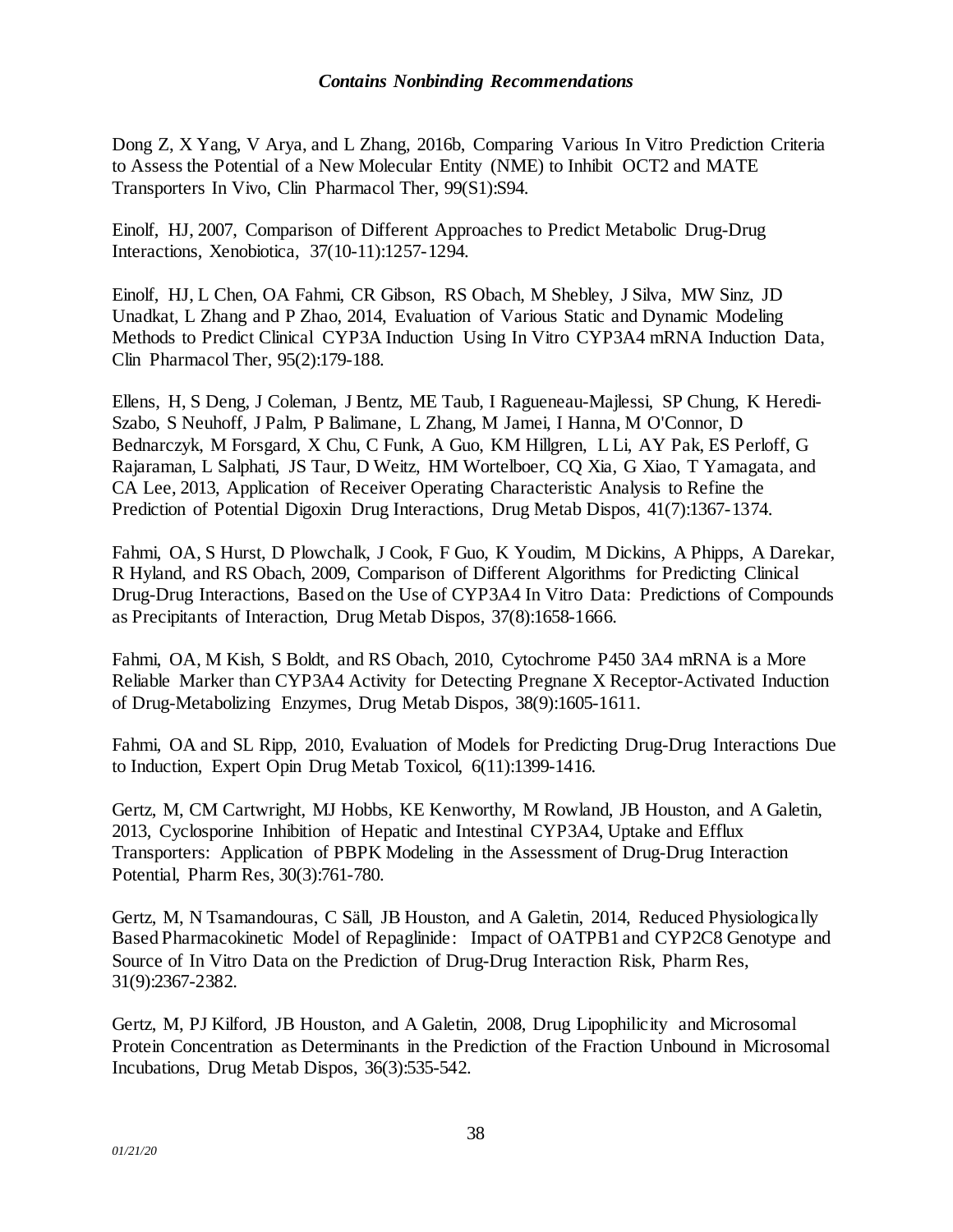Giacomini, KM and SM Huang, 2013, Transporters in Drug Development and Clinical Pharmacology, Clin Pharmacol Ther, 94(1):3-9.

Giacomini, KM, SM Huang, DJ Tweedie, LZ Benet, KL Brouwer, X Chu, A Dahlin, R Evers, V Fischer, KM Hillgren, KA Hoffmaster, T Ishikawa, D Keppler, RB Kim, CA Lee, M Niemi, JW Polli, Y Sugiyama, PW Swaan, JA Ware, SH Wright, SW Yee, MJ Zamek-Gliszczynski, and L Zhang, 2010, Membrane Transporters in Drug Development, Nat Rev Drug Discov, 9(3):215- 236.

Grimm, SW, HJ Einolf, SD Hall, K He, HK Lim, KH Ling, C Lu, AA Nomeir, E Seibert, KW Skordos, GR Tonn, R Van Horn, RW Wang, YN Wong, TJ Yang, and RS Obach, 2009, The Conduct of In Vitro Studies to Address Time-Dependent Inhibition of Drug-Metabolizing Enzymes: A Perspective of the Pharmaceutical Research and Manufacturers of America, Drug Metab Dispos, 37(7):1355-1370.

Hallifax, D and JB Houston, 2006, Binding of Drugs to Hepatic Microsomes: Comment and Assessment of Current Prediction Methodology With Recommendation for Improvement, Drug Metab Dispos, 34(4):724-726; author reply 727.

Haput, LJ, F Kazmi, BW Ogilvie, DB Buckley, BD Smith, S Leatherman, B Paris, O Parkinson, A Parkinson, 2015, The Reliability of Estimating Ki Values for Direct, Reversible Inhibition of Cytochrome P450 Enzymes From Corresponding IC50 Values: A Retrospective Analysis of 343 Experiments, Drug Metab Dispos, 43(11):1744-1750.

Hariparsad, N, D Ramsden, J Palamanda, JG Dekeyser, OA Fahmi, JR Kenny, H Einolf, M Mohutsky, M Pardon, YA Siu, L Chen, M Sinz, B Jones, R Walsky, S Dallas, SK Balani, G Zhang, D Buckley, D Tweedie, 2017, Considerations from the IQ Induction Working Group in Response to Drug-Drug Interaction Guidance From Regulatory Agencies: Focus on Downregulation, CYP2C Induction, and CYP2B6 Positive Control, Drug Metab Dispos, 45(10):1049-1059.

Ito, K, T Iwatsubo, S Kanamitsu, K Ueda, H Suzuki, and Y Sugiyama, 1998, Prediction of Pharmacokinetic Alterations Caused by Drug-Drug Interactions: Metabolic Interaction in the Liver, Pharmacol Rev, 50(3):387-412.

Izumi, S, Y Nozaki, K Maeda, T Komori, O Takenaka, H Kusuhara, and Y Sugiyama, 2015, Investigation of the Impact of Substrate Selection on In Vitro Organic Anion Transporting Polypeptide 1B1 Inhibition Profiles for the Prediction of Drug-Drug Interactions, Drug Metab Dispos, 43(2):235-247.

Jamei, M, F Bajot, S Neuhoff, Z Barter, J Yang, A Rostami-Hodjegan, and K Rowland-Yeo, 2014, A Mechanistic Framework for In Vitro-In Vivo Extrapolation of Liver Membrane Transporters: Prediction of Drug-Drug Interaction Between Rosuvastatin and Cyclosporine, Clin Pharmacokinet, 53(1):73-87.

Jones, H, Y Chen, C Gibson, T Heimbach, N Parrott, S Peters, J Snoeys, V Upreti, M Zheng, and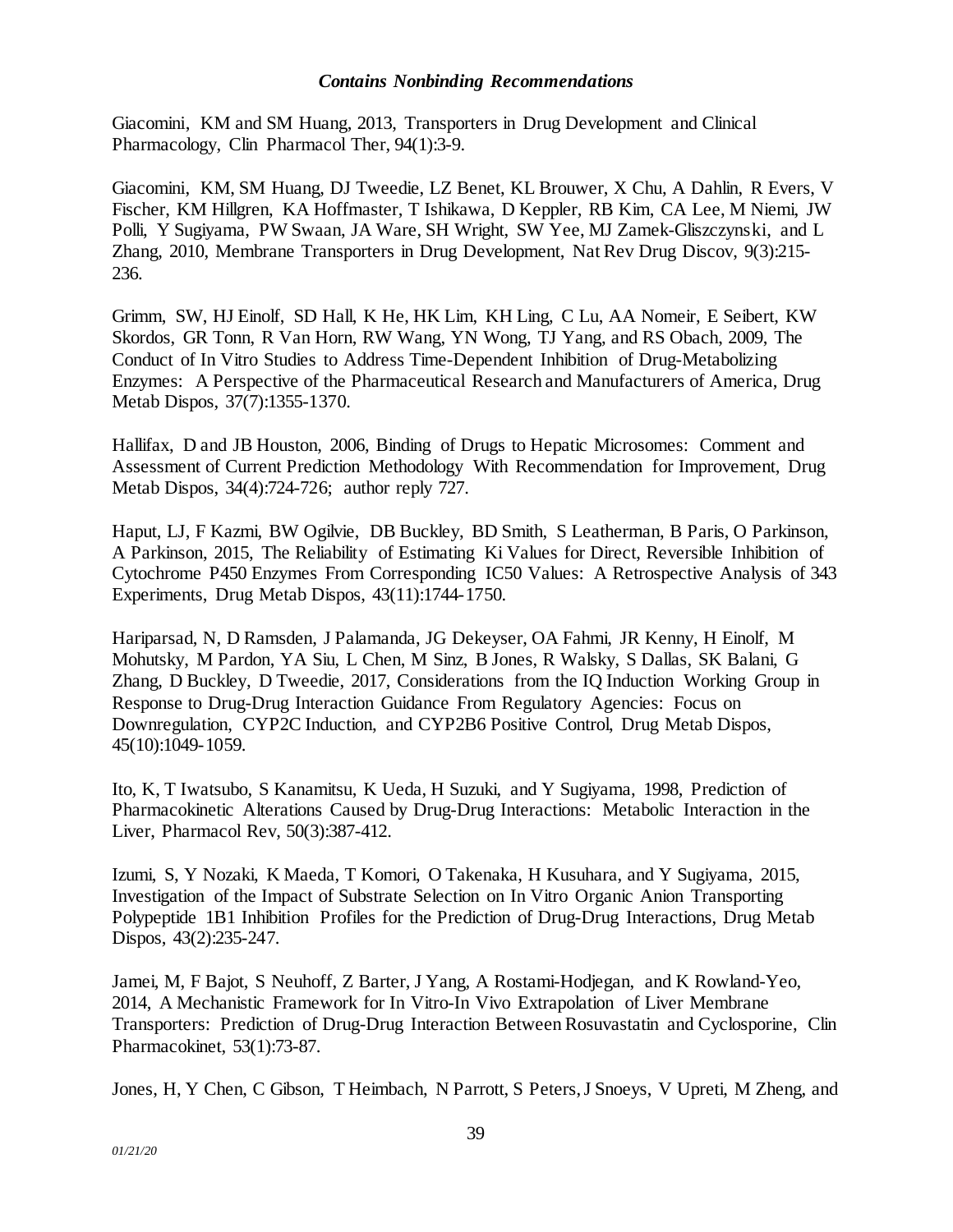S Hall, 2015, Physiologically Based Pharmacokinetic Modeling in Drug Discovery and Development: A Pharmaceutical Industry Perspective, Clin Pharmacol Ther, 97(3):247-262.

Kenny, JR, D Ramsden, DB Buckley, S Dallas, C Fung, M Mohutsky, HJ Einolf, L Chen, JG Dekeyser, M Fitzgerald, TC Goosen, YA Siu, RL Walsky, G Zhang, D Tweedie, N Hariparsad, 2018, Considerations From the Innovation and Quality Induction Working Group in Response to Drug-Drug Interaction Guidances From Regulatory Agencies: Focus on CYP3A4 mRNA In Vitro Response Thresholds, Variability, and Clinical Relevance, Drug Metab Dipos, 46(9):1285- 1303.

Lepist, EI, X Zhang, J Hao, J Huang, A Kosaka, G Birkus, BP Murray, R Bannister, T Cihlar, Y Huang, and AS Ray, 2014, Contribution of the Organic Anion Transporter OAT2 to the Renal Active Tubular Secretion of Creatinine and Mechanism for Serum Creatinine Elevations Caused by Cobicistat, Kidney Int, 86(2):350-357.

Lu, C, GT Miwa, SR Prakash, LS Gan, and SK Balani, 2007, A Novel Model for the Prediction of Drug-Drug Interactions in Humans Based on In Vitro Cytochrome P450 Phenotypic Data, Drug Metab Dispos, 35(1):79-85.

Mathialagan, S, AD Rodrigues, and B Hall, 2017, Evaluation of Renal Transporter Inhibition Using Creatinine as a Substrate In Vitro to Assess the Clinical Risk of Elevated Serum Creatinine, J Pharm Sci, 106(9):2535-2541.

Mao, J, MA Mohutsky, JP Harrelson, SA Wrighton, and SD Hall, 2012, Predictions of Cytochrome P450-Mediated Drug-Drug Interactions Using Cryopreserved Human Hepatocytes: Comparison of Plasma and Protein-Free Media Incubation Conditions, Drug Metab Dispos, 40(4):706-716.

Orr, ST, SL Ripp, TE Ballard, JL Henderson, DO Scott, RS Obach, H Sun, AS Kalgutkar, 2012, Mechanism-Based Inactivation (MBI) of Cytochrome P450 Enzymes: Structure-Activity Relationships and Discovery Strategies to Mitigate Drug-Drug Interaction Risks, J Med Chem, 55(11):4896-4933.

Pahwa, S, K Alam, A Crowe, T Farasyn, S Neuhoff, O Hatley, K Ding, W Yue, 2017, Pretreatment with Rifampicin and Tyrosine Kinase Inhibitor Dasatinib Potentiates the Inhibitory Effects Toward OATP1B1- and OATP1B3-Mediated Transport, J Pharm Sci, 106(8):2123-2135.

Pan, Y, V Hsu, M Grimstein, L Zhang, V Arya, V Sinha, JA Grillo, and P Zhao, 2016, The Application of Physiologically Based Pharmacokinetic Modeling to Predict the Role of Drug Transporters: Scientific and Regulatory Perspectives, J Clin Pharmacol, 56:S122-31.

Rostami-Hodjegan, A and G Tucker, 2004, In Silico Simulations to Assess the In Vivo Consequences of In Vitro Metabolic Drug-Drug Interactions, Drug Discov Today Technol, 1(4):441-448.

Snoeys, J, M Beumont, M Monshouwer, and S Ouwerkerk-Mahadevan, 2015, Mechanistic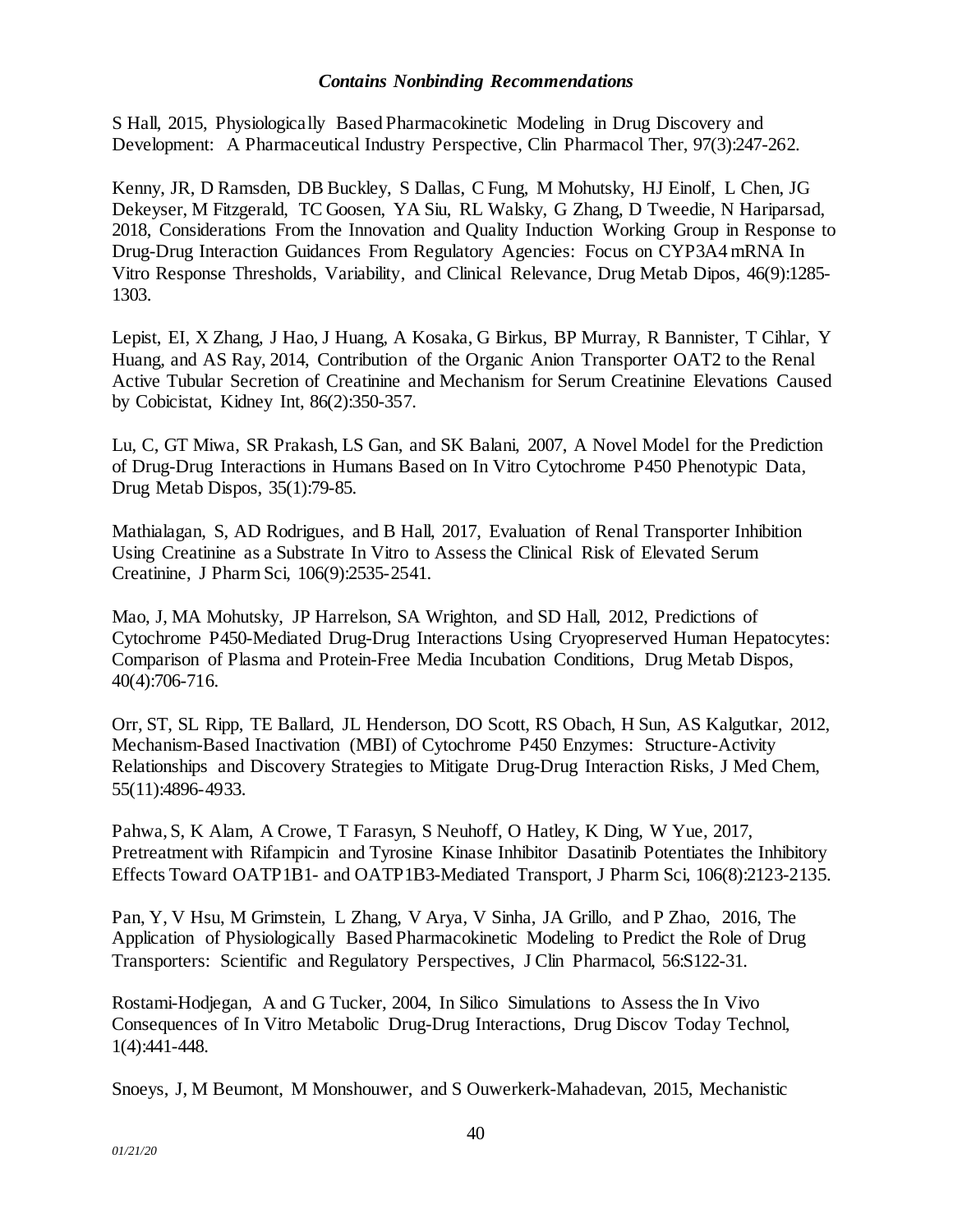Understanding of the Nonlinear Pharmacokinetics and Intersubject Variability of Simeprevir: A PBPK-Guided Drug Development Approach, Clin Pharmacol Ther, 99(2):224-234.

Sun, Y, PP Chothe, JE Sager, H Tsao, A Moore, L Laitinen, N Hariparsad, 2017, Quantitative Prediction of CYP3A4 Induction: Impact of Measured, Free, and Intracellular Perpetrator Concentration From Human Hepatocyte Induction Studies on Drug-Drug Interaction Predictions, Drug Metab Dispos, 45(6):692-705.

Tachibana, T, M Kato, T Watanabe, T Mitsui, and Y Sugiyama, 2009, Method for Predicting the Risk of Drug-Drug Interactions Involving Inhibition of Intestinal CYP3A4 and P-Glycoprotein, Xenobiotica, 39(6):430-443.

Tweedie, D, JW Polli, EG Berglund, SM Huang, L Zhang, A Poirier, X Chu, B Feng, and C International Transporter, 2013, Transporter Studies in Drug Development: Experience to Date and Follow-Up on Decision Trees from the International Transporter Consortium, Clin Pharmacol Ther, 94(1):113-125.

Tsamandouras, N, G Dickinson, Y Guo, S Hall, A Rostami-Hodjegan, A Galetin, and L Aarons, 2015, Development and Application of a Mechanistic Pharmacokinetic Model for Simvastatin and Its Active Metabolite Simvastatin Acid Using an Integrated Population PBPK Approach, Pharm Res, 32(6):1864-1883.

Vaidyanathan, J, K Yoshida, V Arya, and L Zhang, 2016. Comparing Various In Vitro Prediction Criteria to Assess the Potential of a New Molecular Entity (NME) to Inhibit Organic Anion Transporting Polypeptide 1B1 (OATP1B1) In Vivo, J Clin Pharm, 56 Suppl 7:S59-72.

Varma, MV, Y Lai, B Feng, J Litchfield, TC Goosen, and A Bergman, 2012, Physiologically Based Modeling of Pravastatin Transporter-Mediated Hepatobiliary Disposition and Drug-Drug Interactions, Pharm Res, 29(10):2860-2873.

Varma, MV, Y Lai, E Kimoto, TC Goosen, AF El-Kattan, and V Kumar, 2013, Mechanistic Modeling to Predict the Transporter- and Enzyme-Mediated Drug-Drug Interactions of Repaglinide, Pharm Res, 30(4):1188-1199.

Varma, MV, J Lin, YA Bi, CJ Rotter, OA Fahmi, JL Lam, AF El-Kattan, TC Goosen, and Y Lai, 2013, Quantitative Prediction of Repaglinide-Rifampicin Complex Drug Interactions Using Dynamic and Static Mechanistic Models: Delineating Differential CYP3A4 Induction and OATP1B1 Inhibition Potential of Rifampicin, Drug Metab Dispos, 41(5):966-974.

Varma, MV, RJ Scialis, J Lin, YA Bi, CJ Rotter, TC Goosen, and X Yang, 2014, Mechanism-Based Pharmacokinetic Modeling to Evaluate Transporter-Enzyme Interplay in Drug Interactions and Pharmacogenetics of Glyburide, AAPS J, 16(4):736-748.

Venkatakrishnan, K, LL von Moltke, MH Court, JS Harmatz, CL Crespi, DJ Greenblatt, 2000, Comparison Between Cytochrome P450 (CYP) Content and Relative Activity Approaches to Scaling From cDNA-Expressed CYPs to Human Liver Microsomes: Ratios of Accessory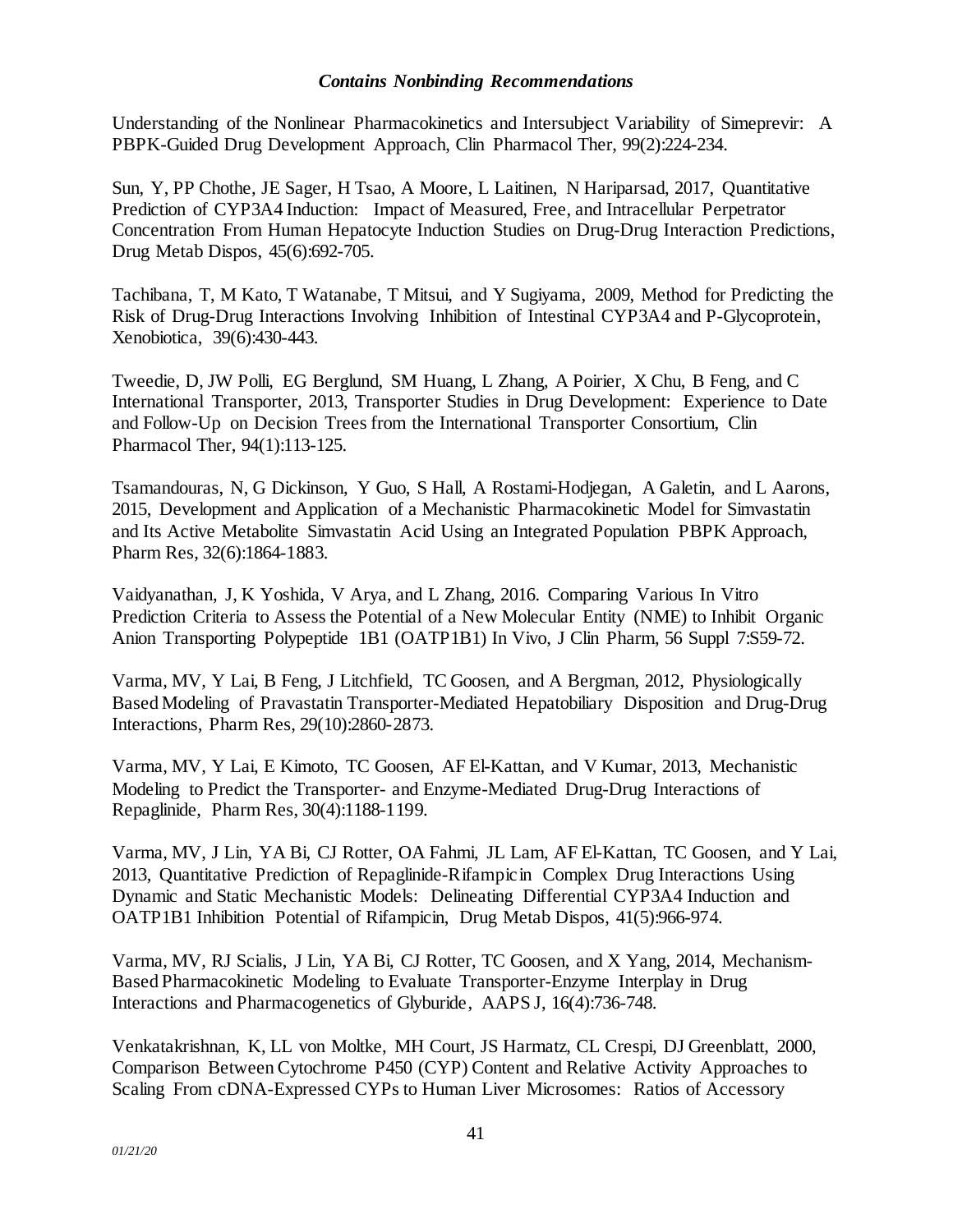Proteins as Sources of Discrepancies Between the Approaches, Drug Metab Dispos, 28(12):1493-1504.

Vermet, H, N Raoust, R Ngo, L Esserméant, S Klieber, G Fabre, X Boulenc, 2016, Evaluation of Normalization Methods to Predict CYP3A4 Induction in Six Fully Characterized Cryopreserved Human Hepatocyte Preparations and HepaRG Cells, Drug Metab Dispos, 44(1):50-60.

Vieira, ML, B Kirby, I Ragueneau-Majlessi, A Galetin, JY Chien, HJ Einolf, OA Fahmi, V Fischer, A Fretland, K Grime, SD Hall, R Higgs, D Plowchalk, R Riley, E Seibert, K Skordos, J Snoeys, K Venkatakrishnan, T Waterhouse, RS Obach, EG Berglund, L Zhang, P Zhao, KS Reynolds, and SM Huang, 2014, Evaluation of Various Static In Vitro-In Vivo Extrapolation Models for Risk Assessment of the CYP3A Inhibition Potential of an Investigational Drug, Clin Pharmacol Ther, 95(2):189-198.

Vieira MD, MJ Kim, S Apparaju , V Sinha , I Zineh, SM Huang, and P Zhao, 2014, PBPK model describes the effects of comedication and genetic polymorphism on systemic exposure of drugs that undergo multiple clearance pathways, Clin Pharmacol Ther, 95(5):550-557.

Vieira, ML, P Zhao, EG Berglund, KS Reynolds, L Zhang, LJ Lesko, and SM Huang, 2012, Predicting Drug Interaction Potential With a Physiologically Based Pharmacokinetic Model: A Case Study of Telithromycin, a Time-Dependent CYP3A Inhibitor, Clin Pharmacol Ther, 91(4):700-708.

Wagner, C, P Zhao, Y Pan, V Hsu, J Grillo, S Huang, and V Sinha, 2015, Application of Physiologically Based Pharmacokinetic (PBPK) Modeling to Support Dose Selection: Report of an FDA Public Workshop on PBPK, Clin Pharm Ther: Pharmacometrics & Systems Pharmacology, 4:226-230.

Wagner, C, Y Pan, V Hsu, JA Grillo, L Zhang, KS Reynolds, V Sinha, and P Zhao, 2015, Predicting the Effect of Cytochrome P450 Inhibitors on Substrate Drugs: Analysis of Physiologically Based Pharmacokinetic Modeling Submissions to the US Food and Drug Administration, Clin Pharmacokinet, 54(1):117-127.

Wagner C, Y Pan, V Hsu , V Sinha, and P Zhao, 2016, Predicting the Effect of CYP3A Inducers on the Pharmacokinetics of Substrate Drugs Using Physiologically Based Pharmacokinetic (PBPK) Modeling: An Analysis of PBPK Submissions to the US FDA, Clin Pharmacokinet, 55(4):475-83.

Yang, J, M Jamei, KR Yeo, A Rostami-Hodjegan, and GT Tucker, 2007a, Misuse of the Well-Stirred Model of Hepatic Drug Clearance, Drug Metab Dispos, 35(3):501-502.

Yang, J, M Jamei, KR Yeo, GT Tucker, and A Rostami-Hodjegan, 2007b, Prediction of Intestinal First-Pass Drug Metabolism, Curr Drug Metab, 8(7):676-684.

Yang, J, M Liao, M Shao, M Jamei, KR Yeo, GT Tucker, and A Rostami-Hodjegan, 2008, Cytochrome P450 Turnover: Regulation of Sythesis and Degradation, Methods for Determining